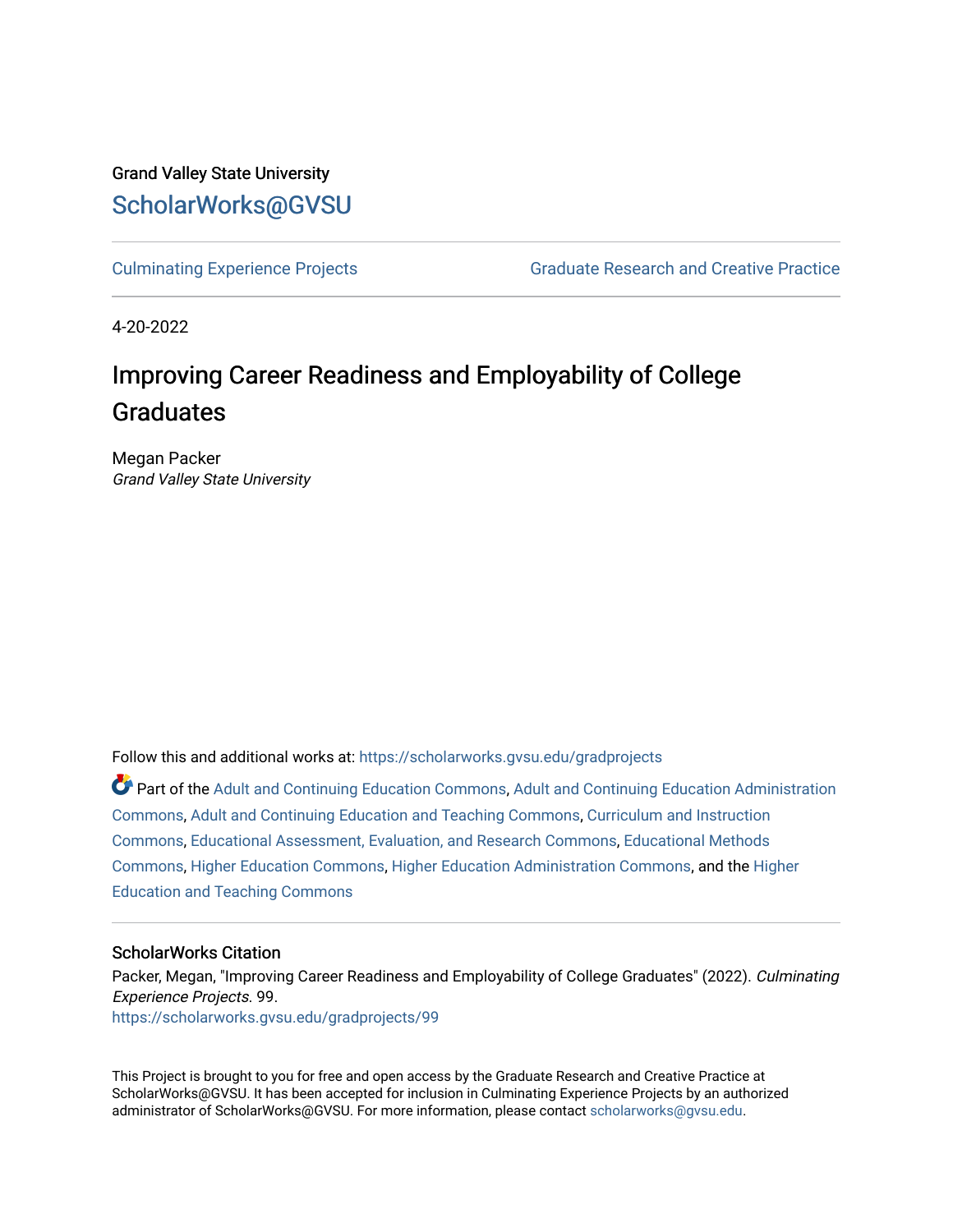Improving Career Readiness and Employability of College Graduates by Megan S Packer April 2022

Master's Project Submitted to the College of Education at Grand Valley State University In partial fulfillment of the Degree of Master of Education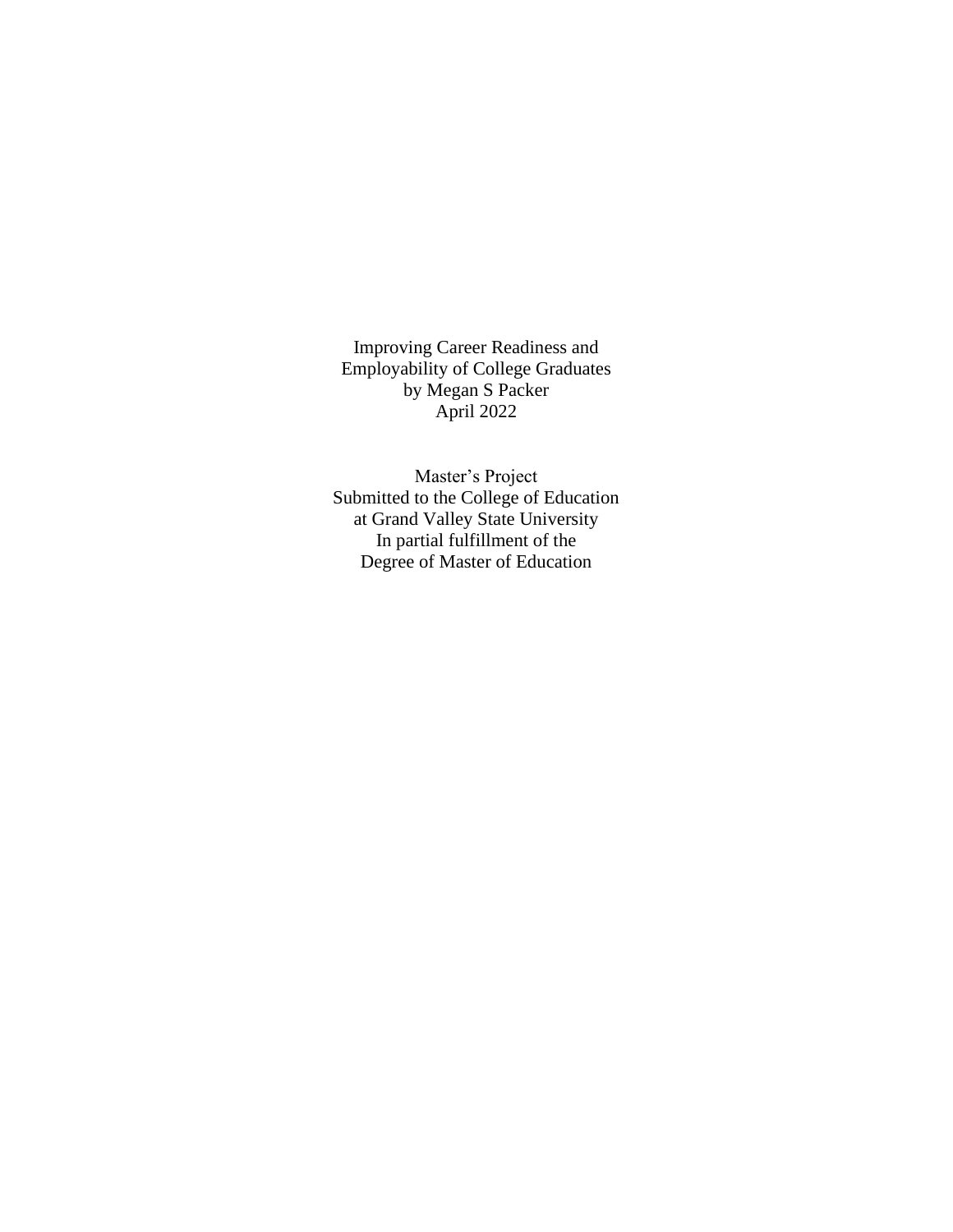# **Acknowledgements**

This year has been probably one of the toughest I have ever experienced and therefore, my support systems have been that much more vital in helping keep me going. My sisters, parents, friends, and most importantly, my fiancé, have been the raft that has kept me afloat this year. Without the moments of joy and love from them to break-up the hard work that goes into the completion of the project and a master's degree, it would have been a much more painful process. I cannot thank you all enough.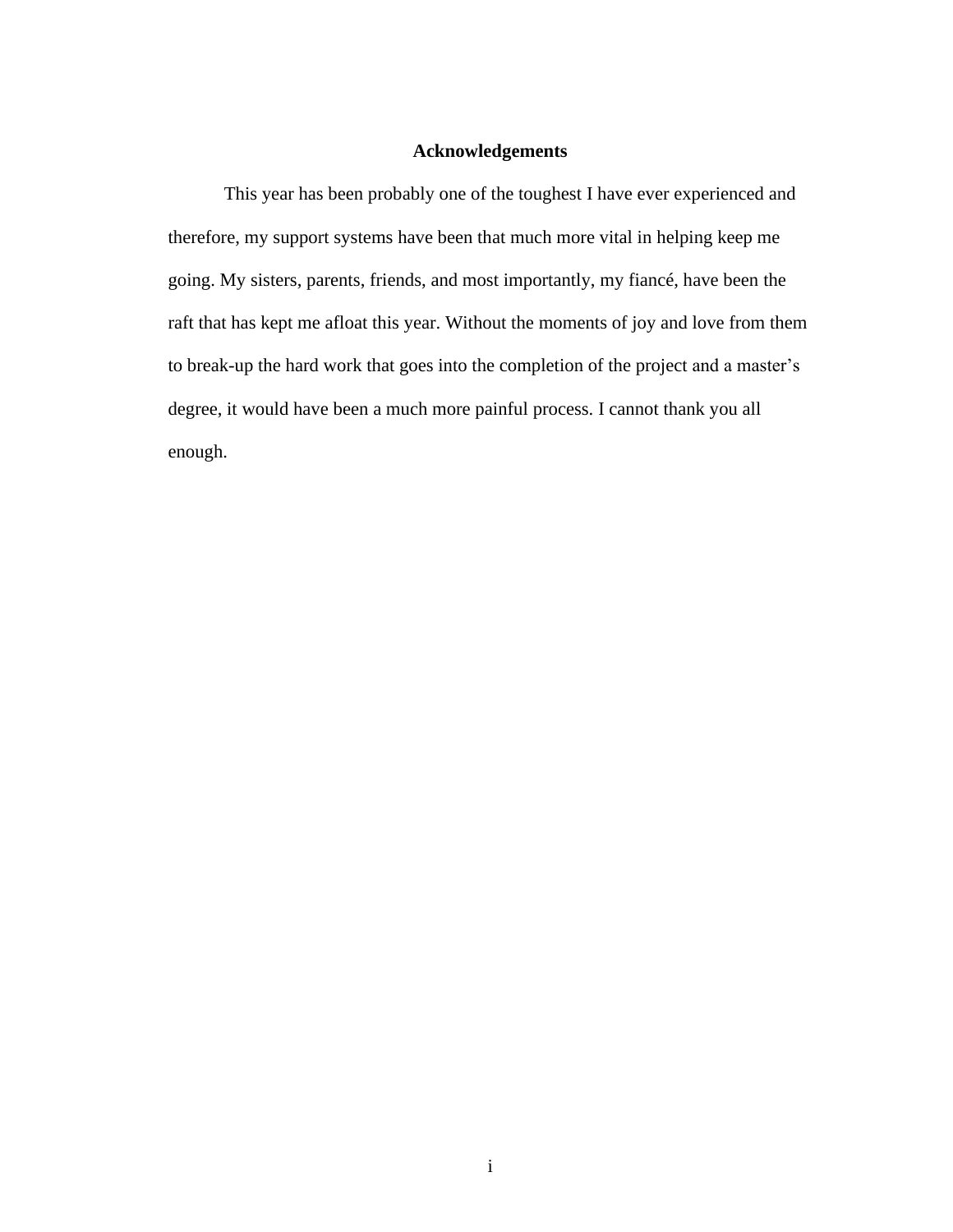# **Abstract**

Research shows that current college graduates are lacking in skills related to career readiness and employability upon graduation. Due to this, college students are entering the workforce and are landing in jobs that either do not require a college degree or are not the role that they hoped for upon graduation. In relation, career development as a whole is lacking in the college experience. This project will discuss the current state of employability and career readiness of college graduates. It will dive into potential methods and strategies for improving career readiness and career development of college students within higher education settings. This includes but is not limited to solutions within the academic context as well as big picture solutions such as industry advisory boards, the implementation of a career development assessment, and increasing involvement of faculty and employer partners.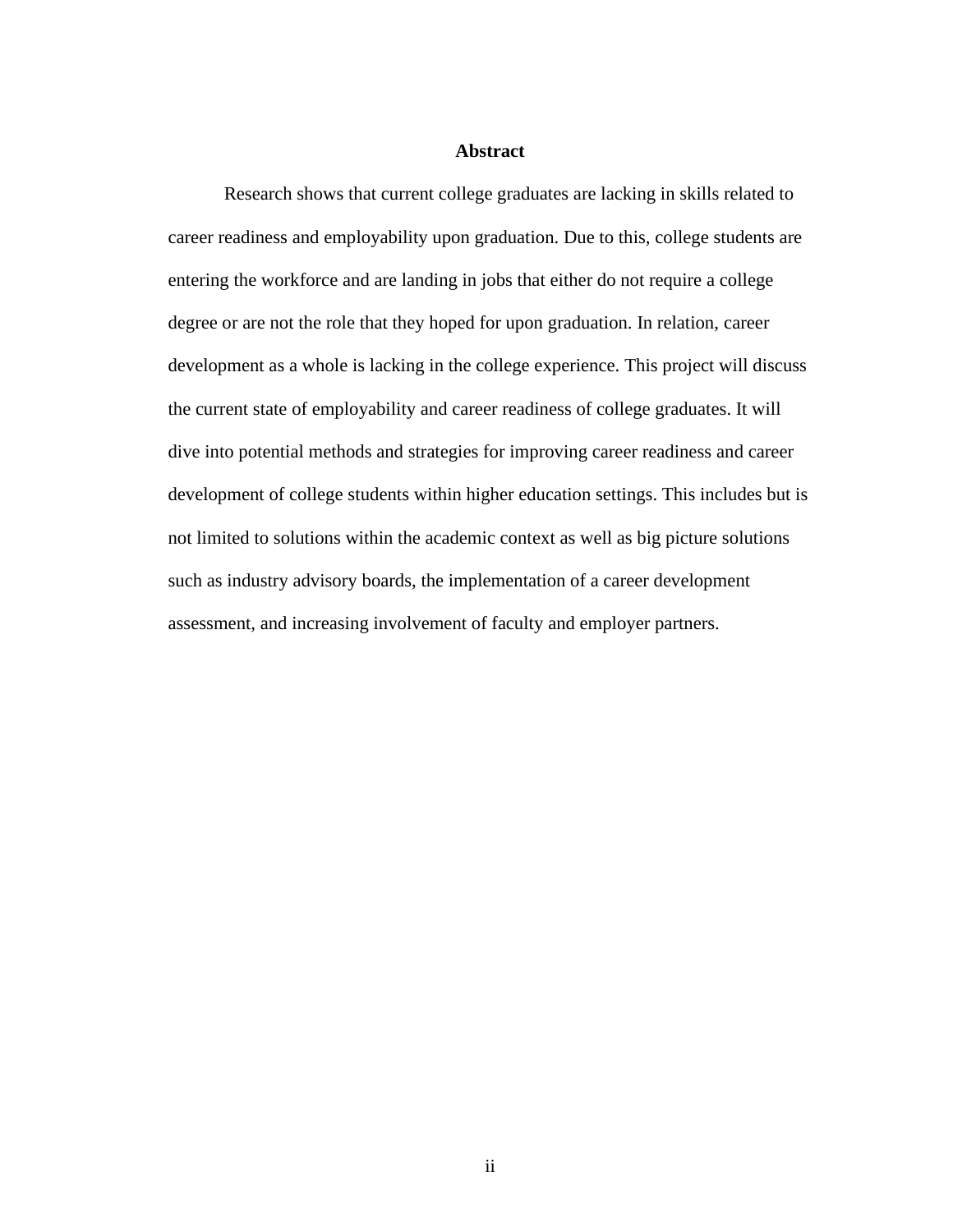| <b>Chapter One: Introduction</b>          |
|-------------------------------------------|
|                                           |
|                                           |
|                                           |
|                                           |
|                                           |
|                                           |
|                                           |
|                                           |
| Chapter Two: Literature Review            |
|                                           |
|                                           |
|                                           |
|                                           |
|                                           |
| <b>Chapter Three: Project Description</b> |
|                                           |
|                                           |

# **Table of Contents**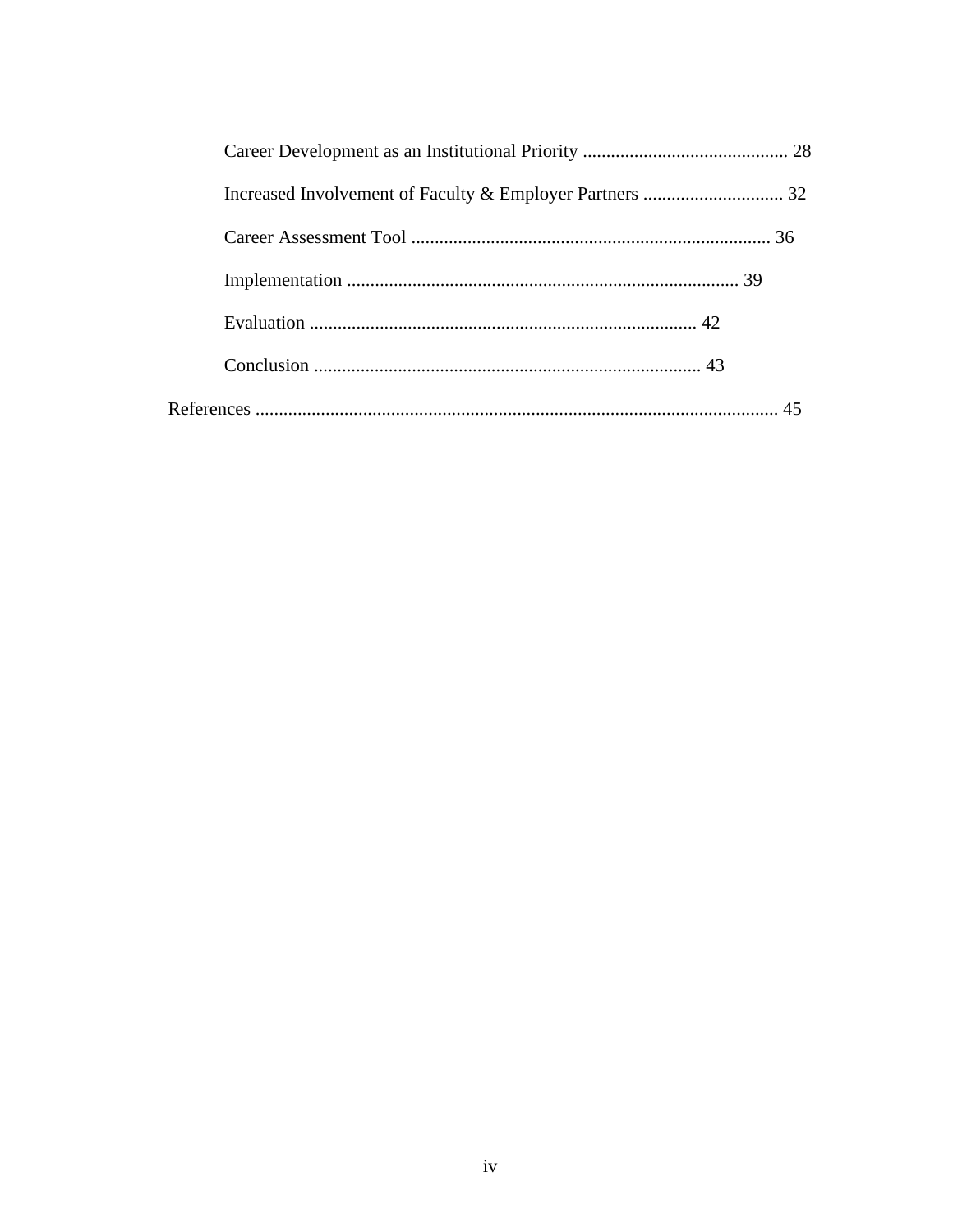#### **Chapter One: Introduction**

#### **Problem Statement**

Today's college graduates leave higher education underprepared and unaware of the areas in which they may lack professional skills. Specifically, only about a quarter of employers believe college graduates are well prepared for the work force upon graduation, especially when it comes to their ability to apply academic skills and knowledge to their post-graduate professional roles (Hart Research Associates, 2016). Even more concerning is that college graduates do not appear to see themselves in this same light. In fact, employers are far more likely than college students to see the ways in which college graduates need improvement when it comes to gaps in career readiness skills and employability (Fox, 2018; Hart Research Associates, 2016). This has the potential to push unaware college graduates into the job market without the necessary skills and experiences to obtain employment within a role that matches their goals or desires. According to a survey by Career Builder found in Fox (2018) about 51% of college graduates have landed in roles that do not require *any* type of college education putting into perspective just how many college graduates are unable or unaware of how to obtain the roles they went prepared for in college.

Currently in higher education, the responsibility of ensuring post-graduate career readiness and employability of college graduates has been put on career services offices and professionals. However, a very small number of students engage thoroughly with career resources on college campuses. Despeaux et al. (2014) found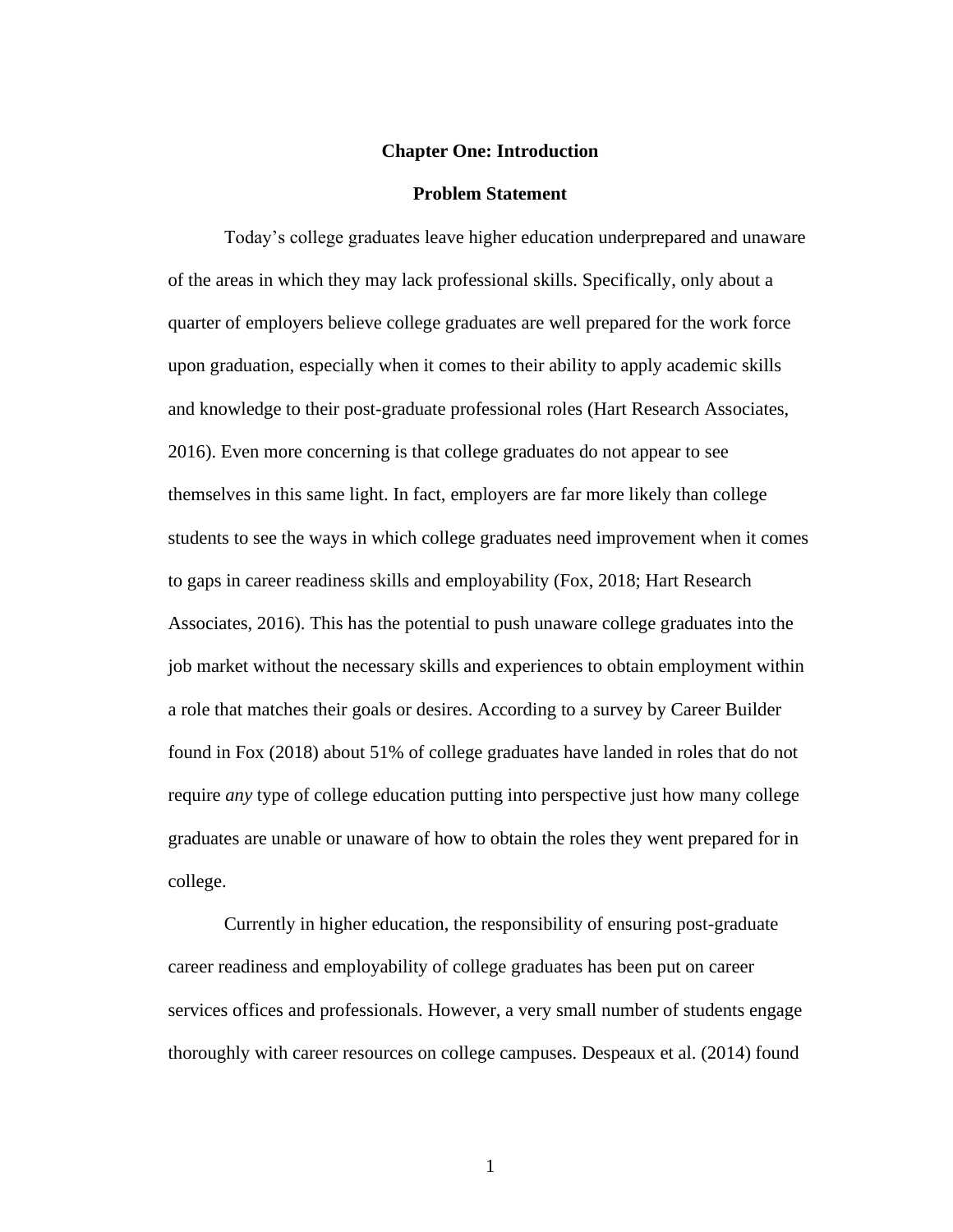that about 69% of students are aware of career services resources but only about 15% engage in helpful opportunities such as career fairs. Related, Stebleton et al. (2020) reported that college students do not receive any sense of career development coaching or guidance from other institutional partners such as faculty members or student affairs staff. Unless college students connect with these specific resources, they have the potential to miss out on necessary career development within their college experiences. This problem is not something that is new, companies have been expressing a lack of employable and career ready college graduates for years, especially when it comes to students graduating from liberal arts education programs and institutions (Stebleton et al., 2020). This leaves employers frustrated because college graduates not only lacking in technical skills, but also basic skills such as teamwork ability, leadership, critical thinking, problem solving, personal management, communication, and interpersonal skills (Carter, 2018; Chicca & Shellenbarger, 2018; Ehlers, 2018; Hart Research Associates, 2016; Hogan et al., 2013; Mosca et al., 2019).

Along with these areas, employers also noted that college graduates lack skills employers placed the greatest emphasis on, the ability to apply classroom knowledge to real world situations (Despeaux et al., 2014; Hart Research Associates, 2016; Nell, 2003; Schlesinger et al., 2021). Not only are college students not obtaining the realworld skills and knowledge needed for career readiness, but employers are also losing faith in higher education to provide employable college graduates. Employers now must provide significant additional training for college graduates to meet position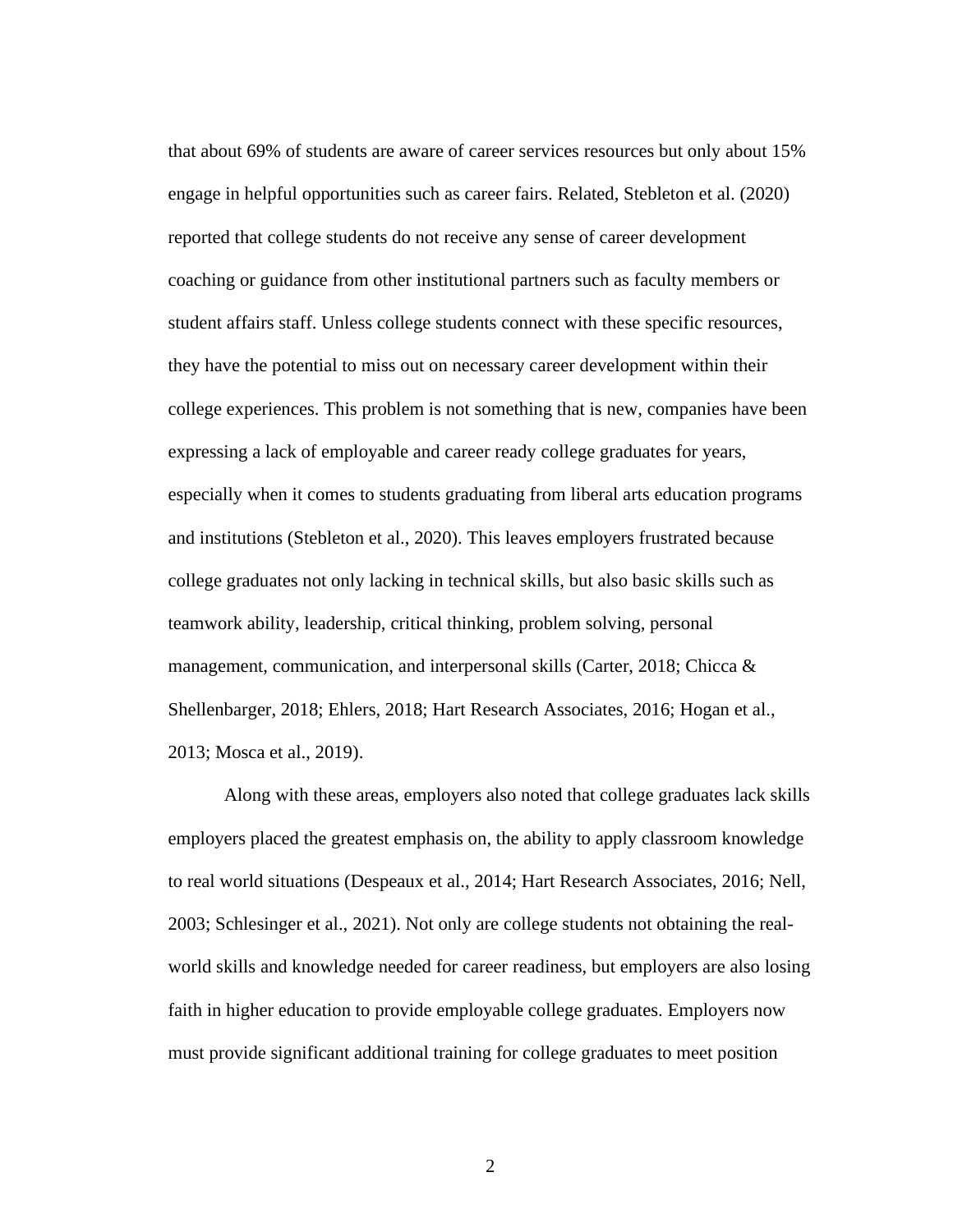requirements (Alfonso et al., 2012). Overall, college graduates exit college without the necessary skills to be employable and career ready. Higher education must shift to make the career development of college students a bigger priority.

#### **Importance/Rationale of Project**

In relation to the career readiness and employability of college graduates, one of the main reasons that potential college students decide to pursue postsecondary education is the return on investment that is associated with gaining relevant knowledge and degree completion. Many students entering college or currently enrolled believe that degree completion will provide them more employment opportunities (Hart Research Associates, 2016). Prospective students and their families and supporters consider which institutions and programs will provide the best post-graduate career outcomes for college students before committing to degree program (Cruzvergara et al., 2018; Fox, 2018). This means it is even more important for institutions to make career readiness and development of college students an institutional priority, a fact recognized by more and more institutions. Colleges and universities are beginning to recognize the need devote more resources to career services offices, employer and alumni engagement, and career development for students (Dey & Cruzvergara et al., 2014). This focus on career development is important not only for these reasons, but also because prospective students are beginning to steer away from higher education. Currently, only about 16% of Americans perceive a 4-year college degree as something that can help lead to a wellpaying job and successful future (Cruzvergara et al., 2018). This could mean that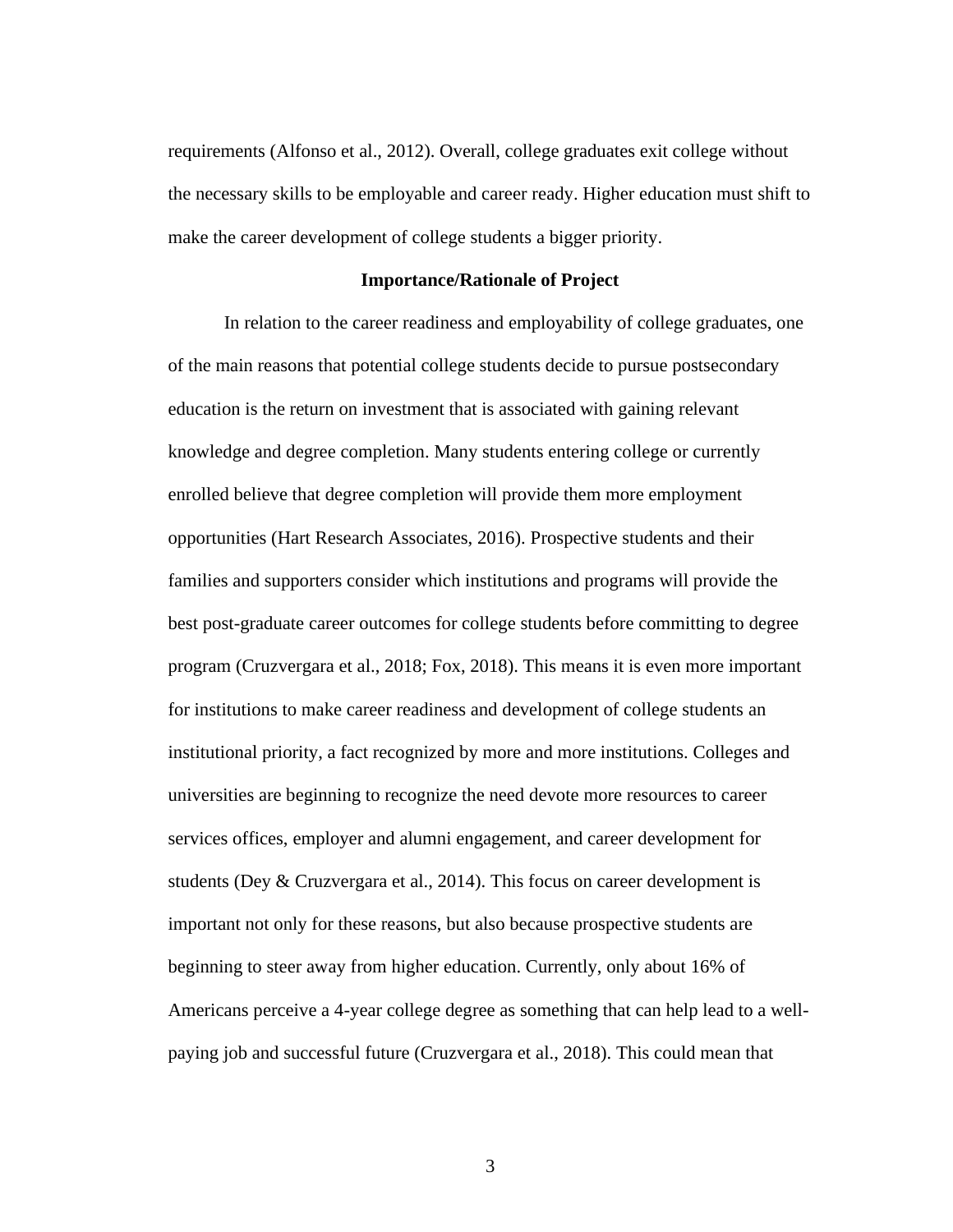many Americans may choose to forego a college education and instead attempt to reach success without a degree. For the sake of recruitment, retention, and most importantly, the success of college students – higher education must make career development an institutional priority.

#### **Background of Project**

Traditionally, career centers have been the sole providers of career development on college campuses. Some opportunities that these offices may provide are resume and job interview preparation, assistance for students in obtaining internships, career related events such as career fairs, and more (Despeaux et al., 2014). However, college students do not utilize these resources nearly enough (Despeaux et al., 2014) and do not receive career development from any other aspects of higher education (Stebleton et al., 2020). More recently, higher education institutions have begun to elevate career services offices and their services due to seeing the need for career development to be prioritized (Dey & Cruzvergara et al., 2014). But there is not enough current literature or research on best practices to truly support these new goals (Fox, 2018). Therefore, it is important that new literature is presented to assist higher education institutions in making career development a fully integrated institutional priority.

#### **Statement of Purpose**

The purpose of this project will be to explore and propose ways in which higher education as an industry can make the career readiness and employability of college graduates an institutional priority. This includes but is not limited to, how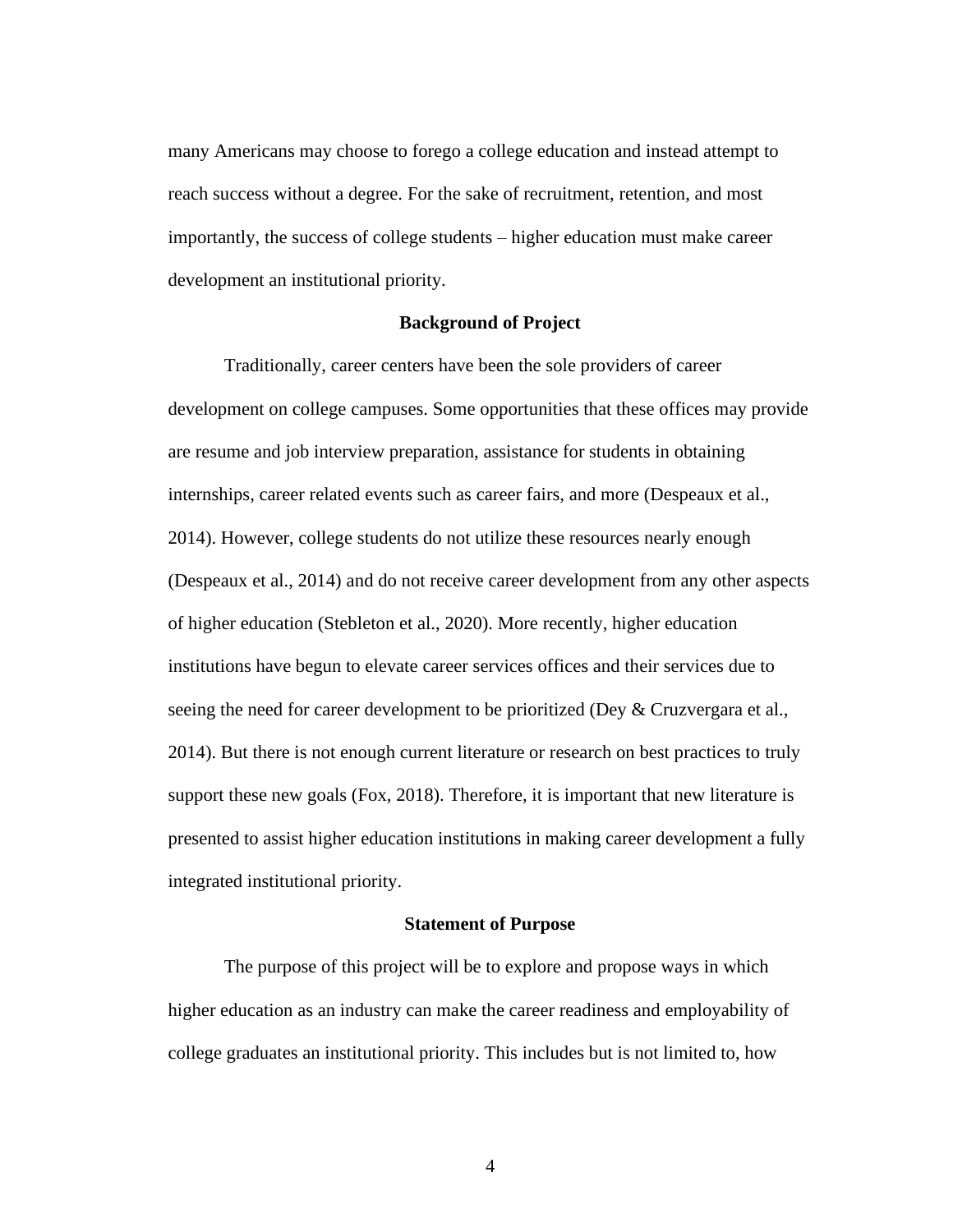career development can be integrated into academic settings, student affairs offices outside of career services, how career services can be improved, and how conversations about career development can be elevated at the senior leadership level. In further detail, this will involve the proposed implementation of a career development assessment, an industry advisory board, and the improvement of employer involvement in higher education. In association with this purpose, the end goal will be to develop and implement several ways to support the continued mission of ensuring career readiness and employability of college graduates. In addition, ensuring that career development is always at the center of institution's mission, vision, and value statements.

# **Objectives of Project**

The objectives of this project include: the exploration and discovery of high impact practices that can be integrated in higher education classroom settings, the discussion and implementation of bigger picture concepts regarding career development such as industry advisory boards, the implementation of a career-related assessment for students, and other ways in which both institutional and community partners can help higher education engage in career development. All of these are linked to the ultimate objective of making college graduates more career ready and employable for post-graduate career opportunities. In addition, the greater goal of making career development of college students an institutional priority instead of a responsibility that only falls on career services offices.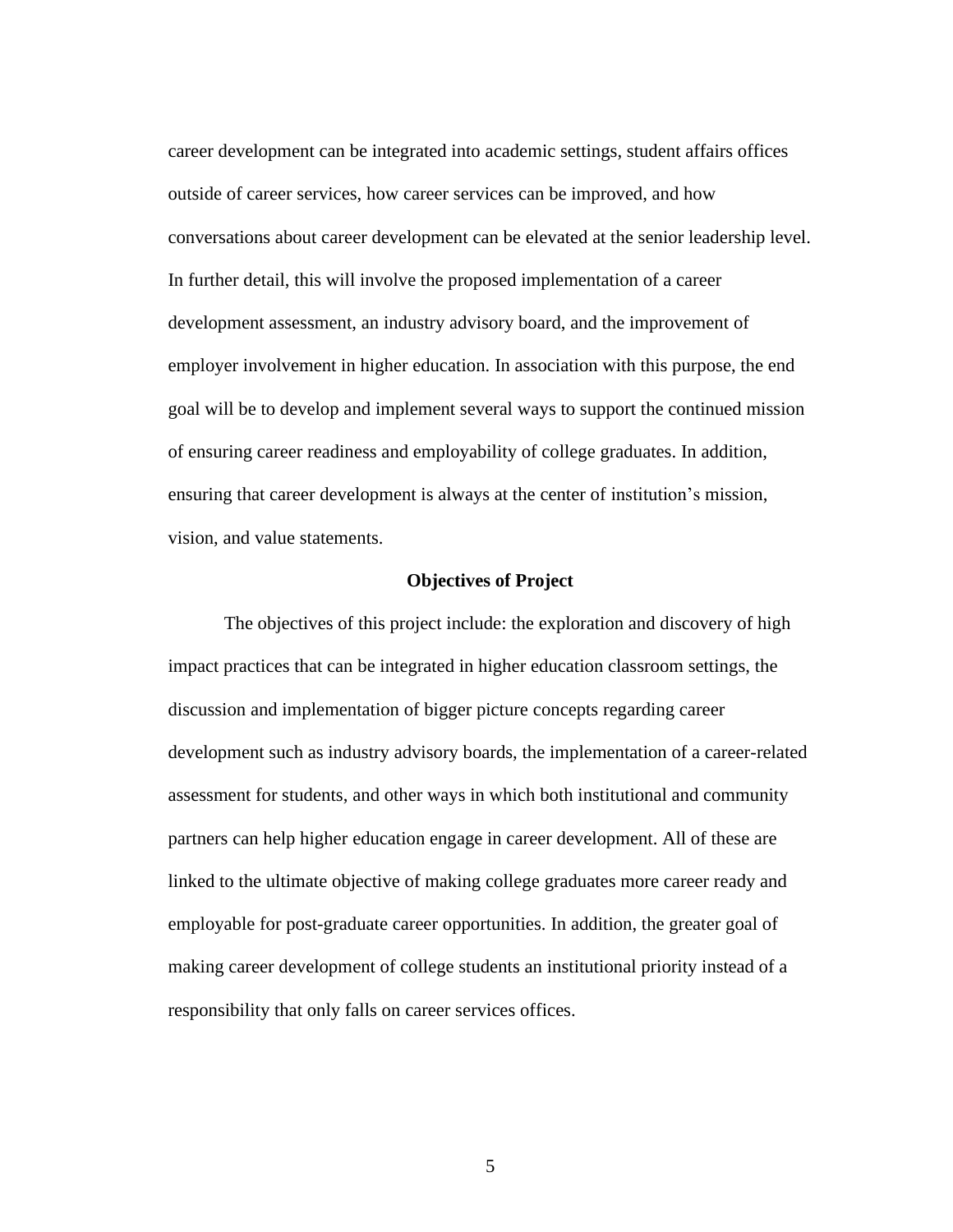# **Definition of Terms**

The following key terms will be utilized throughout this project, the definitions of these terms are provided below to ensure understanding and clarity.

- *Active Learning* is any instructional method that engages students in the learning process (Fedeli & Vardanega, 2019).
- *Career Readiness* is the attainment and demonstration of requisite competencies that broadly prepare college graduates for a successful transition into the workplace (NACE, 2020).
- *Employability* refers to the capacity to gain and retain formal employment or find new employment if necessary. In addition, it is the probability that job candidates will make positive contributions to their organizations (Hogan et al., 2013).
- *High Impact Practices* are those teaching and learning activities that enhance student engagement and prospects of individual success and closely align with workforce needs (Kuh, 2008).

# **Guiding Questions**

Some guiding questions that will be utilized and explored throughout this project are the following:

- 1. How can higher education make career development an institutional priority?
- 2. How can higher education ensure that college graduates are career ready and employable upon the completion of their college degree?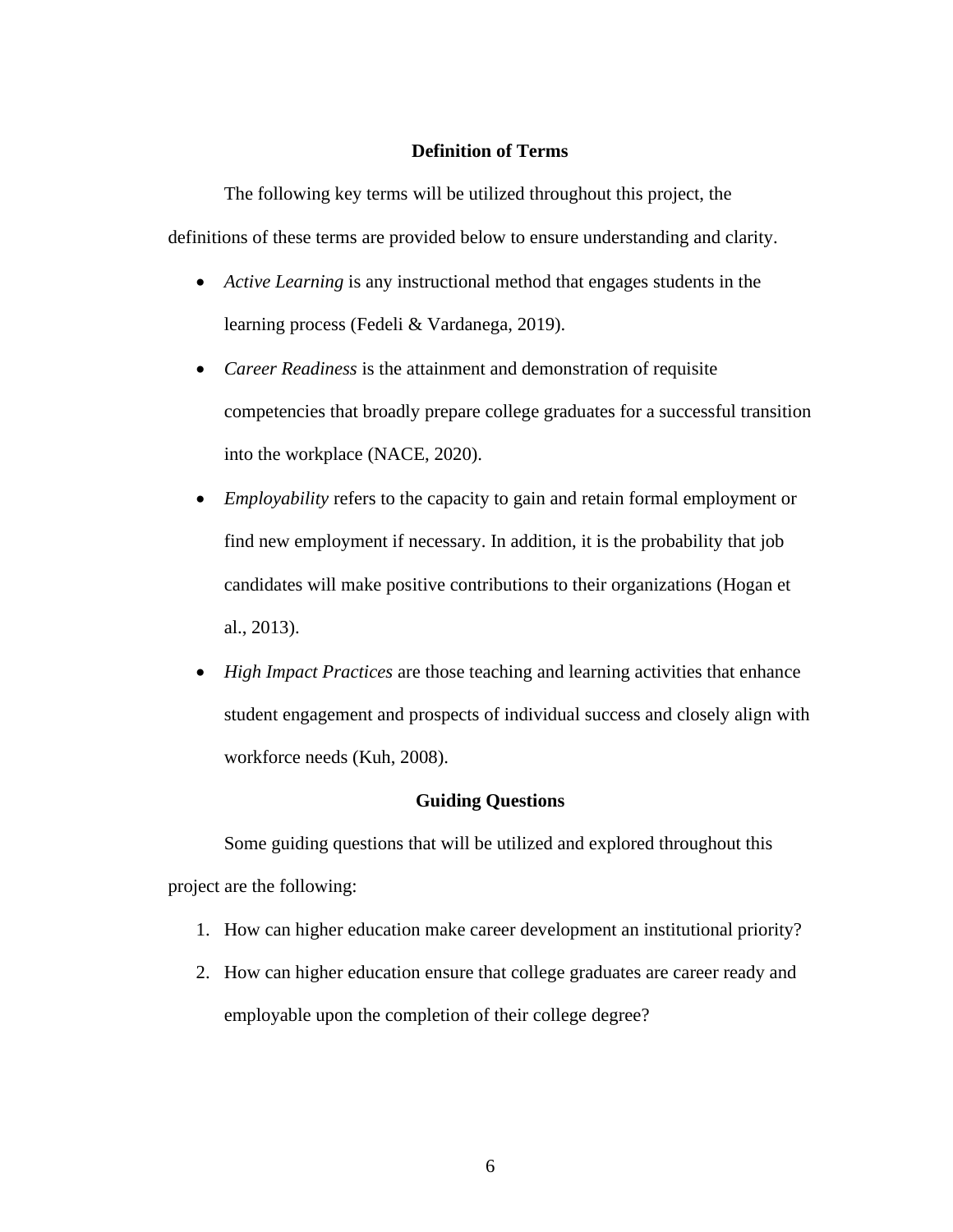- 3. How can the current state of academics in higher education be shifted to better integrate career development and needed skills for post-graduate success?
- 4. What long-term, big picture ideals can be integrated to ensure that career development is continuously explored, re-examined, and implemented into the higher education industry?

#### **Scope of Project**

As stated previously, this project will focus on the career readiness and employability of college graduates. Therefore, it will not cover how college students enter higher education or how the K-12 setting can assist in making career development a greater priority. Overall, all aspects of education can assist in the career development journeys of students but for the sake of this project the literature and final solutions will focus on higher education. In addition, as discussed later in this project, Grand Valley State University will be focused on when it comes to potential strategies and methods of implementation.

Finally, career development is a broad topic that contains many components and competencies depending on desired career paths, type of student, pre-college preparedness, campus involvement, etc. This project will generalize the career development journey of college students and will make assumptions of where most students stand upon graduation. Many college students will face a diverse range of obstacles and victories regarding career development. Some students will be successful without additional career focused strategies and resources while others may fail even with additional assistance. For the purposes of this project the strategies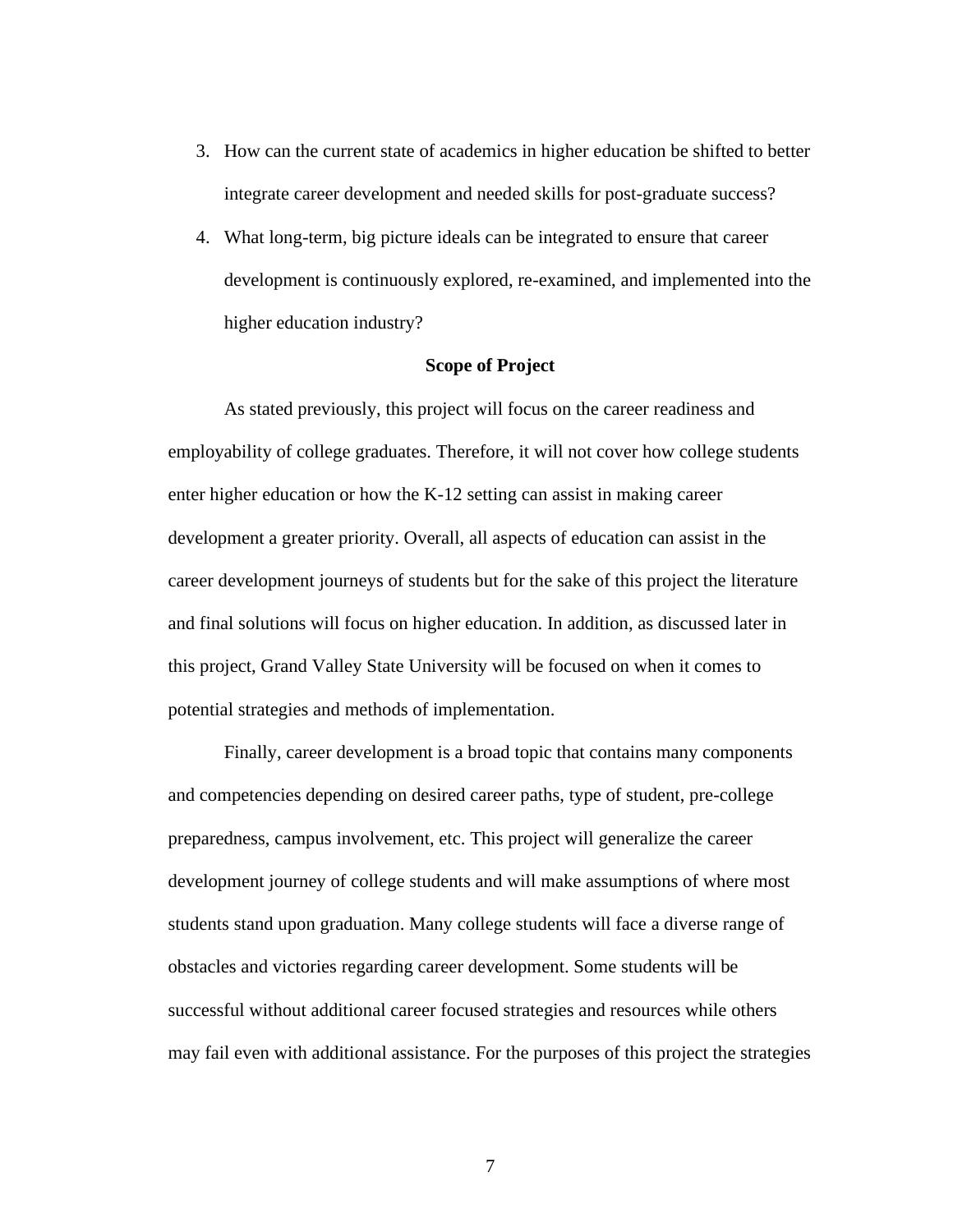will be focused on assisting all students despite where they may stand regarding competence in various career related skill areas.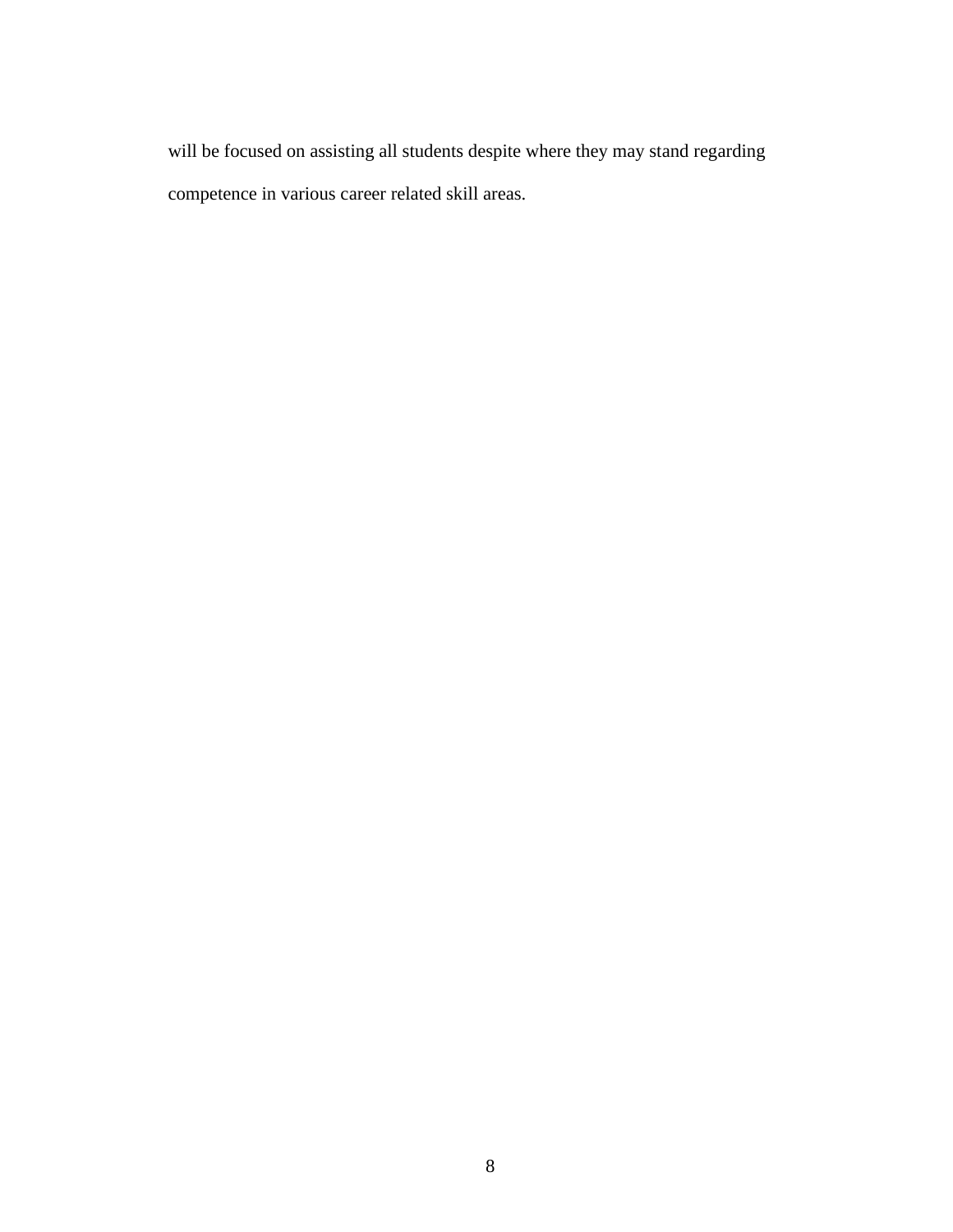#### **Chapter Two: Literature Review**

#### **Introduction**

As discussed in chapter one, higher education has traditionally followed a specific educational curriculum or academic structure (Ball, 1995; Ishengoma &Vaaland, 2016), which often is delivered through teaching practices such as lectures, assigned readings, and examinations. Literature shows that these methods are not effective, specifically when it comes to preparing college students for their post-graduate lives and careers (Alfonso et al., 2012; Brown & Hesketh, 2015; Hart Research Associates, 2016; Hogan et al., 2013; Muhammed et al., 2021; Stebleton et al., 2020). In fact, researchers have continuously pointed to the needed shift away from traditional teaching practices and move towards high-impact, experiential learning opportunities. The hope is that this will help in better preparing college graduates for post-graduate life regarding employability and career readiness.

This chapter examines research that highlight the necessary or sought-after skills that employers are seeking, which includes technical skills, life skills, and soft skills, will be examined. These ideals and methods for gaining competence in them will be discussed with support from Kolb (1984) experiential learning theory along with reflective pedagogy. These concepts will assist in evaluating the importance of experiential learning within a college student's academic journey. In addition, it will help formulate potential methods or processes for gaining valuable experiences, sills, and career development opportunities. Next, the application of how these different areas can be implemented into the academic environment within higher education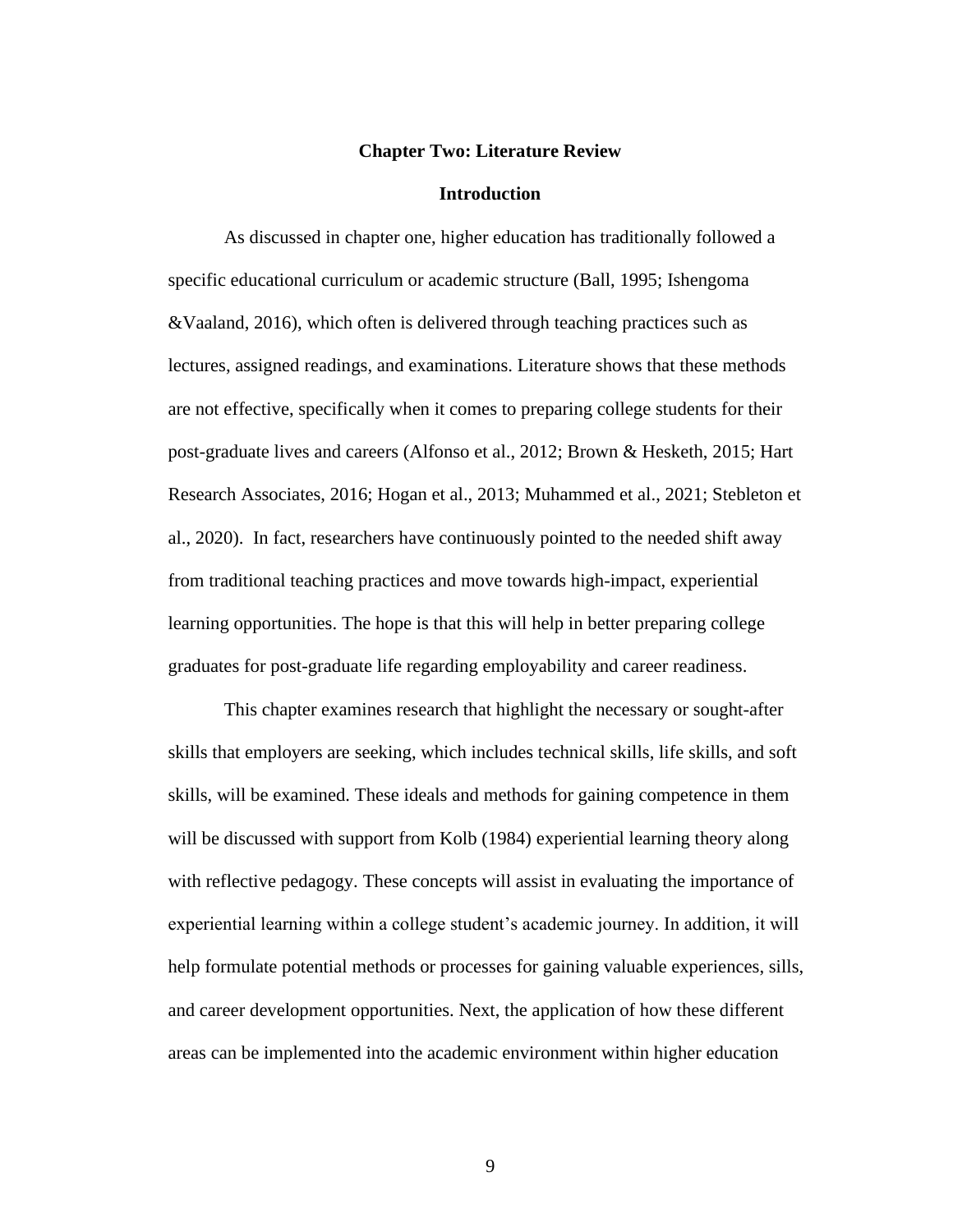will be discussed. These methods include career development courses, usage of career services, capstone courses and projects, applied learning opportunities, internships, and several others. The benefits, limitations, and potential strategies for implementation will be explored for each potential method.

#### **Theoretical Framework**

#### **Experiential Learning Theory**

Kolb's (1984) experiential learning theory paired with reflective pedagogy can be utilized to assess the career readiness and development of college students. This theory focuses on encounters that provide a chance for college-aged students to obtain and then apply relevant knowledge and skills to real-world activities or experiences in which they can learn and develop from (Guthrie & Jones, 2012; Kolb, 1984; Smith, 2011). The experiential learning theory contains four phases as a part of a proposed learning cycle: (1) concrete experience, (2) abstract conceptualization, (3) reflective observation, and (4) active experimentation (Guthrie & Jones, 2012; Kolb, 1984). These pieces provide a potential outline for the full experiential learning process in relationship to the career development journey of college students.

One of these phases, concrete experience, refers to the *actual* experience in which the opportunity to learn and develop is presented (Kolb, 1984). Some examples of these experiences include, participating in an internship or working through a case study in class. The second stage, abstract conceptualization, refers to how one processes or analyzes the experience. For the previous example, in the second stage a student may evaluate progress on learning objectives or how they have personally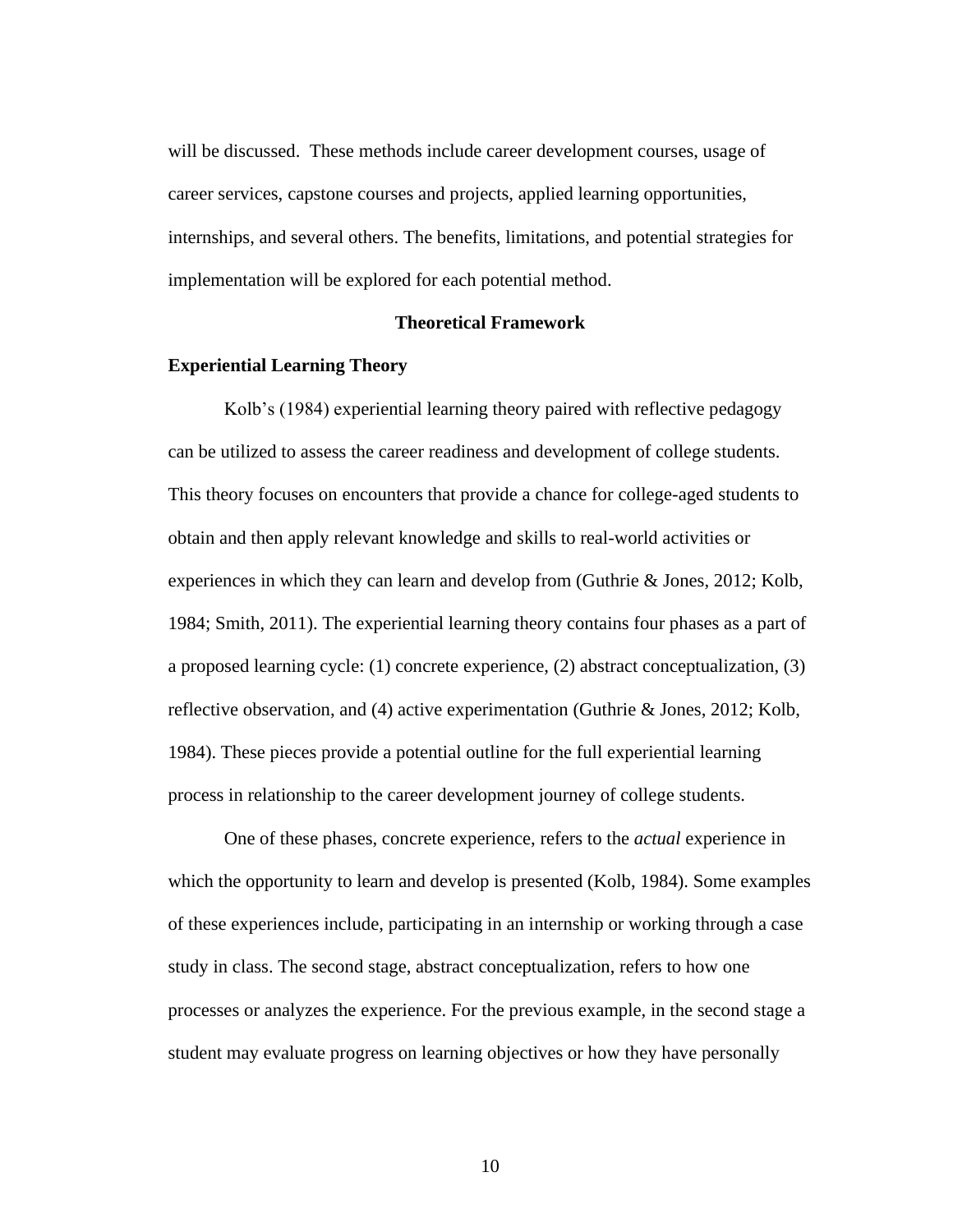experienced the internship or case study analysis. The third step, reflective observation, discusses how critically reflection can be beneficial for a student's developmental journey. This could include how that experience may influenced future perspectives, ways of doing, or future courses of action. For example, how a previous internship may prepare them for a future project within a post-graduate position. Finally, the last phase, active experimentation, is the ability to demonstrate the exact things an individual is wanting to learn or gain experience in that may be perceived as challenging. For example, presenting on a project for the first time during a student's internship for a large audience (Kolb, 1984). These steps within experiential learning theory can help students effectively engage in high impact experiences.

In addition to this proposed learning cycle, Kolb (1984) also proposed several theoretical considerations in which the experiential learning model must focus on. These considerations are: (a) focusing on the engagement of students to improve learning, (b) integrating students' ideas into learning for a better educational experience, (c) allowing for conflicts and disagreements, this motivated the learning process, (d) learning should focus on the real-world and not just the context of the classroom, it must involve the whole student, (e) Student engagement with their environments will allow for learning to happen, and (f) The process of learning involves the creation of knowledge (Kolb, 1984). These theoretical concepts present great opportunities for higher education professionals to shift their methods of teaching and engagement. Experiential learning along with these considerations can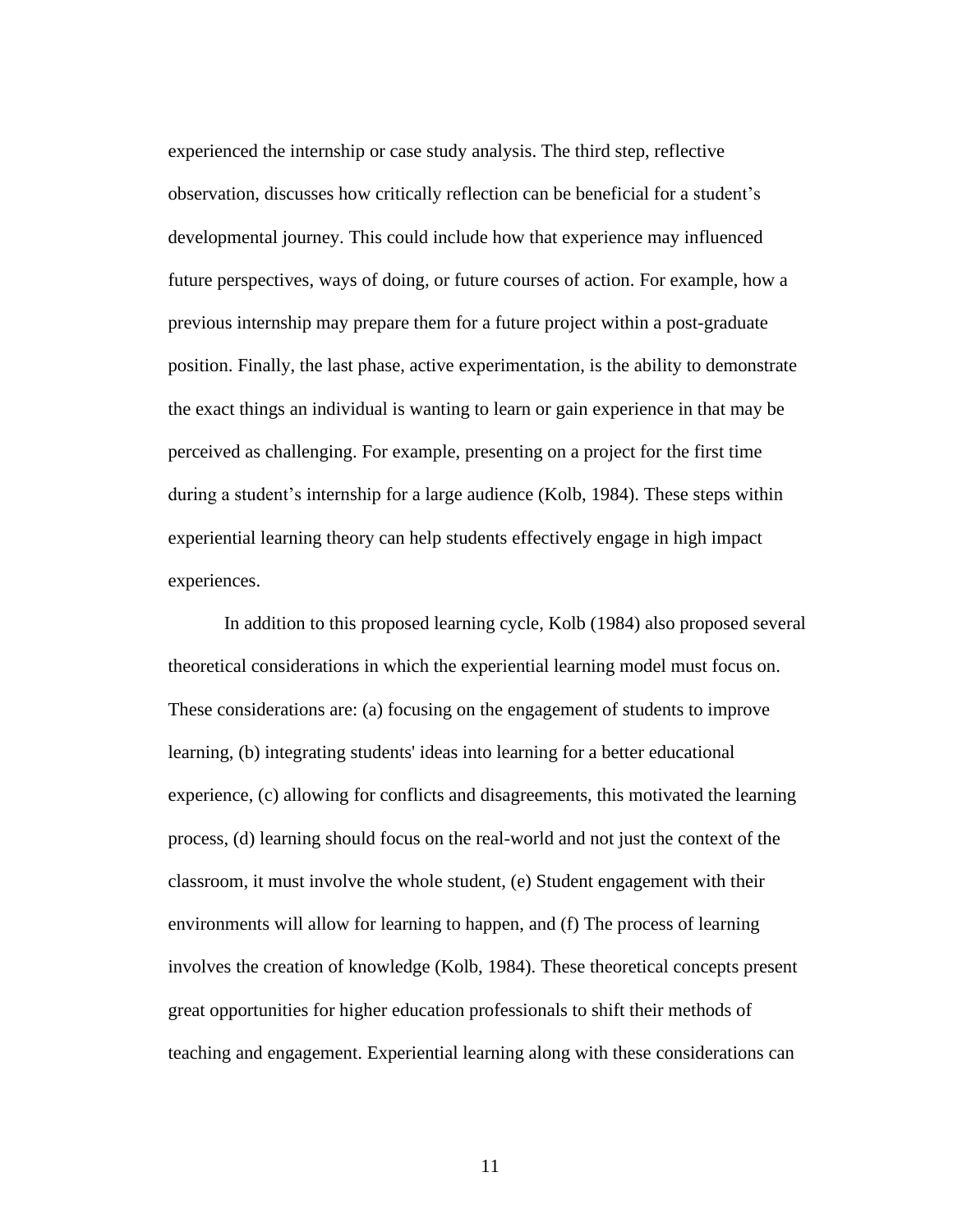allow students to deeply engage in the environment, with each other, and with themselves, to truly become better prepared for post-graduation.

#### **Research & Evaluation**

#### **Needed Skills for Employability and Career Readiness**

Currently, college graduates do not meet employer expectations when it comes to needed career related skills. These skills include competence in arreas such as behavioral skills, soft skills, and even technical skills. However, career readiness and their ability to apply knowledge and skills in the workplace is something that many college graduates are lacking in (Barreiro & Bozutti, 2017; Brown & Hesketh, 2015; Carter, 2018; Chicca & Shellenbarger, 2018; Hart Research Associates, 2016; Hogan et al., 2013; Ishengoma & Vaaland, 2016; Mosca et al., 2019' Nicholas, 2020; Stebleton et al., 2020). The review of current literature revealed the main skills employers are currently seeking from college graduates are written and oral communication skills, teamwork, ethical decision making, critical thinking, problem solving, intercultural skills, analytical skills, technological skills, leadership, professionalism, general decision making, and confidence (Alvarez-Gonzalez et al., 2017; Chou & Shen, 2012; Cruzvergara et al., 2018; Fox, 2018; Hart Research Associates, 2016; Hogan et al., 2013; Muhammad et al., 2021; Schlesinger et al., 2021; Stebleton et al., 2020) However, the skill that employers placed the greatest emphasis on that college students are currently lacking in is the ability to apply classroom knowledge to real world situations (Despeaux et al., 2014; Hart Research Associates, 2016; Nell, 2003; Schlesinger et al., 2021).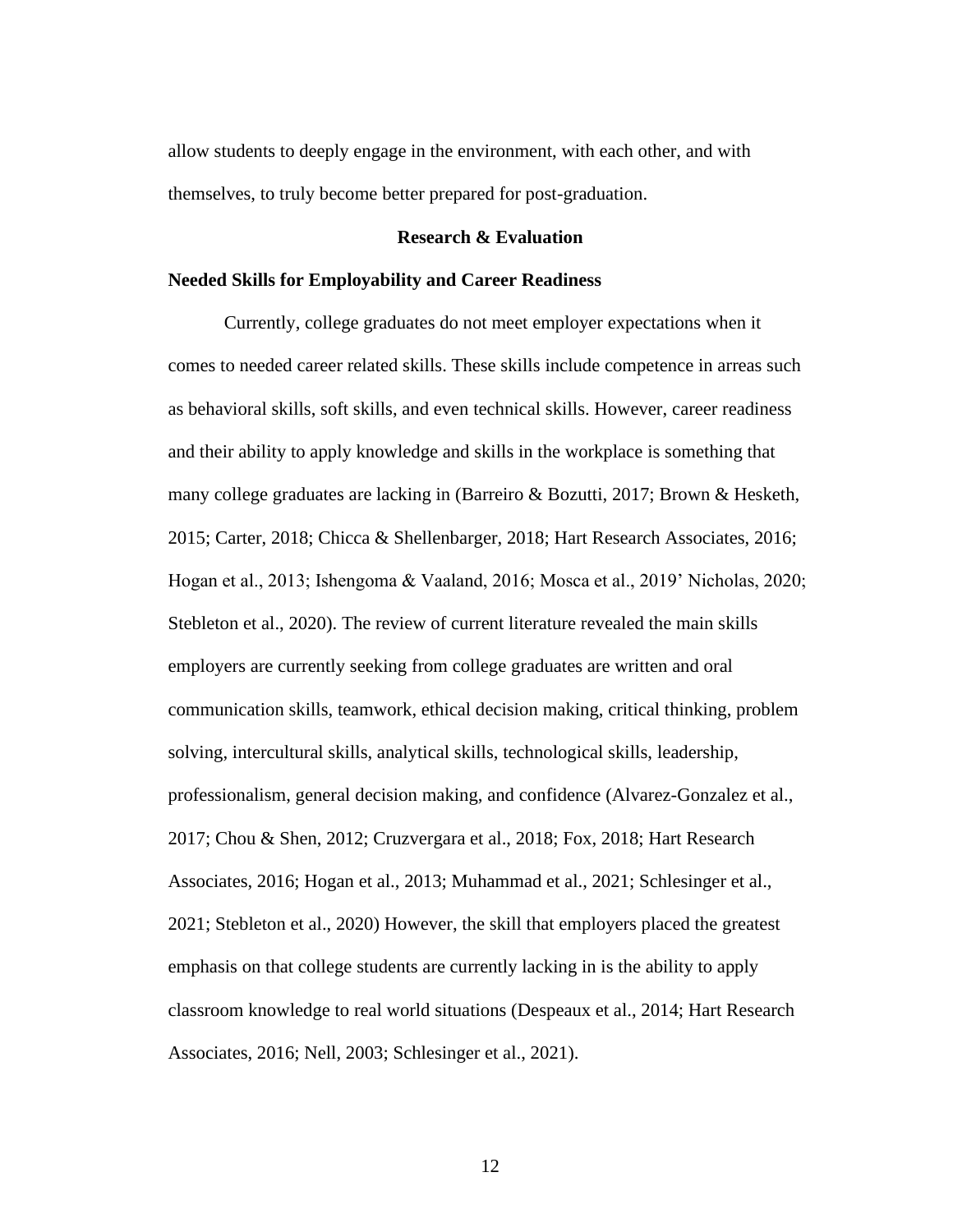Given this broad range of skills and the short period of time college students are enrolled in college, it is important to discover how higher education professionals can assist college students in obtaining these skill sets. Higher education primarily focuses on academics or classroom content as the primary mechanism for learning. This includes attempting to build students' career readiness through practices such as lectures, tutoring, exams, and papers (Ishengoma & Vaaland, 2016). As mentioned previously, these methods have proven to be ineffective and graduates have continued to struggle to translate their educational experiences into full-time careers and realworld application (Ishengoma & Vaaland, 2016; Schlesinger et al., 2021; Stebleton et al., 2020). This leaves college graduates struggling to meet employer expectations. Especially because employers place just as much importance on these skill sets as they do on a college degree or academic learning (Hart Research Associates, 2016; Hogan et al., 2013). This tells higher education professionals that there needs to be better ways to integrate academic learning with industry or skill-set learning within the college setting. Within this literature review several methods of developing employability and career readiness in college students will be explored.

# **Methods for Developing Employability and Career Readiness**

To make a college education worthwhile to students, career development needs to become a greater priority. Several methods for integrating skill development higher education include career development courses, capstone projects, utilization of career services offices, campus leadership opportunities, applied learning opportunities, internships and on-campus employment, reflection activities, and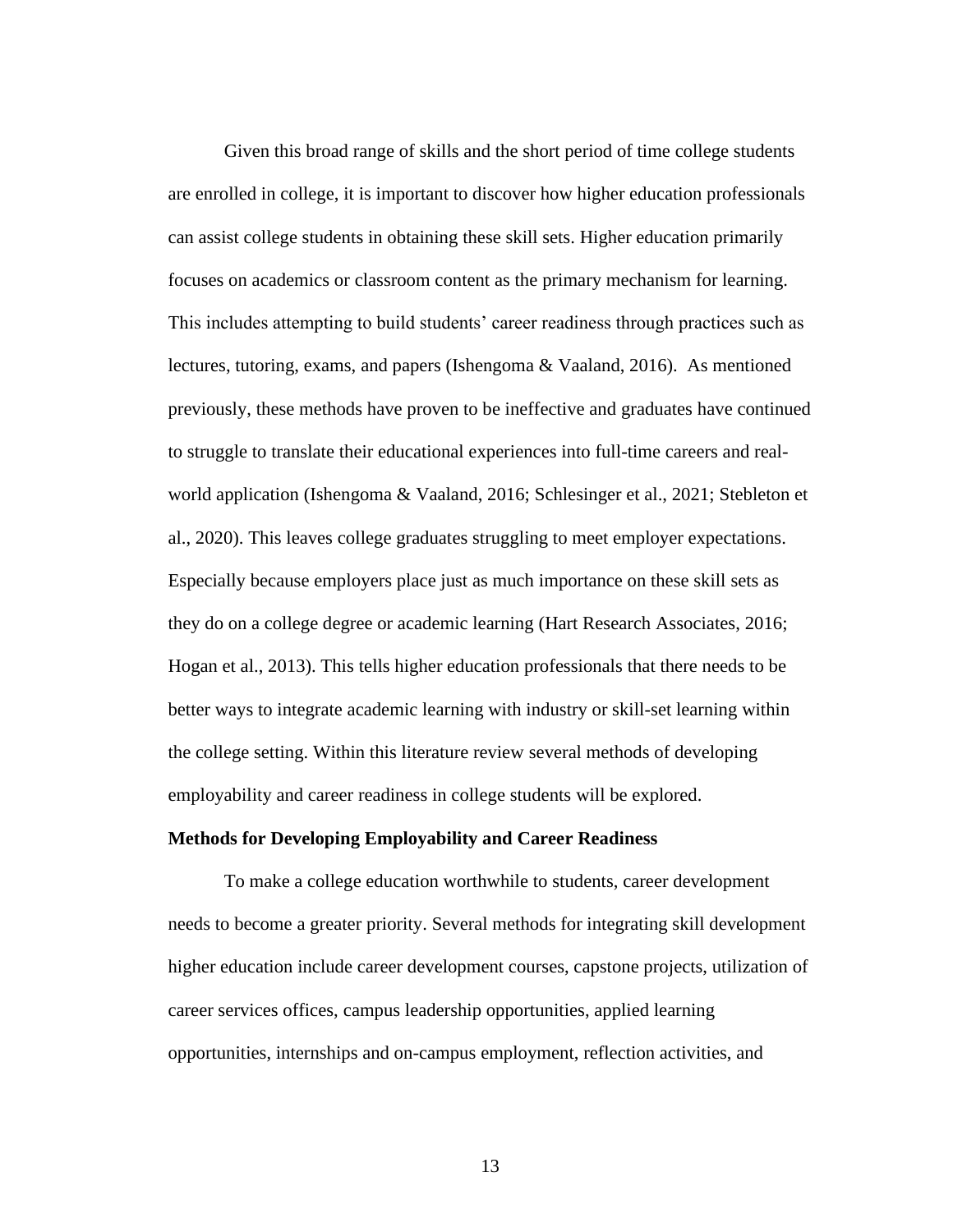employer engagement within higher education. Through the exploration of these practices or areas, the potential for college student skill development will be discussed.

#### **Career Development Courses & Career Services**

Career development courses, though typically optional, are academic courses used to approach developing employability and career readiness among college students. These courses can be taught by career services professionals, faculty members, industry professionals, or even counseling professionals. In addition, they can range from being a one credit, partial semester commitment to a full-on college course. The majority of career development courses have been found to be strategic and beneficial in helping college students engage early in career readiness competencies, career exploration, career decision making, as well as career management (Folsom & Reardon, 2003; Reardon et al., 2015; Stebleton et al., 2020) These early introductions to career development can assist students in their current efforts for things such as resume building, networking, job searching, and interviewing. As well as post-graduate goals such as obtaining a relevant postgraduate job, getting admitted into a graduate program, or generally, the ability to be successful. The literature shows that gaining knowledge in these competencies led to college students feeling more confident to pursue a career post-graduation and articulate core competencies to future employers (Stebleton et al., 2020). As discussed early, career services departments are currently struggling to build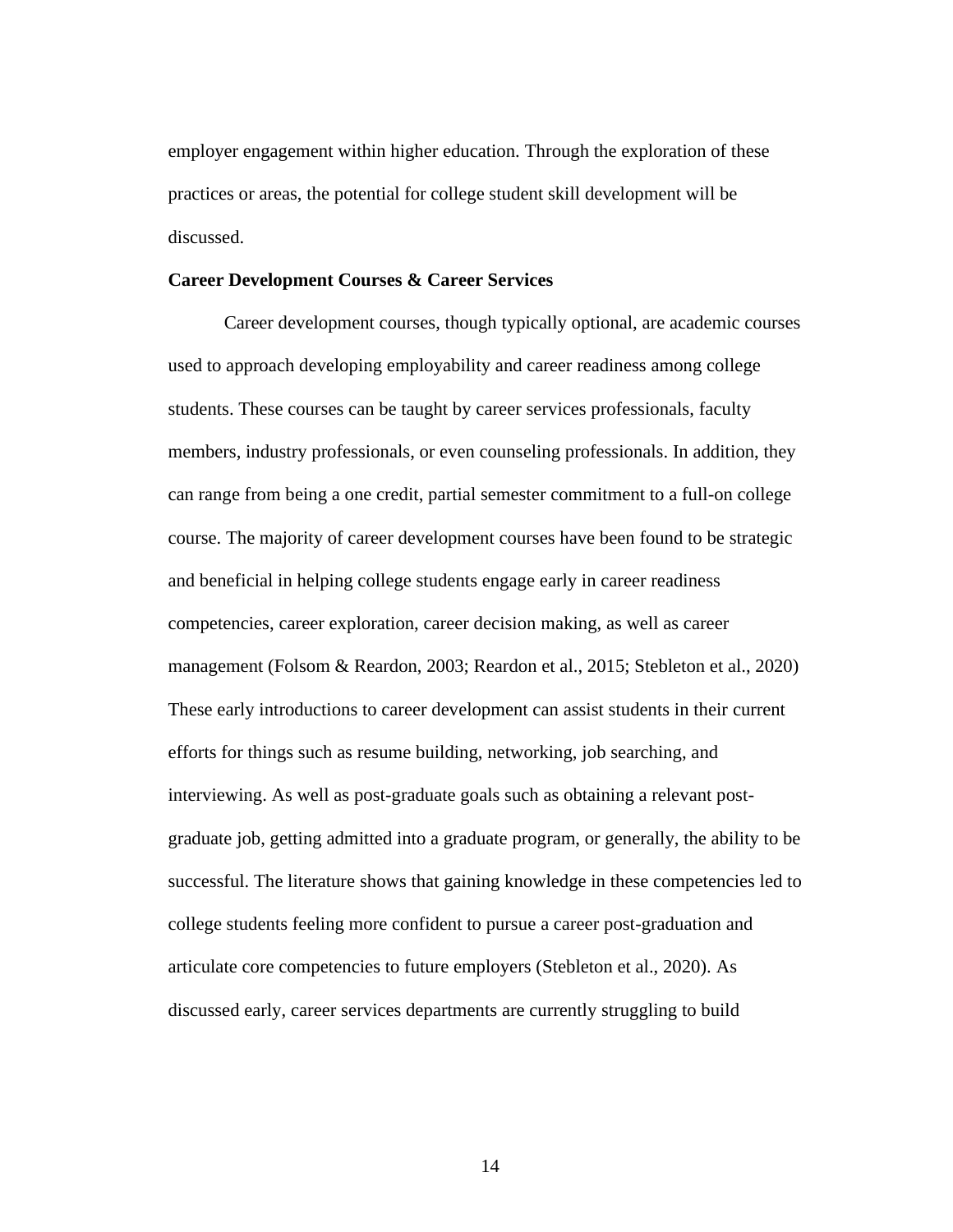awareness of their services to college students (Despeaux et al., 2014), these career development courses offer that opportunity for connection to students.

Career services offices on college campuses are also positioned to assist students with employability skills and career readiness. These offices provide a wide variety of resources and opportunities that allow students to directly merge their academic interests with future career paths. Examples of these offerings include career assessments, career counseling, career fairs, professional development workshops, networking events, internship opportunities, career consulting, one-onone assistance on a range of career related topics, interview preparation, and so much more (Ehlers, 2018). Unfortunately, however, research indicated that many students do not take advantage of these services (Despeaux et al., 2014), potentially preventing students from engaging with career development in the college setting. The more college students can relate to these services and career development resources, the more prepared they may be for future careers (Ehlers, 2018). What higher education professionals must focus on is how to get students engaged in career development throughout their college journey. Career services offices have primarily been the resource that faculty and staff rely on (Despeaux et al., 2014) but career development must branch outside of this. departments can potentially be utilized as a future bridge between students and other high impact practices that will improve career readiness and potential employability, but first students must begin utilizing these services.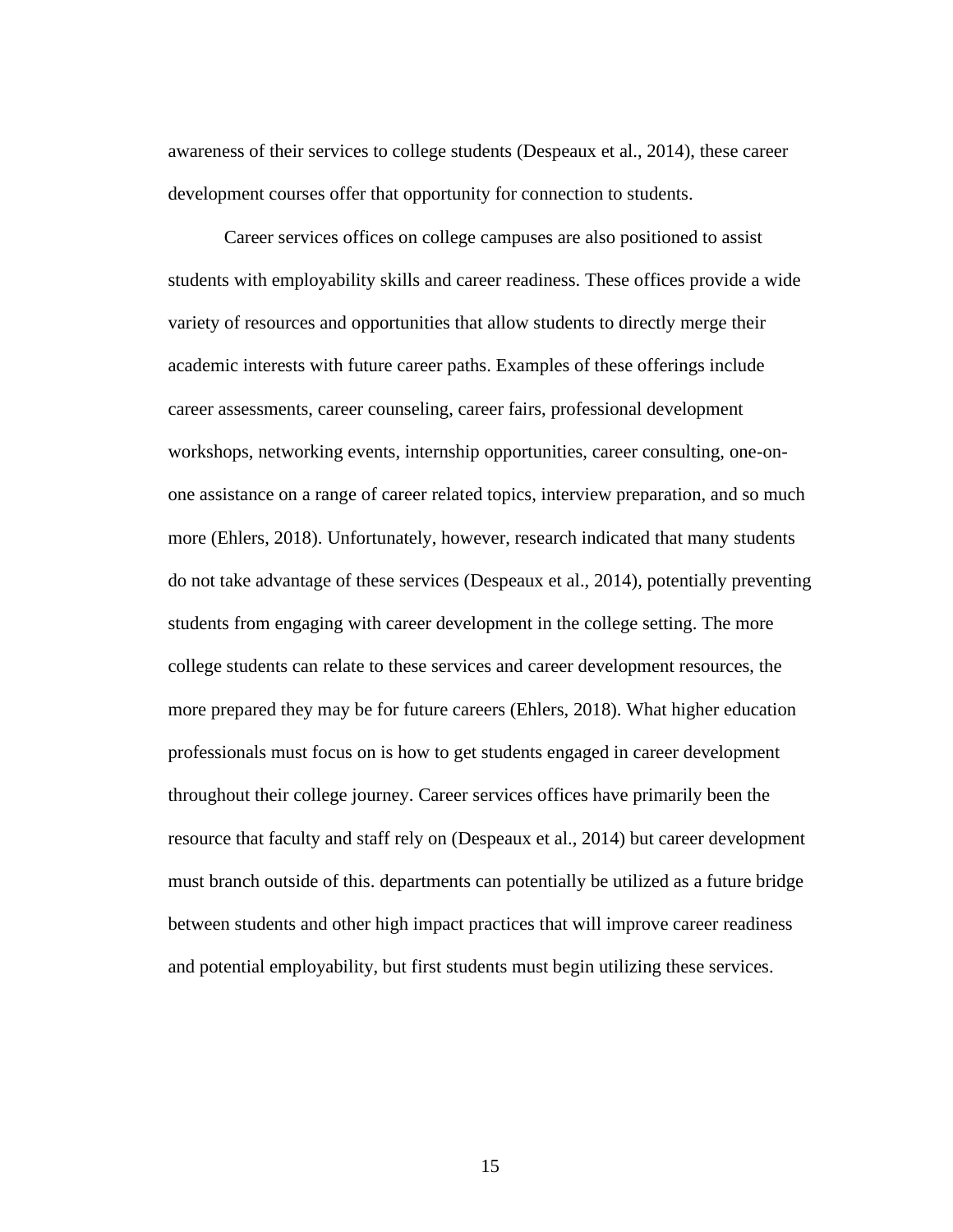#### **Capstone Projects**

Outside of a formal career development course, it is important that college students are engaged with career readiness development and post-graduate job preparedness opportunities within the general academic setting. One way of doing this is through capstone courses or capstone projects. Capstone courses or projects are defined as opportunities to practice integrative or real-world applied learning experiences that assesses a student's cumulative learning within an academic setting to prepare them for a future profession (Kinzie, 2013; Kuh, 2008; Muhammad et al., 2021; Schermer & Gray, 2012). These projects or courses allow college students the chance to critically think, problem solve, work with a team, reflect, communicate, and apply classroom knowledge to a real-world setting (Fedeli & Vardanega, 2019; Kuh, 2008; Nelson & Biaco, 2013; McNamara et al., 2015; Muhammad et al., 2021). All of these skill sets, or developmental opportunities fall in line with the needs of future employers and what they seek in potential job candidates (Alvarez-Gonzalez et al., 2017; Chou & Shen, 2012; Cruzvergara et al., 2018; Hart Research Associates, 2016; Hogan et al., 2013; Muhammad et al., 2021; Schlesinger et al., 2021; Stebleton et al., 2020).

Along with these specific skills, capstone projects and courses have also been proven to have other benefits regarding college student development. This includes assisting students in building confidence, developing independent thoughts, better understanding of cumulative knowledge, greater preparation for professional careers, and development of a deeper sense of responsibility in their own learning (Fedeli  $\&$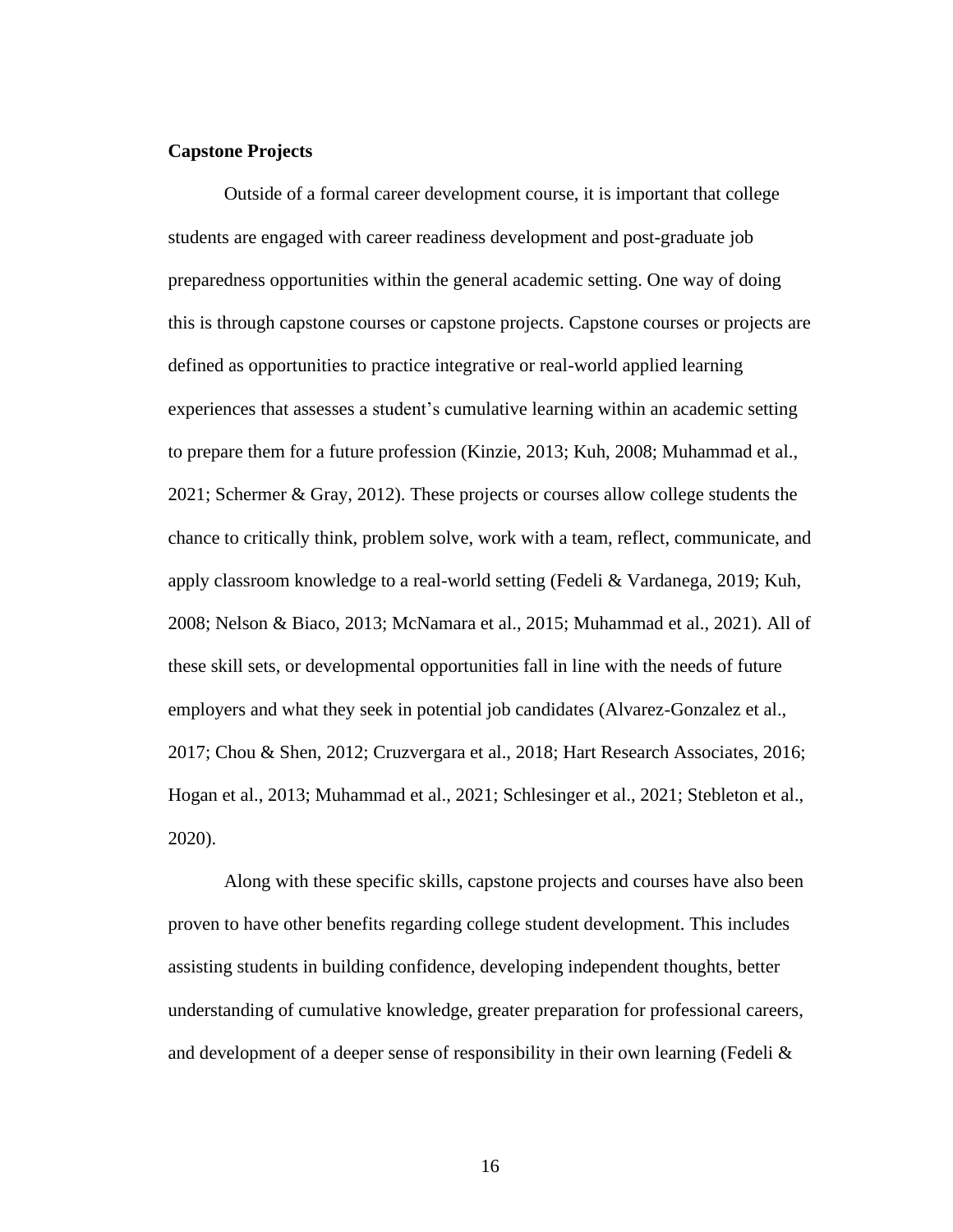Vardanega, 2019; Kinzie, 2013; McNamara et al., 2015; Muhammad et al., 2021; Schermer & Gray, 2012). Requiring capstone courses and projects through all academic programs may assist to better prepare college graduates for their postgraduate life as well as their overall employability.

#### **Applied Learning Opportunities**

Due to similar benefits as capstone projects, employers also encourage and have seen students benefit from applied learning opportunities within a classroom setting (Carter, 2018; Chicca & Shellenbarger, 2018; Hart Research Associates, 2016; Mosca et al., 2019; Muhammed et al., 2021). Some examples of additional applied learning opportunities could include things such as collaborative class assignments, case studies, research opportunities, community-based learning projects, writing intensive projects, presentations, or technology-based simulations (Abad-Jorge & Kronenburg, 2020; Finley, 2019; Kuh, 2008; Linder & Hayes, 2018; Muhammed et al., 2021). These activities present the opportunity to integrate real-world work and examples that could apply to future career paths and have resulted in enhanced skills related to communication, teamwork, critical thinking, problem solving, social consciousness, creativity, analysis, and cultural awareness (Carter, 2018; Chicca & Shellenbarger, 2018; Cruzvergara et al., 2018; Mosca et al., 2019; Muhammad et al., 2021). Presenting these opportunities to diversify the classroom experience and focus on relevant professional skills may benefit students' career readiness and employability. Additionally, many employers stating they are more likely to hire a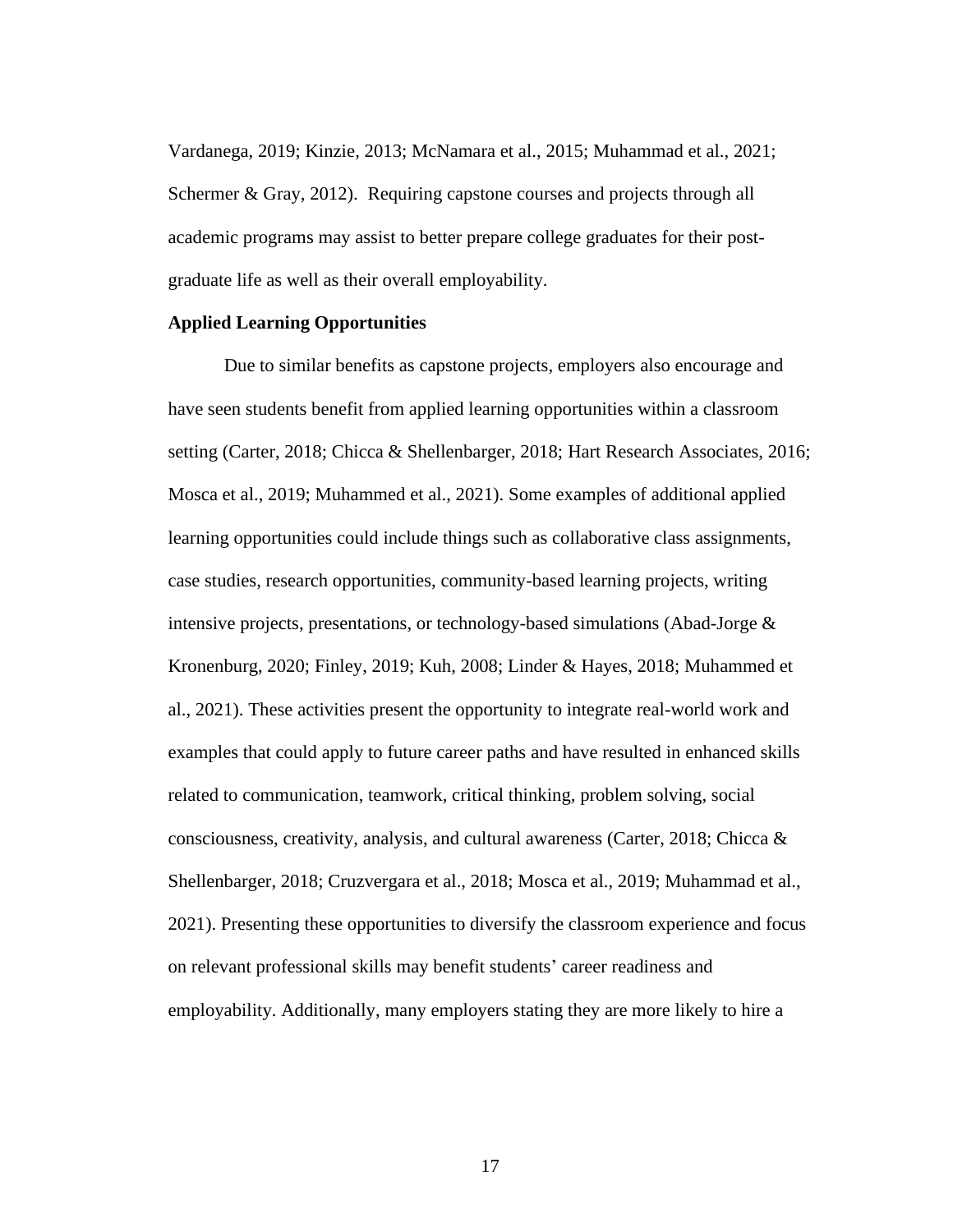recent college graduate who has participated in these types of opportunities (Hart Research Associates, 2016).

#### **Reflection Activities**

The final opportunity that can be presented within a classroom environment to help to improve career readiness and employability is the integration of reflection activities into the academic experience. The act of engaging in active reflection has been proven to benefit students in areas such as problem-solving capabilities, collaboration, communication, and personal development (Cruzvergara et al., 2018; Guthrie & Jones, 2012). Critical or active reflection can take place within a variety of settings including career development courses, academic courses, and alongside applied learning opportunities. In fact, reflection has been proven to be a key method for extracting knowledge from life experiences (Fenwick, 2001; Guthrie & Jones, 2012; Illeris, 2007). Critical reflection is a process of learning based on prior observations, reflections, or perspectives. The act of self-reflection may not be new to some college students, but formal and structured reflection may be. Assisting students in learning how to critically reflect as well as self-reflect can be extremely beneficial for future learning outcomes and the obtainment of needed career skill sets (Guthrie & Jones, 2012). Reflection is such a critical process that it was found that reflection needs to be a continuous process in which humans find ways to constantly connect, challenge, and inquire about their experiences (Eyler et al., 1996; Guthrie & Jones, 2012). Some examples of reflection activities could include journaling, group discussions in which prior experiences are discussed and applied given the course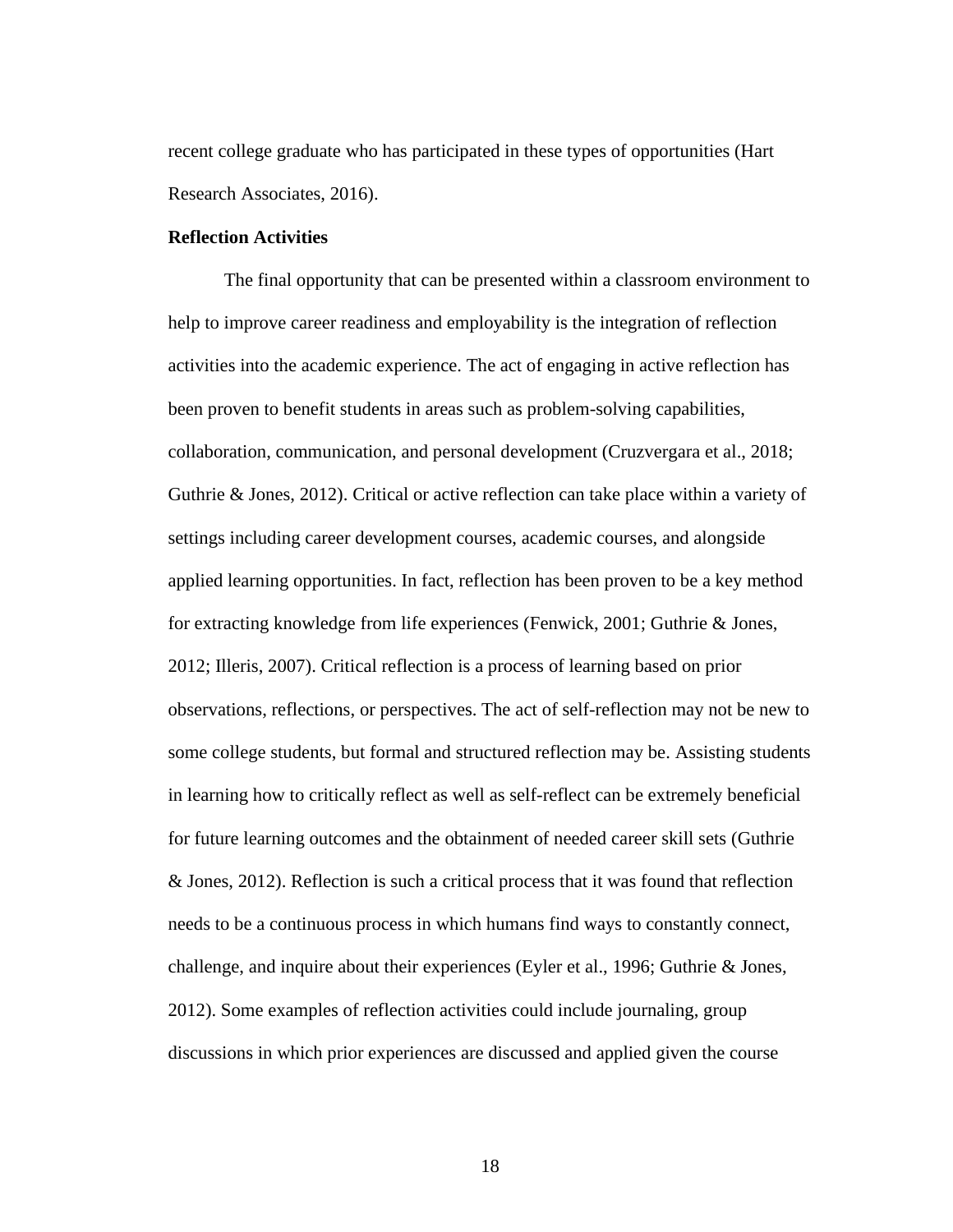content or reading material in which reflection is interwoven. Journals can be especially useful in assisting students in reflection as it is a tool for them to record their own reflections as well as what they observe (Guthrie & Jones, 2012; Stevens & Cooper, 2009). Journaling has also been proven to be beneficial in improving career readiness skills such as communication and critical thinking (Guthrie & Jones, 2012). Finding ways to integrate reflection throughout the curriculum as well as in environments outside of the classroom setting could be useful in preparing college students for post-graduation success.

#### **Campus Leadership Opportunities**

There are many opportunities on campus for students to develop necessary skills to improve career readiness and employability including, leadership development. Some examples could include a leadership role in a student organization, a leadership position within Greek life or another professional organization, peer mentorship, taking the role of a leader for a group project, or engaging in a leadership program. All these examples could be ways of helping students develop leadership skills and other relevant skills that employers are seeking (Cruzvergara et al., 2018). In addition to leadership skill development, these opportunities can help students feel empowered and build confidence, it can also be a way for students to directly increase career readiness (Cruzvergara et al., 2018; Fox, 2018). By investing in leadership development, higher education institutions can better prepare students for post-graduate opportunities.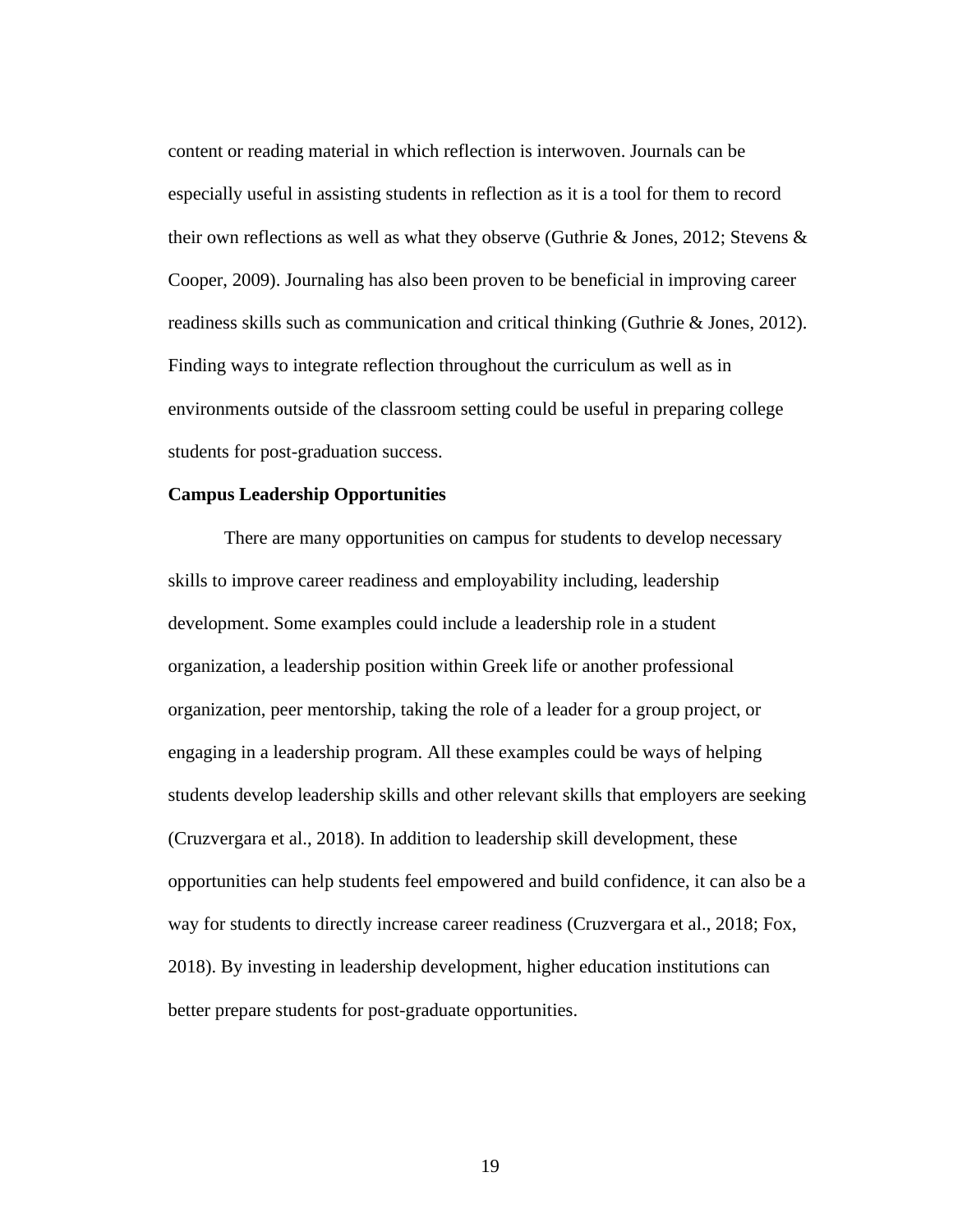#### **Internships & On-Campus Employment**

One of the most beneficial methods for developing career readiness skills and improving employability is participation in an internship or comparable on-campus employment experience (Alfonso et al., 2012; Cruzvergara et al., 2018; Garis, 2014; Hart Research Associates, 2016; Ishengoma & Vaaland, 2016; Jackson & Wilton, 2016; Kuh, 2008; Muhammad et al., 2021). Internships and some on-campus employment opportunities present the chance for college students to apply classroom content and perceived skills in a real-world environment. For many, this may be the first time they are working within a professional setting. Not only have internships been found to be beneficial for student development but students who complete internships are perceived as more employable by potential employers (Jackson & Wilton, 2016; Qenani et al., 2014). By encouraging or even requiring completion of internships, higher education institutions can purposefully integrate career development into the college experience. This can assist in setting students up for greater post-graduate success. In addition, many employers require completion of an internship experience or comparable experience to even be considered for employment (Hart Research Associates, 2016). Therefore, it is also important to engage students in internship opportunities early to improve employability. The earlier students can engage in internships, the better (Alfonso et al., 2012). This informs higher education professionals that employers feel internship compilation is a needed achievement of college graduates for them to be properly prepared for a post-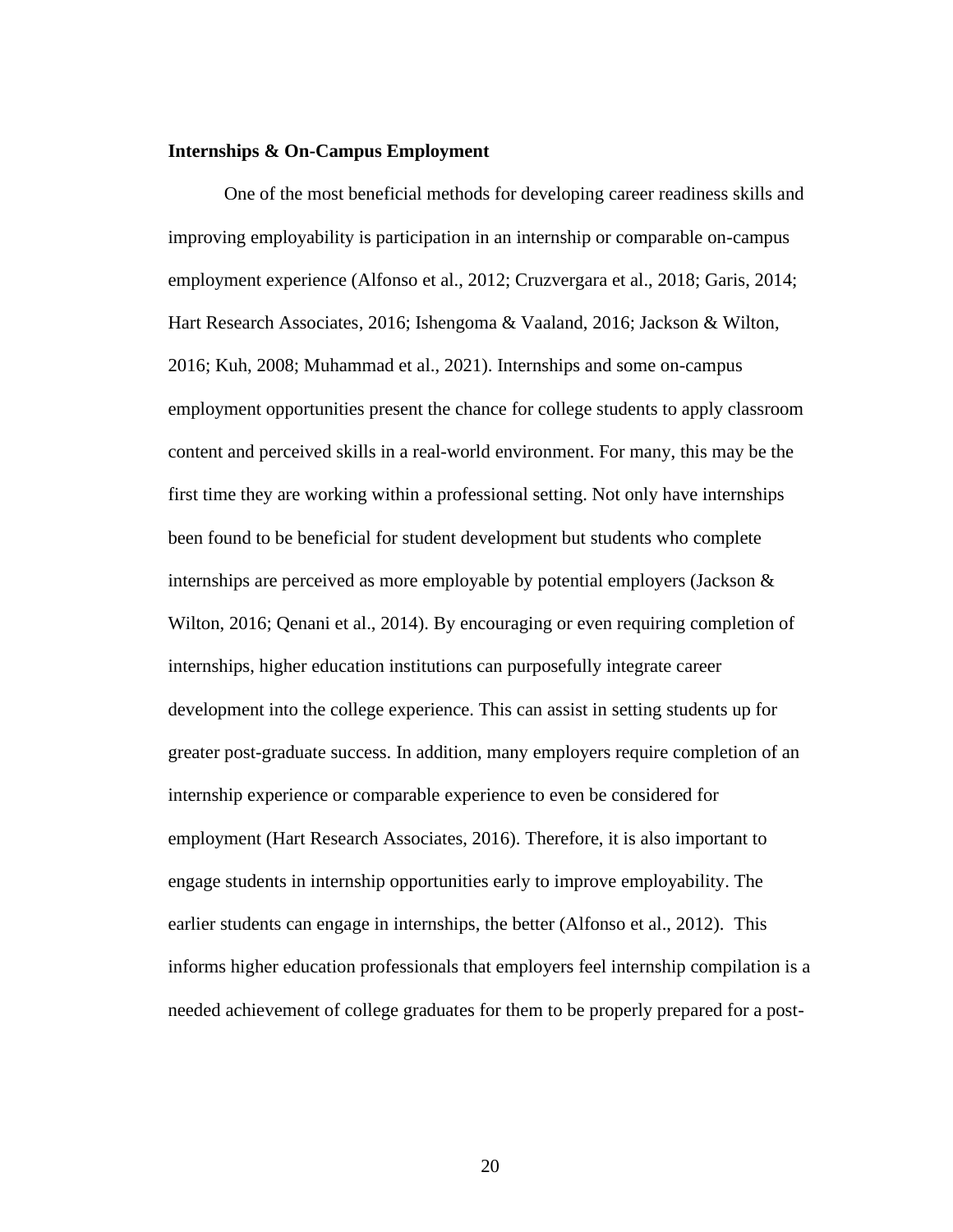graduate job. The success and support of internship programs prove that these experiences are a key piece of employability and career readiness of college students.

#### **Employer Engagement in Higher Education**

The final method of improving career readiness and employability is an informal method that can be interwoven into any of the experiences previously explored in this review: finding ways to greater engage employers or industry professionals within the higher education setting. In the review of literature, it has been found that the engagement of employers within a college student's experience can help them become more career ready upon graduation. Employers present the opportunity for students to ask questions and therefore decrease anxiety associated with career management and career development (Alfonso et al., 2012; Ishengoma & Vaaland, 2016; Ehlers, 2018). Similarly, to career services offices, employers can be future bridges to internship and employment opportunities once students get connected with them.

Some ways that students may engage with employers are through informational interviews, networking events, career fairs, or formalized internships or jobs. Employers can also actively engage with students through methods such as involvement in capstone projects, student club presentations, professional development group involvement, and more. In fact, literature shows that having employers teach in academic courses has positively impacted student connections with employers as well as future career readiness (Alfonso et al., 2012; Ehlers, 2018). Increasing visibility of companies and their employees on college campuses will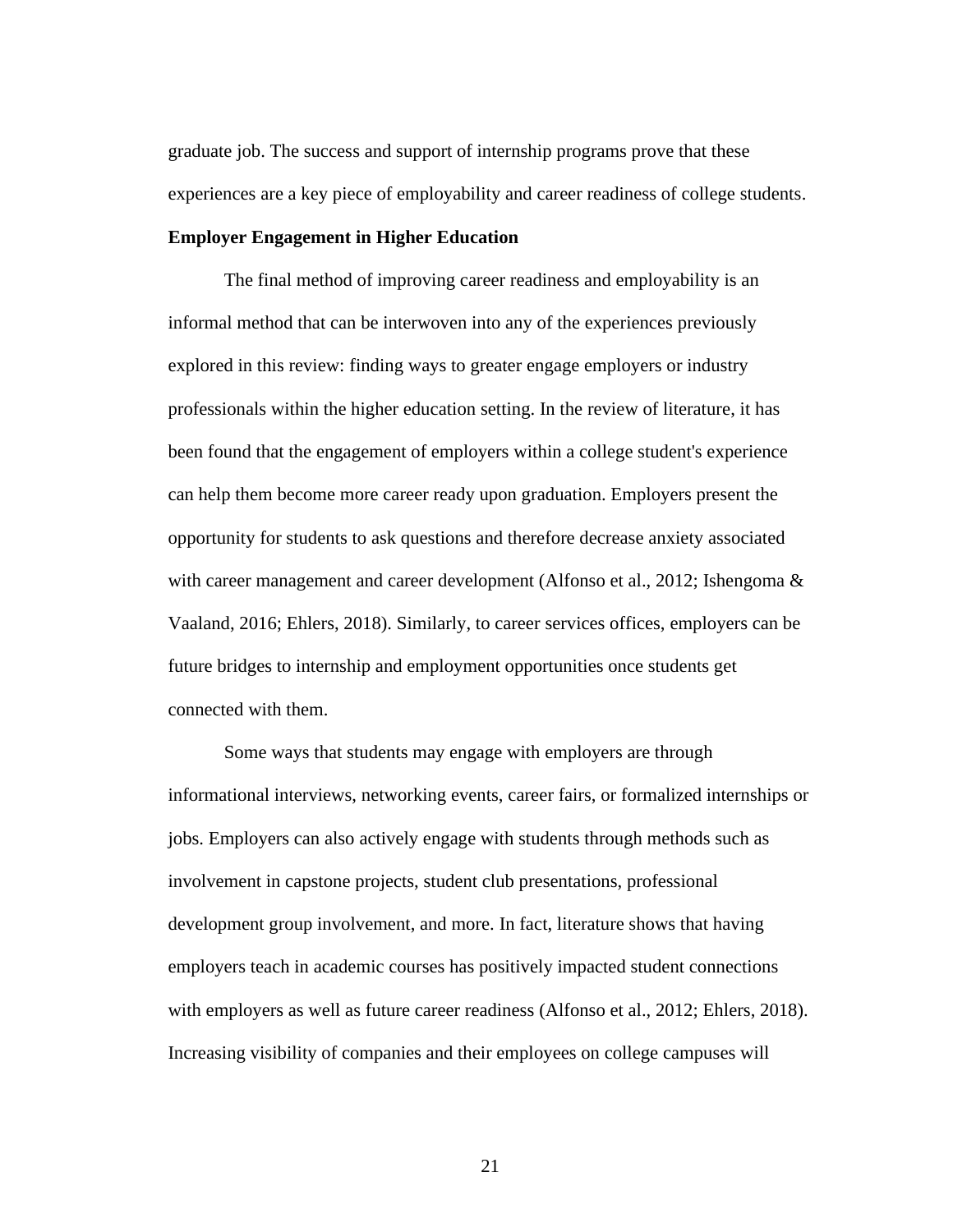allow for barriers to be broken down and for students to engage more organically with future career opportunities. Overall, employers and career services should be interwoven into other higher impact practices as discussed throughout this literature review to create more opportunities for students to improve in career readiness and employability.

# **Summary**

Research clearly indicates that there is a need to shift away from traditional higher education methods to boost employability and career readiness of college graduates. These traditional methods of higher education have proven to be ineffective and college students have continued to have trouble translating their educational experiences into full-time careers and real-world application (Ishengoma & Vaaland, 2016; Schlesinger et al., 2021; Stebleton et al., 2020). Related to this, it is suggested in literature that college graduates are not currently meeting the needs of employers with reference to their abilities to bring forth and apply skills that are needed in post-graduate jobs or workplaces (Barreiro & Bozutti, 2017; Brown & Hesketh,, 2015; Carter, 2018; Chicca & Shellenbarger, 2018; Hart Research Associates, 2016; Hogan et al., 2013; Ishengoma & Vaaland, 2016; Mosca et al., 2019' Nicholas, 2020; Stebleton et al., 2020). By implementing experiential learning opportunities paired with reflection opportunities students can gain more from their educational experiences that will apply to their future post-graduate lives. In addition, this literature review revealed that practices which revolve around experiential learning such as, career development courses, capstone projects, internship programs,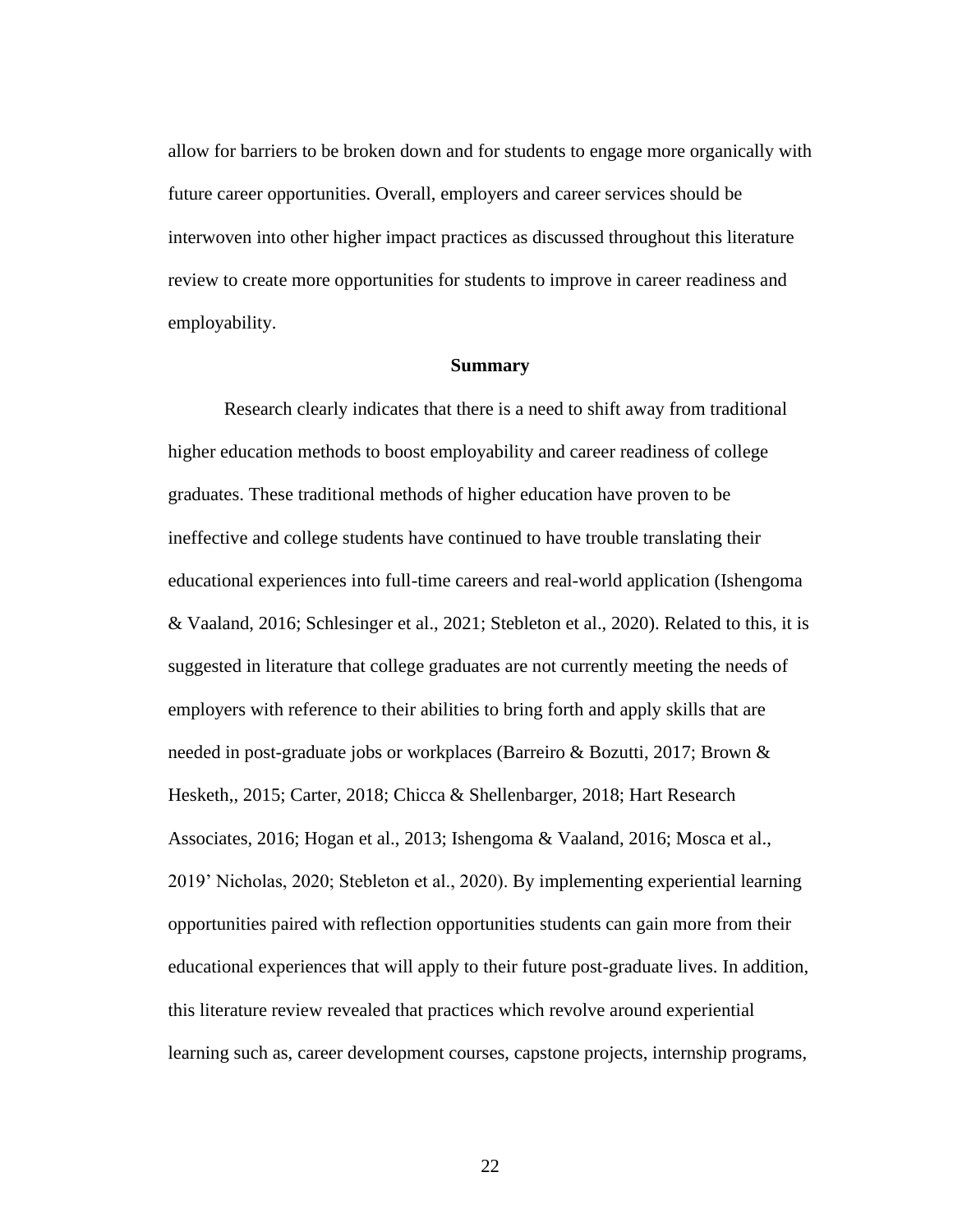applied learning opportunities, reflection activities, campus leadership opportunities, employer engagement and other high impact teaching methods, have a much greater influence on college students.

# **Conclusion**

College student career readiness and employability has been highly correlated with experiential learning opportunities and high impact practices being implemented in the higher education academic setting. Career development courses and early connections with career services offices have been proven to directly correlate with improvements in career readiness and needed core skills competencies (Folsom & Reardon, 2003; Reardon et al., 2015; Stebleton et al., 2020). Another example includes capstone projects which have allowed for realistic application for college students to explore applying their learned knowledge and skills to professional projects (Kinzie, 2013; Kuh, 2008; Muhammad et al., 2021; Schermer & Gray, 2012). Like capstone projects, additional applied learning opportunities such as case study work, presentations, simulations, and more, have also been proven to improve needed employability skills such as communication, problem solving, teamwork, and more (Carter, 2018; Chicca & Shellenbarger, 2018; Cruzvergara et al., 2018; Mosca et al., 2019; Muhammad et al., 2021). Each of these opportunities paired with reflection skills and activities have been proven to allow for college students to obtain more from the content they are engaging in as well as assist in learning important skill sets (Guthrie & Jones, 2012).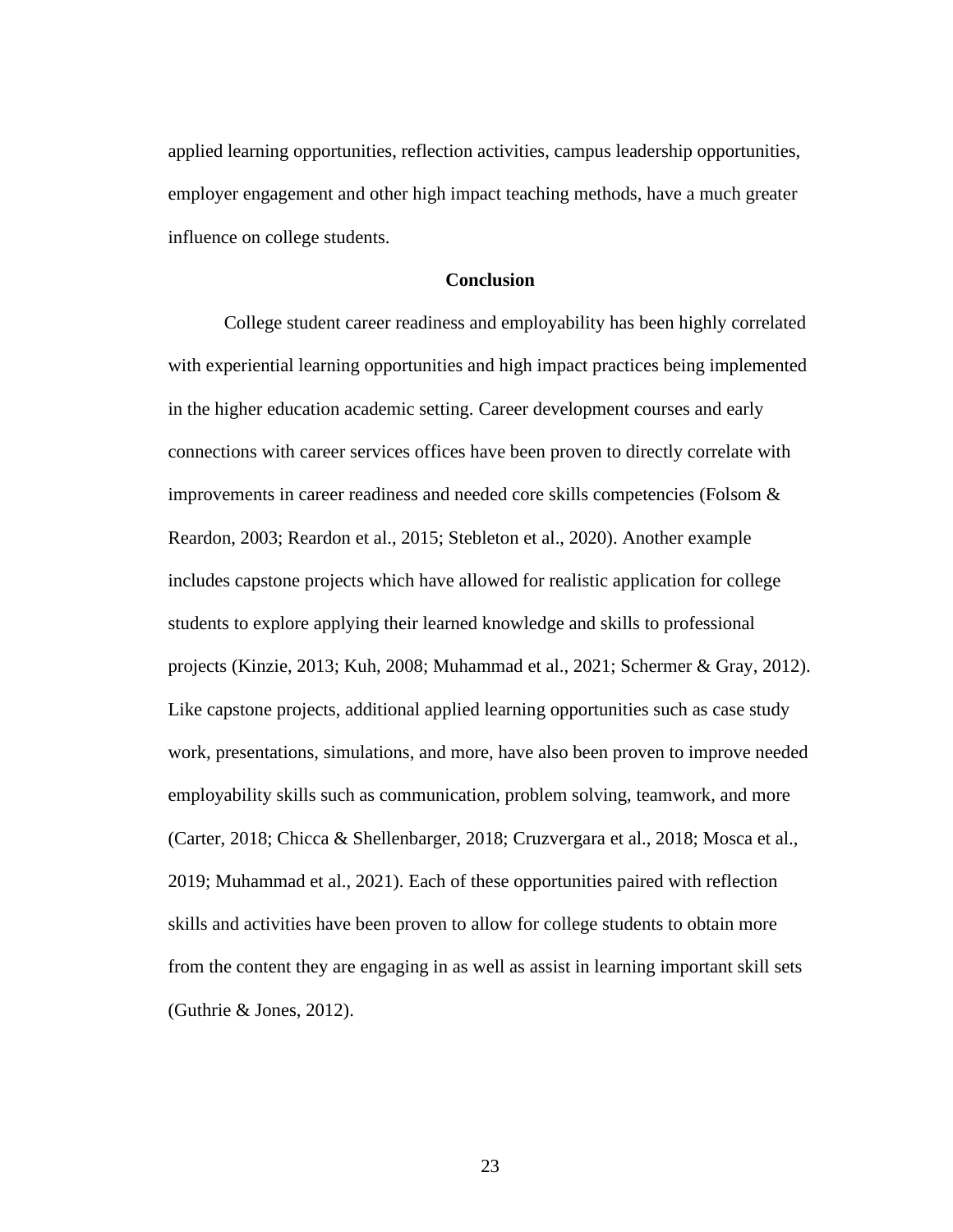Several other methods of high impact practice and experiential learning that were discussed include campus leadership opportunities, on-campus employment, and employer engagement in higher education. The most impactful of all practices explored was the completion of an internship program. This opportunity was shown to be most effective in developing career readiness skills and improving employability of college students (Alfonso et al., 2012; Cruzvergara et al., 2018; Garis, 2014; Hart Research Associates, 2016; Ishengoma & Vaaland, 2016; Jackson & Wilton, 2016; Kuh, 2008; Muhammad et al., 2021). The integration of some or all of these activities into a degree program can position higher education to be more beneficial for college students as well as better prepare students for post-graduate life and career paths. Now, it is important to explore how we can create these cross collaborations between industry and education. Both through these high impact practices and beyond, to continue ensuring college graduates are best prepared for their next steps after college.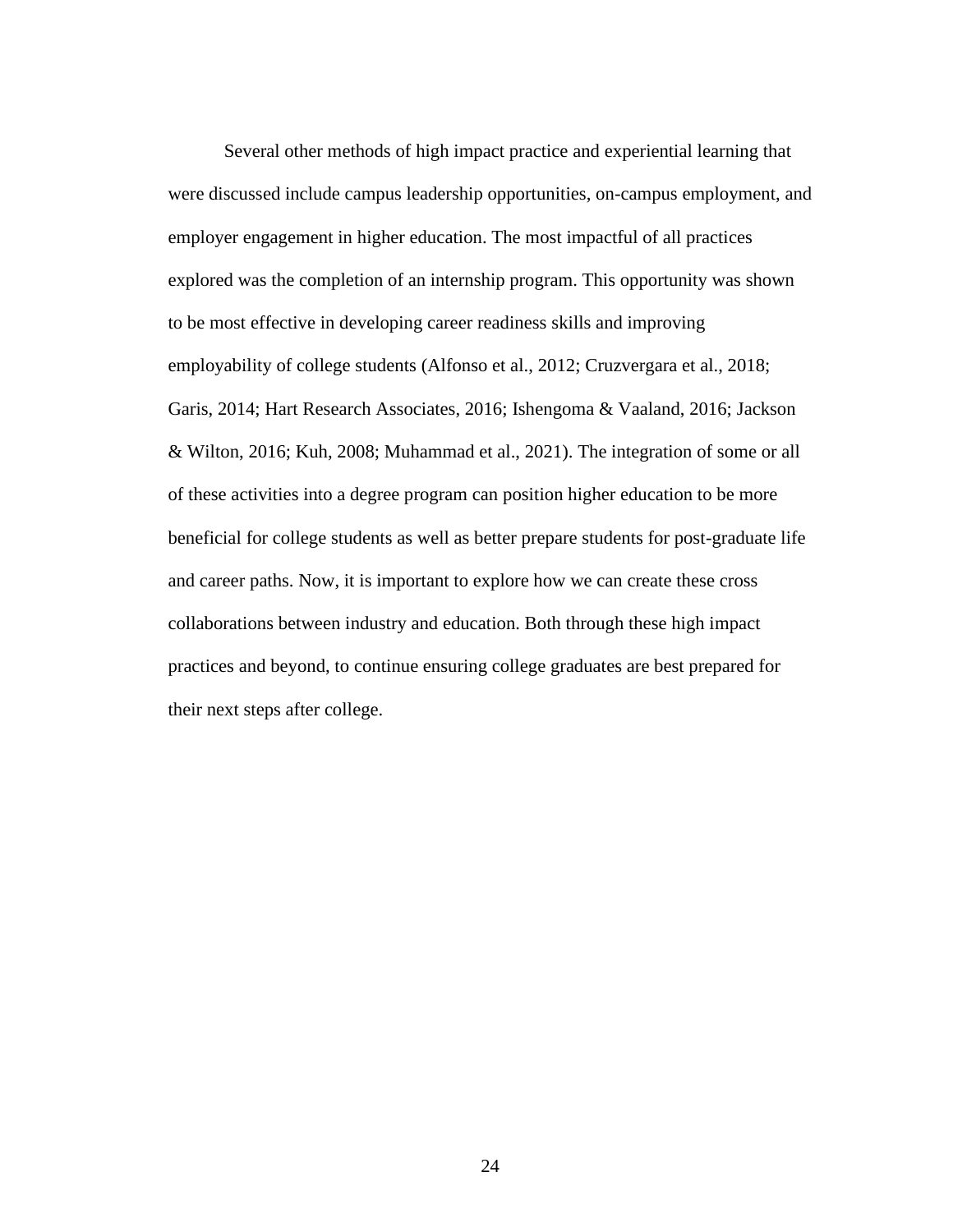#### **Chapter Three: Project Description**

#### **Introduction**

As discussed in chapters one and two, the lack of career readiness and employability of college graduates is a current problem facing higher education (Barreiro & Bozutti, 2017; Brown & Hesketh, 2015; Carter, 2018; Chicca & Shellenbarger, 2018; Hart Research Associates, 2016; Hogan et al., 2013; Ishengoma & Vaaland, 2016; Mosca et al., 2019' Nicholas, 2020; Stebleton et al., 2020). Multiple methods or practices to improve career readiness skills that employers seek were introduced in the literature review. Some of these methods included internship programs, capstone projects and reflection activities. Currently, higher education relies heavily on career services offices to facilitate the career development of students (Despeaux et al., 2014). Because these offices have a limited reach, students often leave college lacking basic skills and competencies that are needed in postgraduate life both professionally and personally. Some college students and their support systems question the quality and purpose of higher education (Cruzvergara et al., 2018), therefore it is imperative to integrate career development into the college student journey. Post-graduate employment is a significant factor that potential college students consider when determining whether to pursue a post-secondary degree (Cruzvergara et al., 2018; Hart Research Associates, 2016). Higher education has the opportunity to help improve the likelihood that students will be employable and career ready upon graduation. There are several ways in which the current issue of college students not being career ready upon graduation, could be tackled,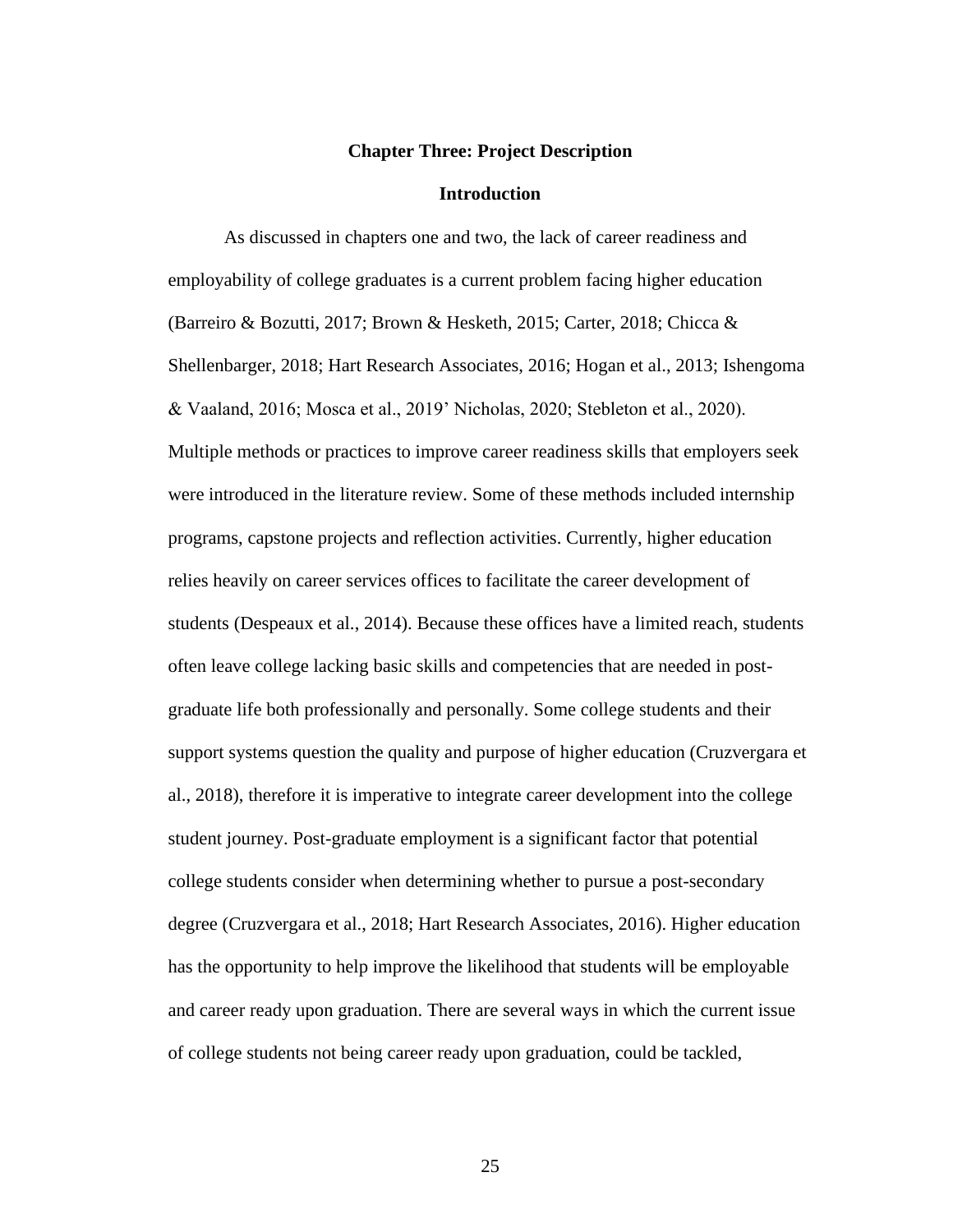including the integration of several high impact into the classroom setting and the overall campus experience. In addition to changes within the academic setting, there is need for greater improvement within the higher education industry. This includes immense changes in institutional priorities as well as methods of continuous improvement relating to career development of college students.

#### **Institution Overview**

Grand Valley State University (GVSU) will serve as the setting for this project, allowing focused efforts for career development and related services and detailed description of implementation methods. However, many aspects of this project and proposed solution will be applicable to a broad range of institutions. To provide context, GVSU is a mid-size, predominantly white institution located in West Michigan. The college enrolls approximately 22,500 students in attendance, 19,000 undergraduates and approximately 3,000 graduate students. GVSU currently has a career services office spread across two campus locations, the main campus is located in Allendale, Michigan, a rural area, and the downtown Grand Rapids campus, a more urban area. The career services office at GVSU is a part of the lifelong learning division which includes areas such as Alumni Relations, the Graduate School Office, LEADs programs, and community outreach departments. GVSU's career services office offers a variety of services to students including semi-annual career fairs, career development workshops and presentations, walk-in hours, one-on-one specialized career advising appointments, employer information sessions, and more. Within these services students can learn about and gain specialized information on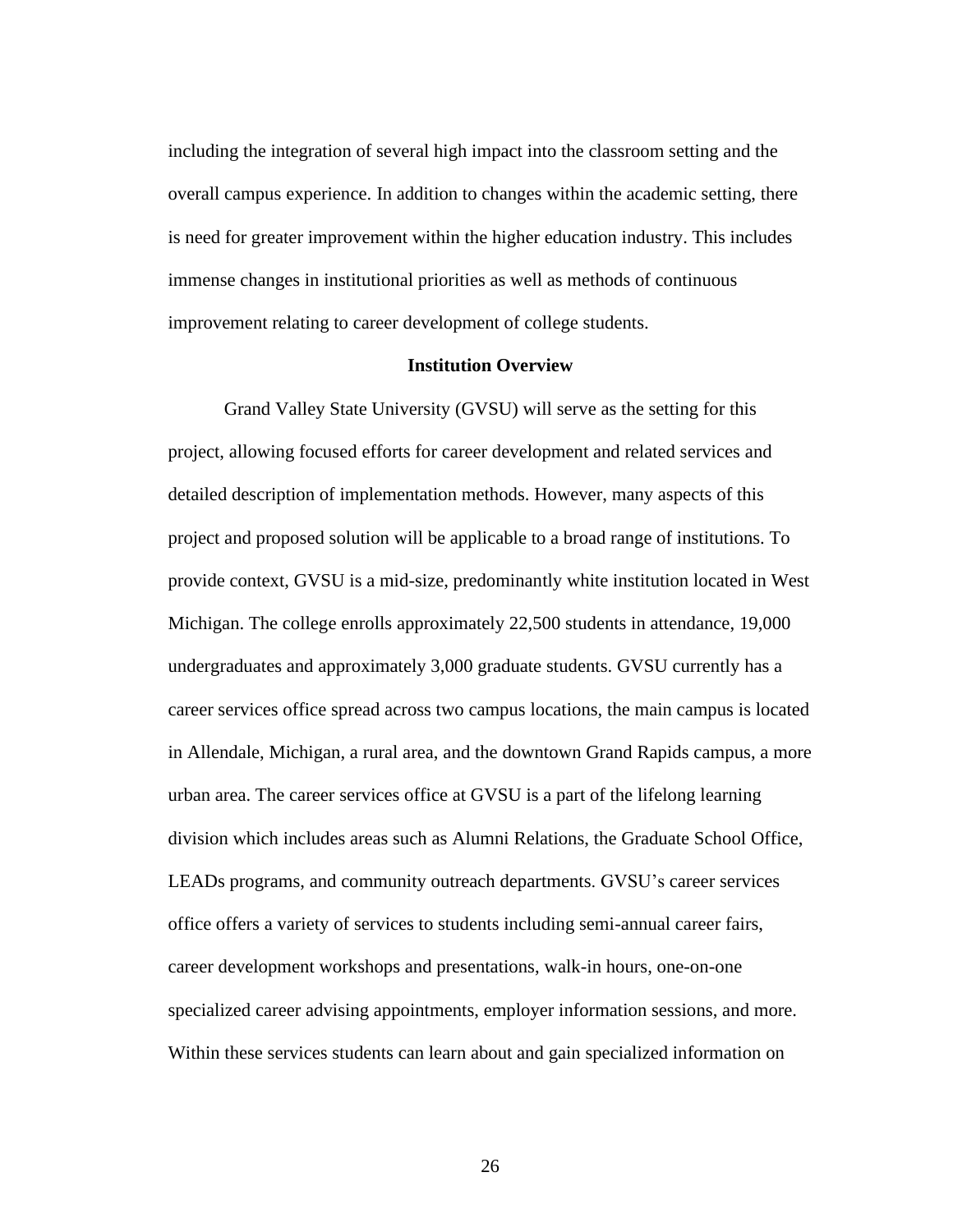subjects such as resumes, cover letters, interviewing, job searching, graduate school programs, internships, career fair preparation, etc.

The career services office interacts with other departments on campus such as faculty partners where collaboration between career services staff may occur. This could include guest speaking opportunities in a faculty member's course or a collaboration in creating a career focused event. In addition, career services collaborates with internship coordinators that are placed in academic departments. However, at GVSU specifically, not all academic departments have an internship coordinator or an internship requirement. Finally, the career services office also teaches several career development focused classes including an introductory course that explores career paths and covers the basics of career planning and resume development and a senior level course that is more focused on post-graduate life, job searching, and interview preparation. Both courses are optional, one-credit, 9-week courses. The career services office director reports directly to the vice provost of the Lifetime Learning division who reports to the provost and executive vice president of academic affairs.

The proposed strategies for this project will include increasing the career services office's role(s) on college campuses, increased interaction and involvement with faculty and employer partners, the development of an industry advisory board, and the creation and implementation of a career development assessment tool. This chapter will examine each of these solutions and provide rationale, description, and methods of implementation for each proposed solution.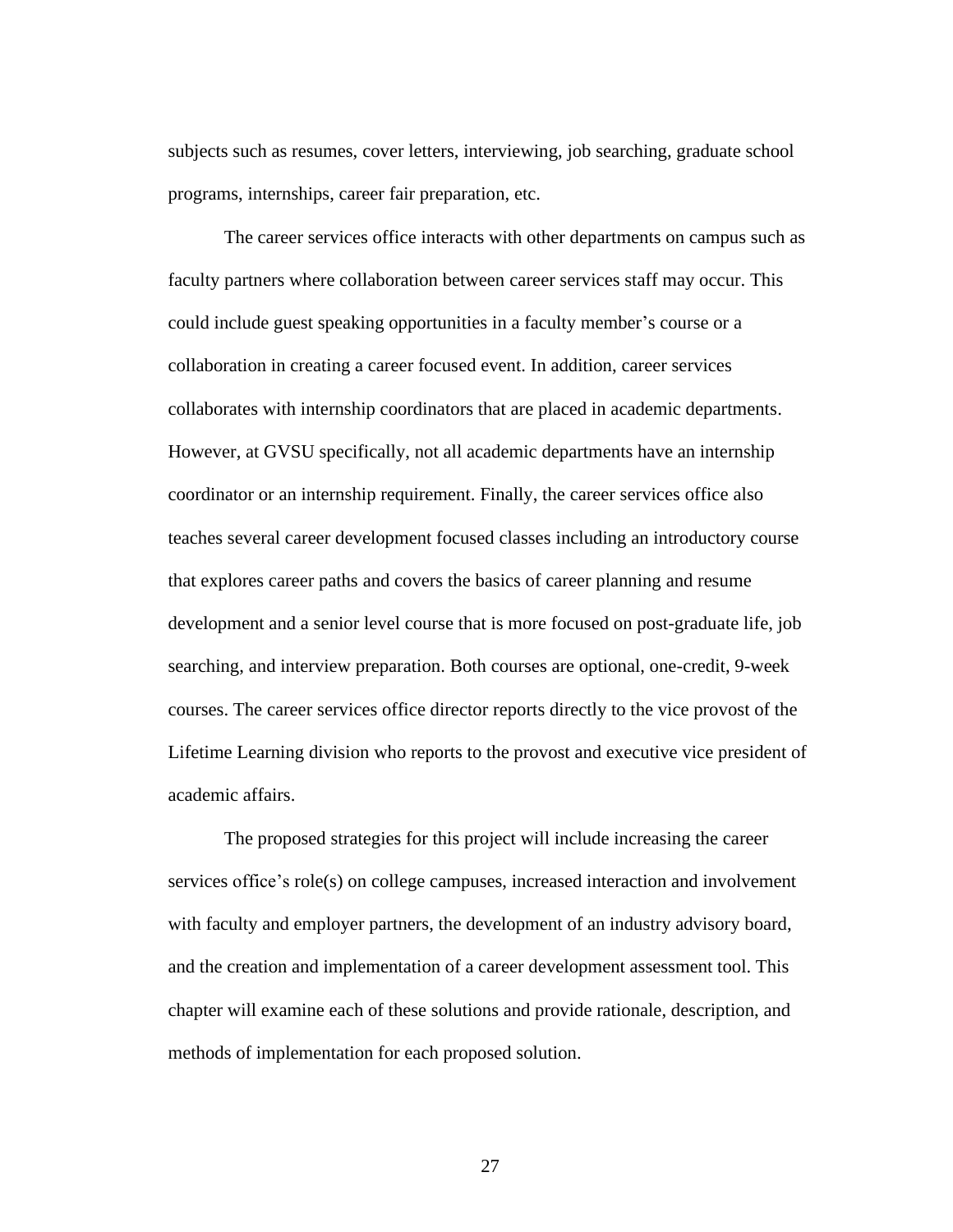#### **Career Development as an Institutional Priority**

Career services offices are a key part of career development and planning within the higher education environment (Despeaux et al., 2014). It has historically been the role of career services professionals to find ways to engage college students in career development opportunities. However, limiting career development opportunities to interactions with career services offices may increase the number of college students who graduate lacking in career readiness and employability (Barreiro & Bozutti, 2017; Brown & Hesketh, 2015; Carter, 2018; Chicca & Shellenbarger, 2018; Hart Research Associates, 2016; Hogan et al., 2013; Ishengoma & Vaaland, 2016; Mosca et al., 2019' Nicholas, 2020; Stebleton et al., 2020). Therefore, it is important to make career development, career readiness, and employability of college graduates a broader that includes partners across the institution.

# **Career Consultants**

Career services offices have the potential to create effective collaboration amongst institutional partners to better service students regarding career preparation. The first needed change is having institutional leaders address career services offices as consultants and leaders in career development. This includes utilizing career services staff members as resources when it comes to the implementation of high impact practices into academic settings. Examples of this could include the consulting of a career services staff member on the goals of a capstone class or project. It could also be utilizing career services to assist an academic department in creating an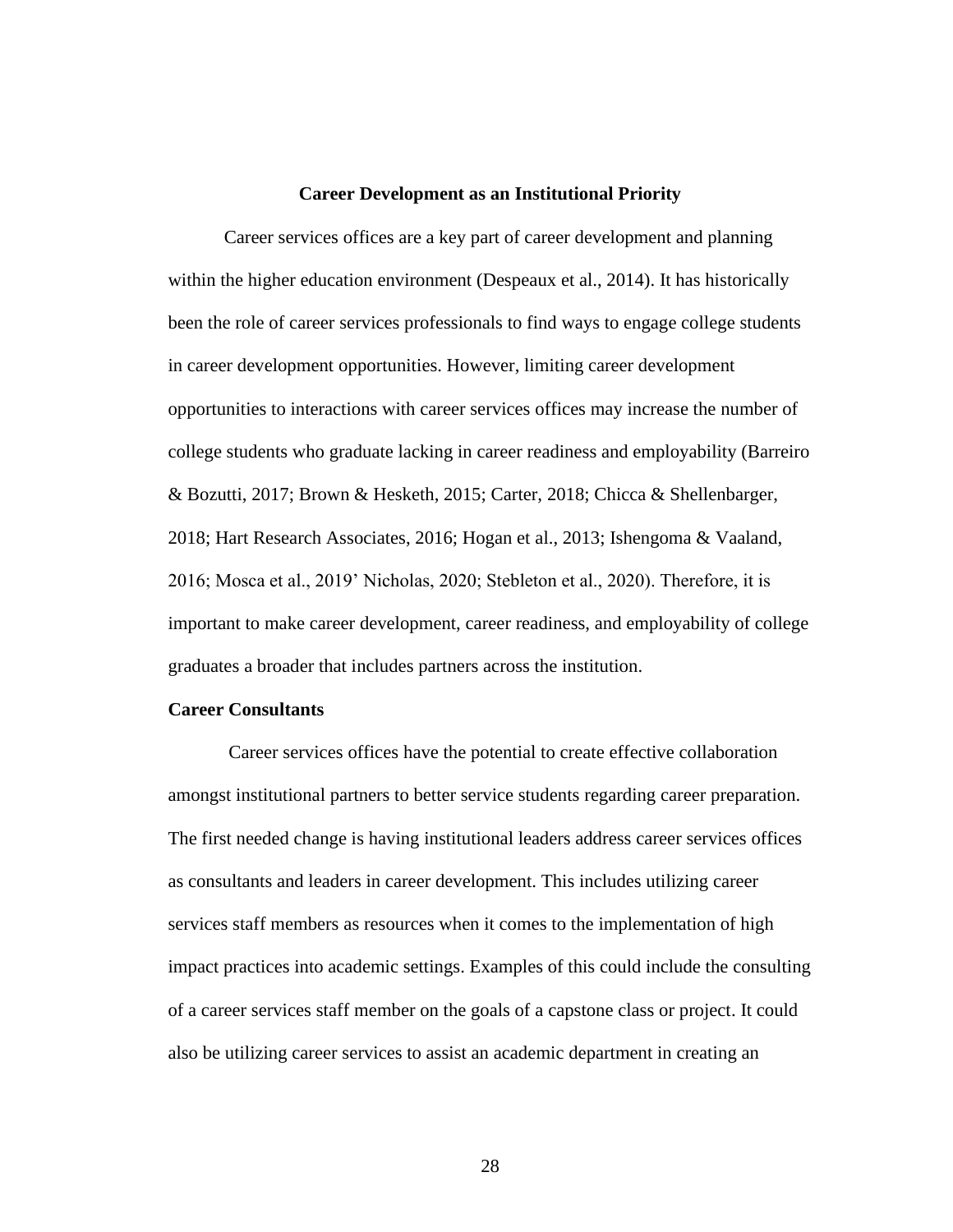internship program requirement and finding qualifying internship opportunities for students. Outside of these niche services, career advisors should be serving as consultants at higher levels within the institution as well. This may include career advisors or other career services staff being a part of institutional budget meetings, faculty meetings, student affairs programming, institutional goals discussions, etc. Overall, career advisors should be fully integrated into propelling the career development mission into all aspects of higher education versus just a career services office. career services staff are the experts on career development within the higher education setting and they must be treated as so.

# **Increasing Career Related Resources**

Some ways in which institutional leadership can make career development and career services offices a higher priority is by allocating a larger budget and resources to these departments. An increased budget could fund specialized career advisors focused on certain interest areas, majors, or colleges. Currently Grand Valley State University utilizes this model but, there is a need for more resources per college or specialty given the number of students served. Along with improvements in career advising resources, the role and perception of career advisors should also be shifted. As discussed previously, to make career development a priority, career services professionals should be considered career consultants for the institution. Due to this increased in responsibility as well as involvement in institutional efforts, more staffing may be needed in these departments. This full integration and collaborative approach show that ensuring students are career ready is an institutional priority. In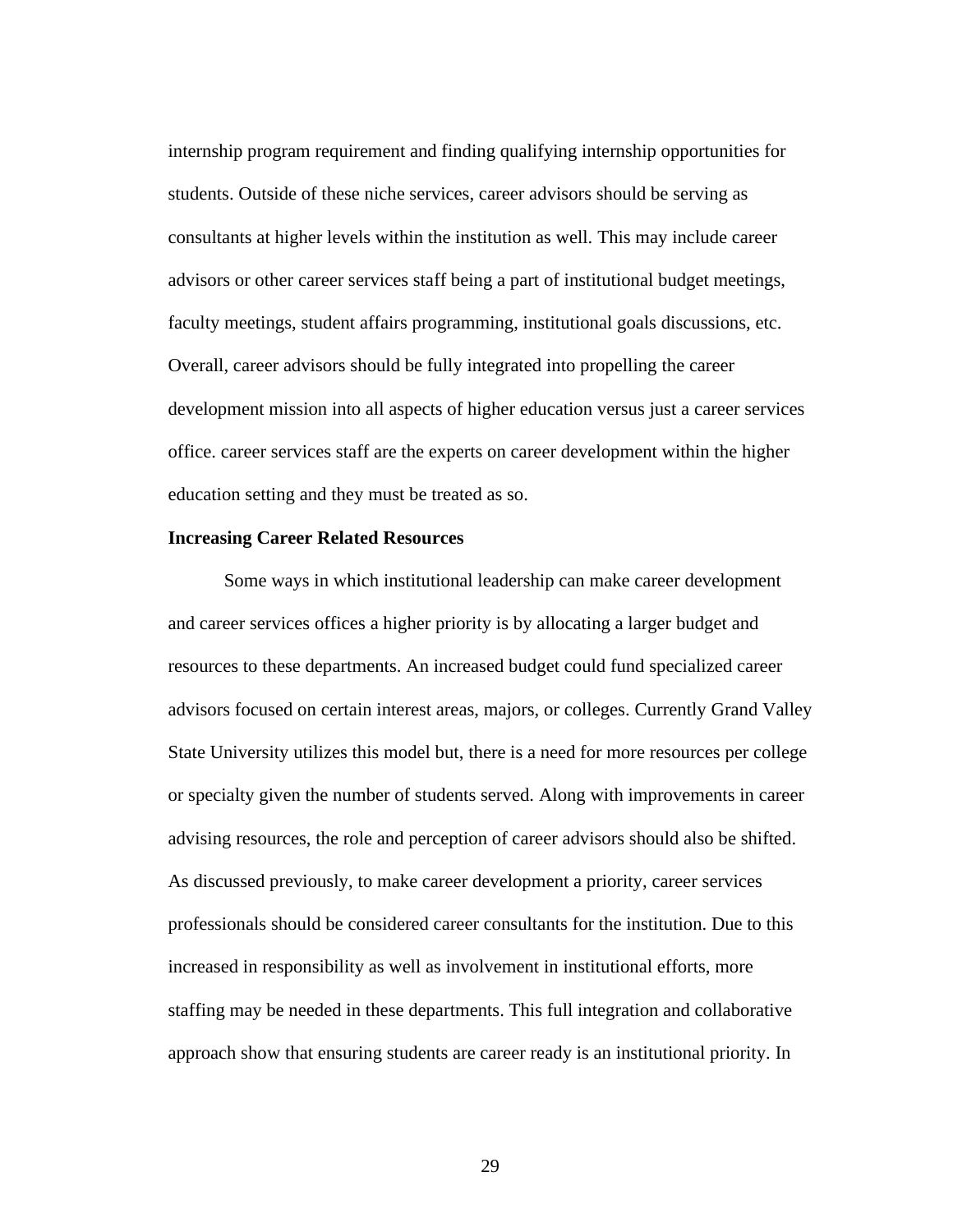addition, career development as an institutional priority allows for higher student success rates, career readiness, and postgraduate employability (Cruzvergara et al., 2018; Dey & Cruzvergara, 2014; Garis, 2014). Traditionally, career services may have carried out the mission of career development within higher education on their own. By increasing career related resources and making career development a priority institutionally, it will help in making greater strides towards ensuring college graduates are employable and career ready for post-graduate opportunities.

## **Collaborative Efforts**

Along with institutional efforts, career services offices must also shift towards collaboration over independence. This may include a shift in departmental mission statements to include college-wide initiatives and a decentralized effort which puts career services resources within academic colleges across campus (Garis, 2014). This may be beneficial in making career related resources more accessible to students as well as other institutional areas across campus. For example, placing career services resources in academic colleges allows for faculty members, academic advising staff members, and academic college leadership members to become more aware of and connected with career services resources. One of the main issues that currently exists regarding the disconnect between career services offices and institutional partners is a lack of knowledge. Currently, faculty members are unaware of resources career services offices offer and the need for students to engage with these resources early and often (Schlesinger et al., 2021). By removing barriers and making career services resources more visible on campus, it may help faculty as well as other institutional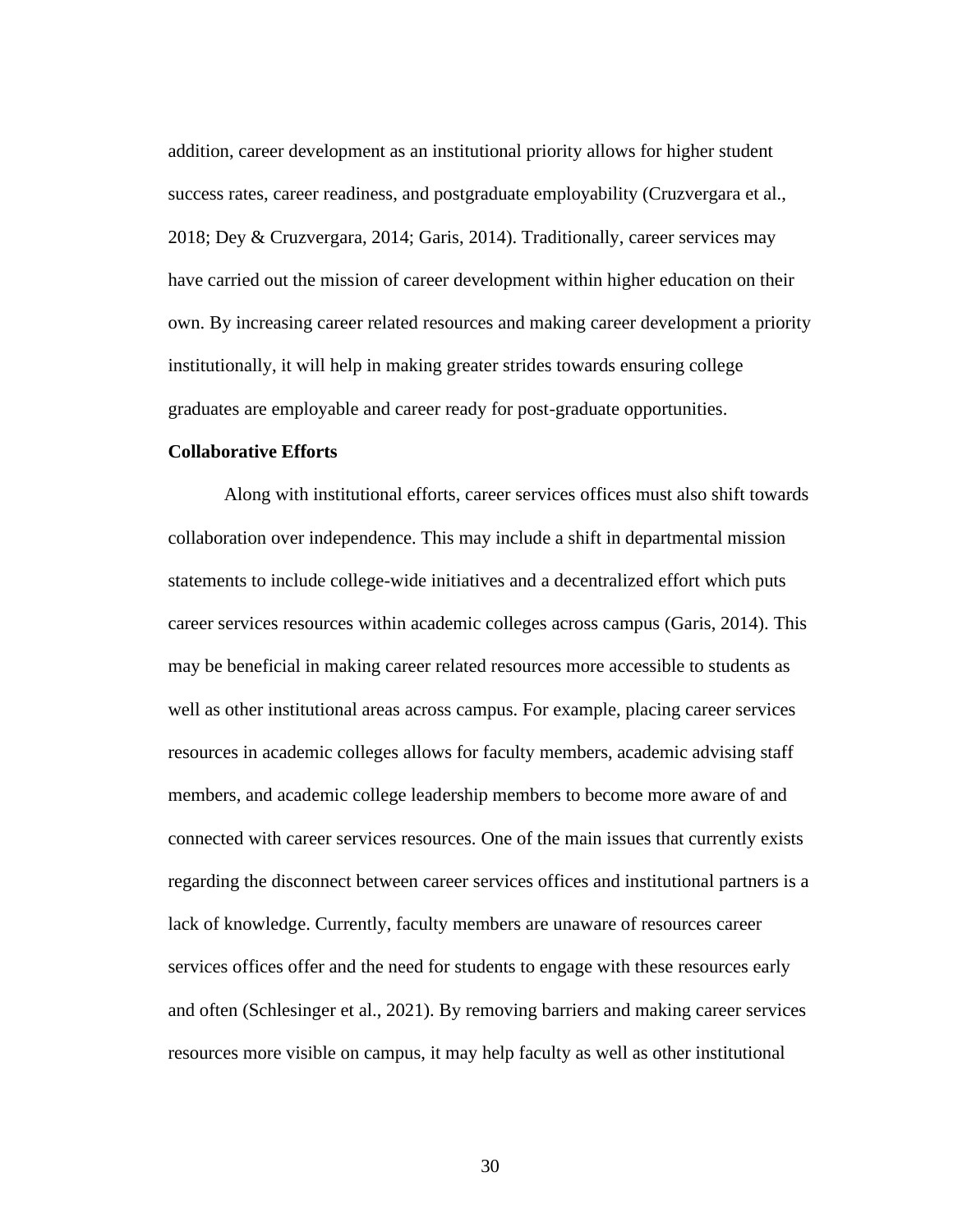partners and students become more aware of and connect with these offices. In addition, career services must extend themselves to institutional partners and create relationships that create trust and rapport for future collaborations. These partnerships can lead to mutual respect, improved collaboration, better communication, and training opportunities for all parties involved (Cruzvergara et al., 2018; Garis, 2014). The movement towards becoming more collaborative with internal and external partners will assist career services offices in making career development an institutional responsibility which goes hand in hand with improving the employability of college graduates.

# **Career Competencies**

The final component of making career services offices and career development an institutional priority is the creation of institution wide career competencies. As discussed in chapter two, these competencies could and should be linked to skills that employers are seeking such as, written and oral communication skills, teamwork, ethical decision making, critical thinking, problem solving, etc. (Alvarez-Gonzalez et al., 2017; Chou & Shen, 2012; Cruzvergara et al., 2018; Fox, 2018; Hart Research Associates, 2016; Hogan et al., 2013; Muhammad et al., 2021; NACE, 2020; Schlesinger et al., 2021; Stebleton et al., 2020) These skills can be utilized to create institutional career competencies which will allow for mutually shared goals between career services offices and other institutional partners. In addition, these career competencies create a framework in which departments and campus members can use as a guide when creating programming, academic content,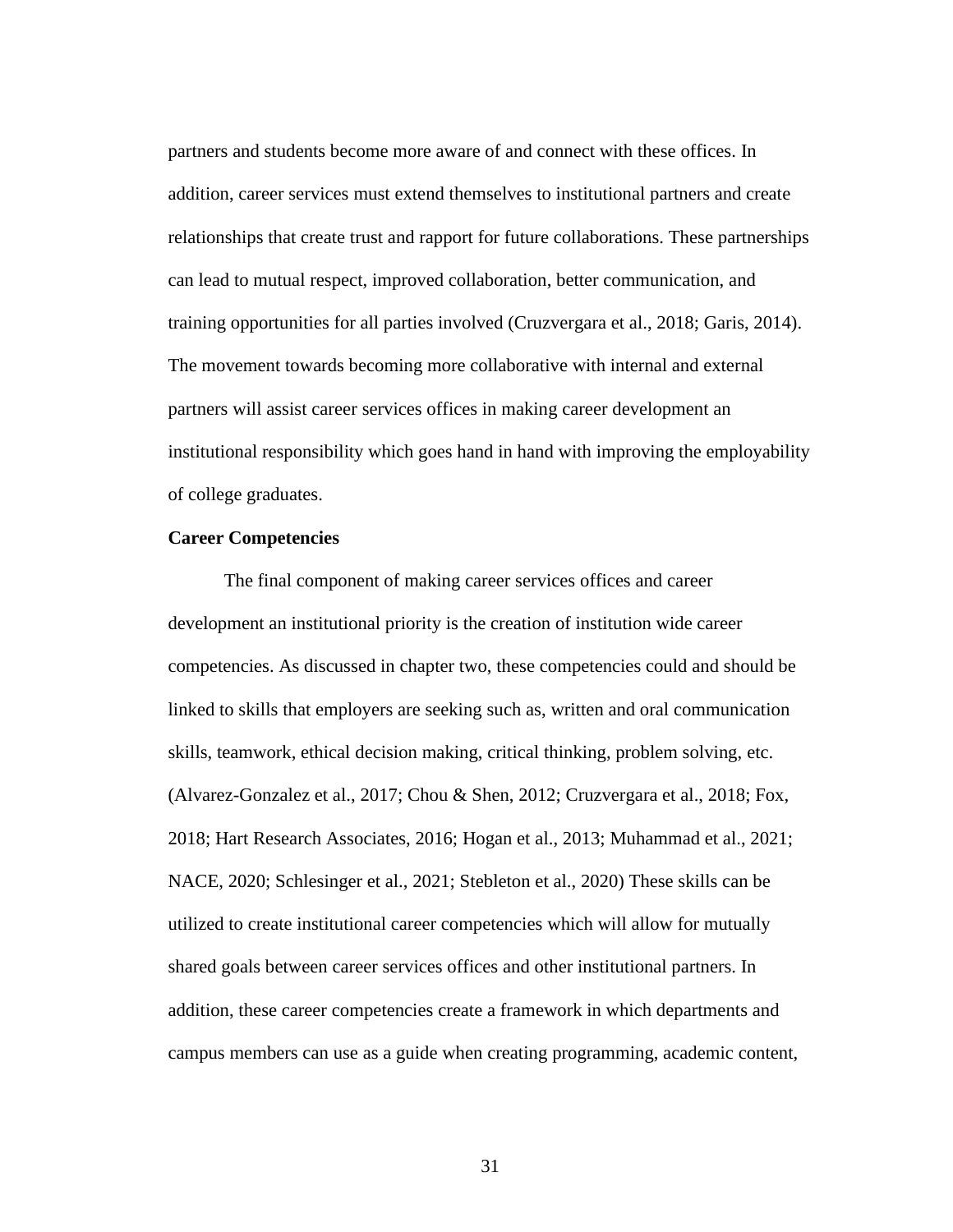and program requirements. Based on market needs, institutional priorities, and academic programs, these career competencies can be reviewed and adjusted annually. Further details on these career competencies and a career development model will be discussed later in this chapter along with the implementation of an industry advisory board that can assist in the creation and editing of these competencies.

# **Increased Involvement of Faculty and Employer Partners**

# **Faculty Partners**

A key component of making the employability and career readiness and employability of college students an institutional priority involves increasing involvement of faculty and employer partners. This relates back to the previous discussion of the need for career services offices to become more collaborative. Faculty are some of the most influential members of the campus community who create some of the most impactful career moments for college students and therefore have a ton of influence on their career development (Despeaux et al., 2014; Ensher et al., [2017;](https://onlinelibrary-wiley-com.ezproxy.gvsu.edu/doi/full/10.1002/cdq.12255#cdq12255-bib-0009) Schlesinger et al., 2021). This impactful relationship between faculty and students provides a great opportunity for career services offices and faculty members to better collaborate regarding student's career development journeys. There are many methods for improving career readiness and employability of college students within the academic environment. Some that were discussed within the literature review included capstone projects, reflection activities, and applied learning opportunities such as group projects, case studies, or research. Alongside the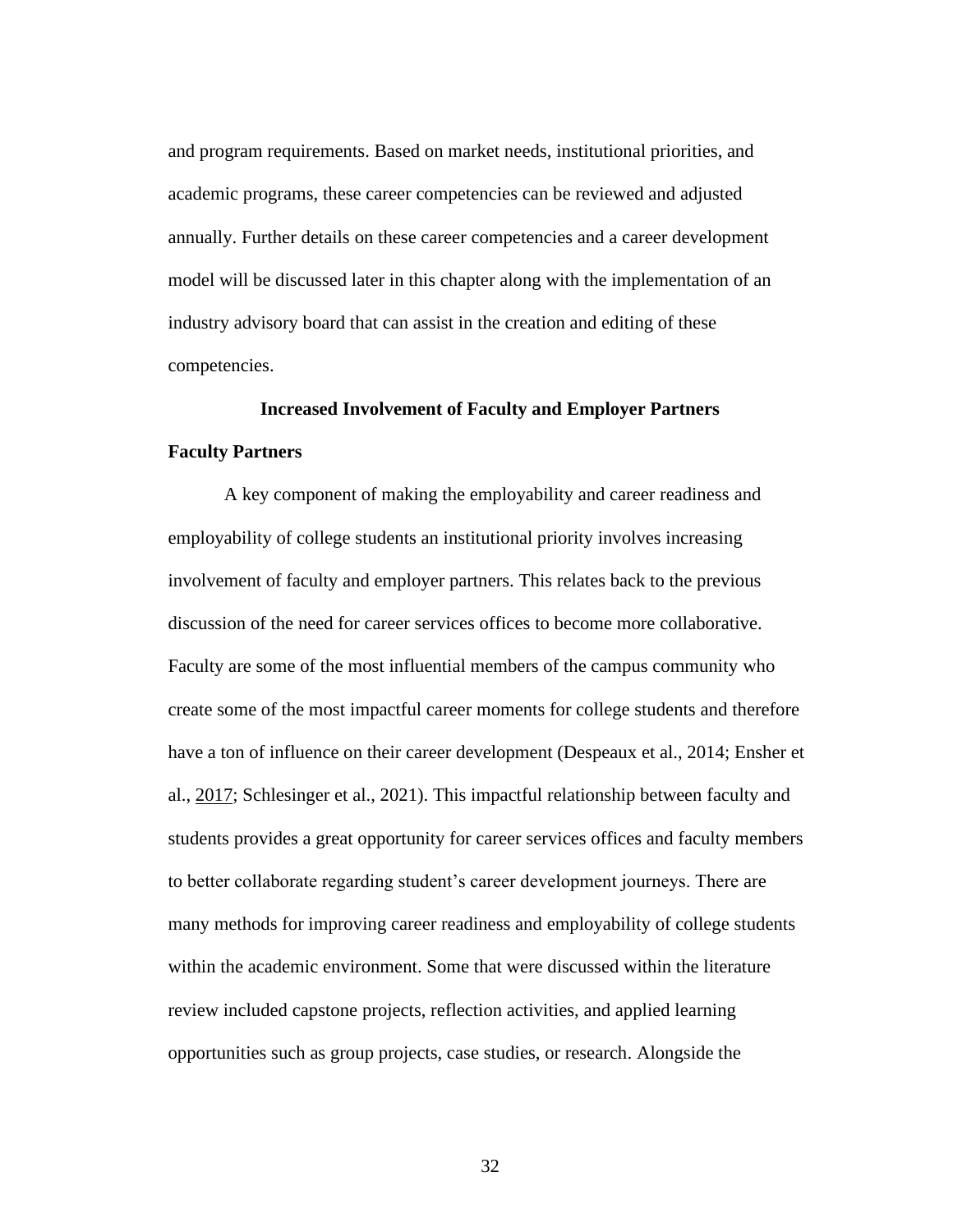classroom environment, there are also additional opportunities mentioned in the literature review linked to academic programs such as internship requirements, employer engagement, career services office interactions, career development courses, and campus leadership opportunities.

Some academic colleges or programs at GVSU have integrated some of these high impact practices. For example, the Seidman College of Business in several academic programs have added internship program requirements, capstone projects, group projects, case study assignments, and career services related classroom assignments. However, many other academic programs do not have these same requirements. Many academic program administrators and faculty may not know how to implement high impact practices into the classroom or may not know the importance of these activities. In fact, faculty often lack the ability to connect classroom content with career development as this is not where their expertise lies (Despeaux et al., 2014). Collaboration between faculty and career services offices can help link these gaps as well as create high impact opportunities to improve career readiness and employability of college students in all academic programs. Career services professionals can assist faculty in articulating what employers are seeking as well as teaching students how to relate their classroom experiences to the real world (Despeaux et al., 2014; Nell, 2003). These shared efforts towards career development can help better prepare college students for postgraduate careers as well as create better and more beneficial relationships between faculty and career services professionals. In addition to changes in academic programs, faculty can also ask more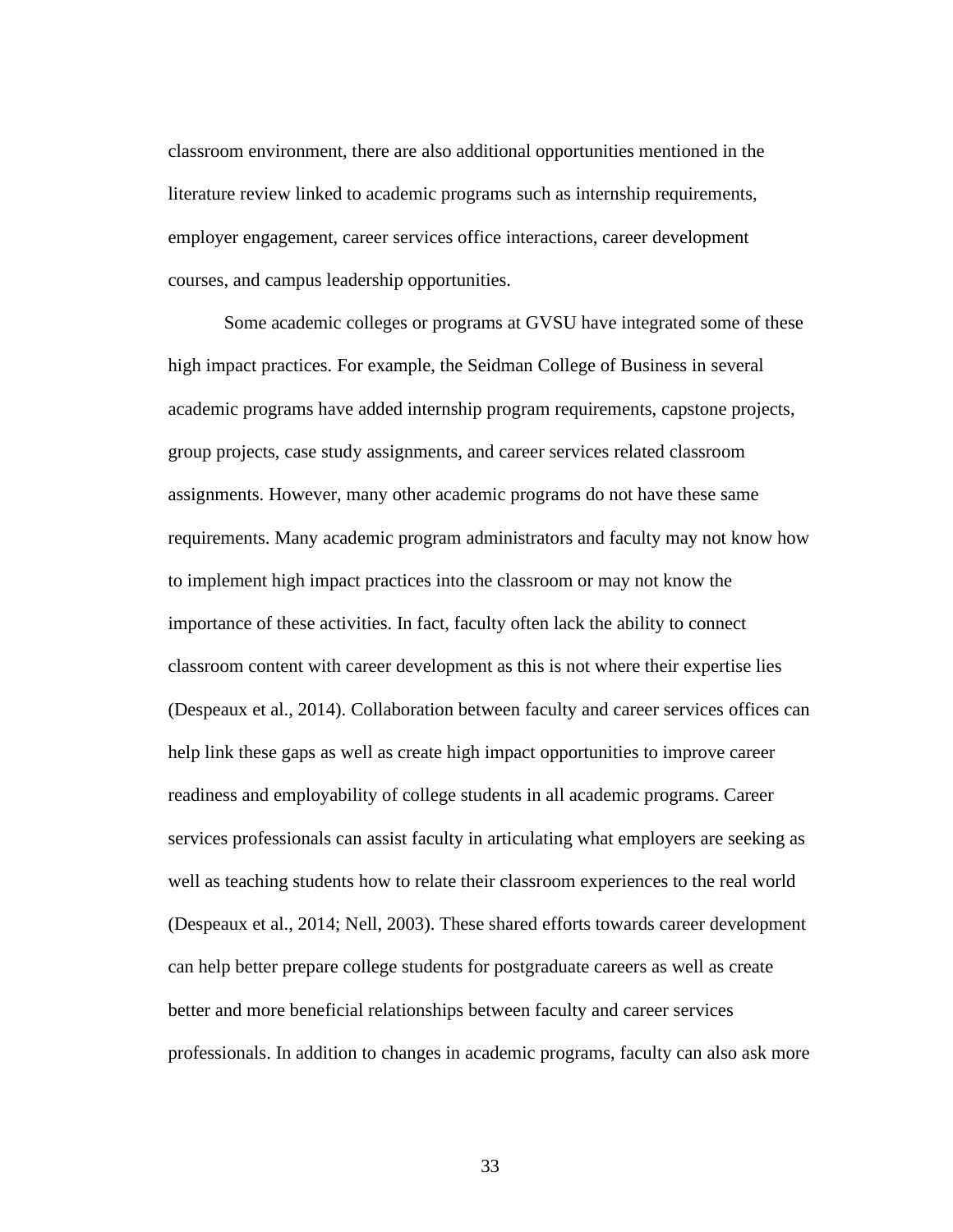of career services offices. It is not the primary responsibility of faculty to be able to fully connect academic content to real world experiences, this is what career services professionals do daily. So, although faculty must make larger efforts, they can also lean more on their career services counterparts to facilitate these discussions. This could include creating a classroom assignment that requires students to visit career services or having a career services professional visit the class to assist in linking content to the real world. Creating these introductions to career services offices can assist students in building career readiness skills earlier on in their higher education journey.

# **Employer Partners**

Along with increased involvement of faculty, there is a need for increased engagement between employer partners and the higher education setting. Career services offices have become the primary bridge between industry and education; however, many areas of higher education can benefit from better relationships with employer partners. In fact, corporate recruiters have identified faculty relationships as one of the key pieces of recruiting the best students for internships and postgraduate jobs (Cunningham, 2010; Despeaux et al., 2014). At GVSU, the career services office integrates employer partners with career services efforts. However, the involvement of employers within the institution does not extend much past this office. Employers can assist campus partners such as faculty members, student affairs offices, and leadership members in developing career competencies, preparing students for postgraduate employment, as well as connecting the dots between academic content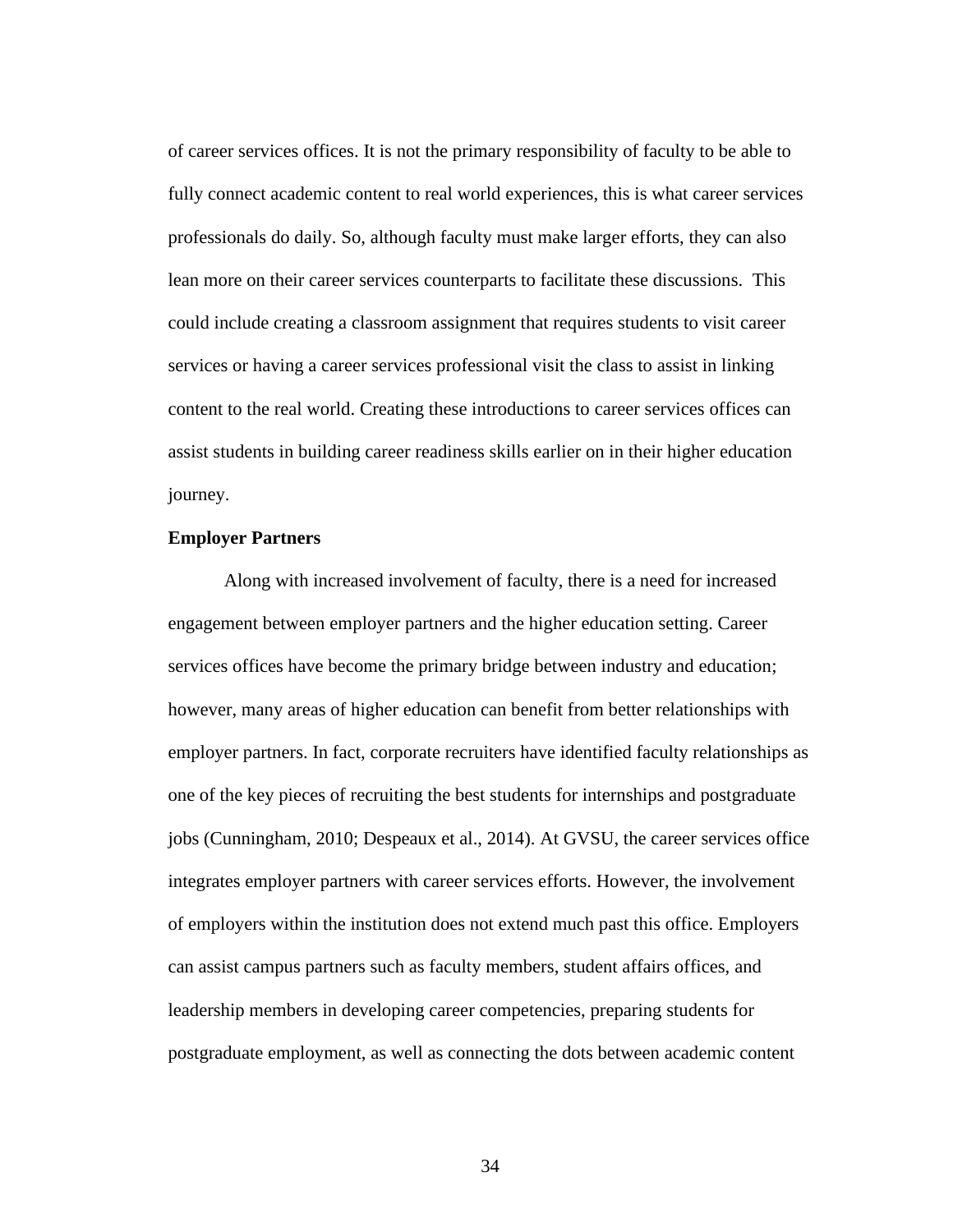and real-world career opportunities. Involving employers within the classroom setting and these other spaces can help adjust course content and institutional goals to meet employer demands (Alvarez-Gonzalez et al., 2017). In addition to benefiting higher education and college students, these partnerships between employers and higher education institutions have also been shown to benefit economic development (Ishengoma & Vaaland, 2016). Therefore, providing a mutually beneficial relationship and purpose for these career development efforts. This includes a need for greater faculty involvement, employer involvement, and general collaboration to improve the career readiness of college graduates.

# **An Industry Advisory Board**

The next piece of the proposed solution is the creation of an industry advisory board. An industry advisory board could be a committee or group composed of industry professionals, academic professionals, career services professionals, and higher education leaders. This board would be focused on career development and the career readiness of college graduates. They would be charged with providing feedback, insight, and support regarding overall career readiness of college students (Cruzvergara et al., 2018). This could involve but not be limited to the development of institutional career competencies that were mentioned earlier in this chapter as well as the annual review of them. In addition, it could involve the creation of projects and partnerships between all three areas related to career such as scholarship programs, internship or co-op program development, professional development training, opportunities for students to tour or visit employers, suggestions for restructuring or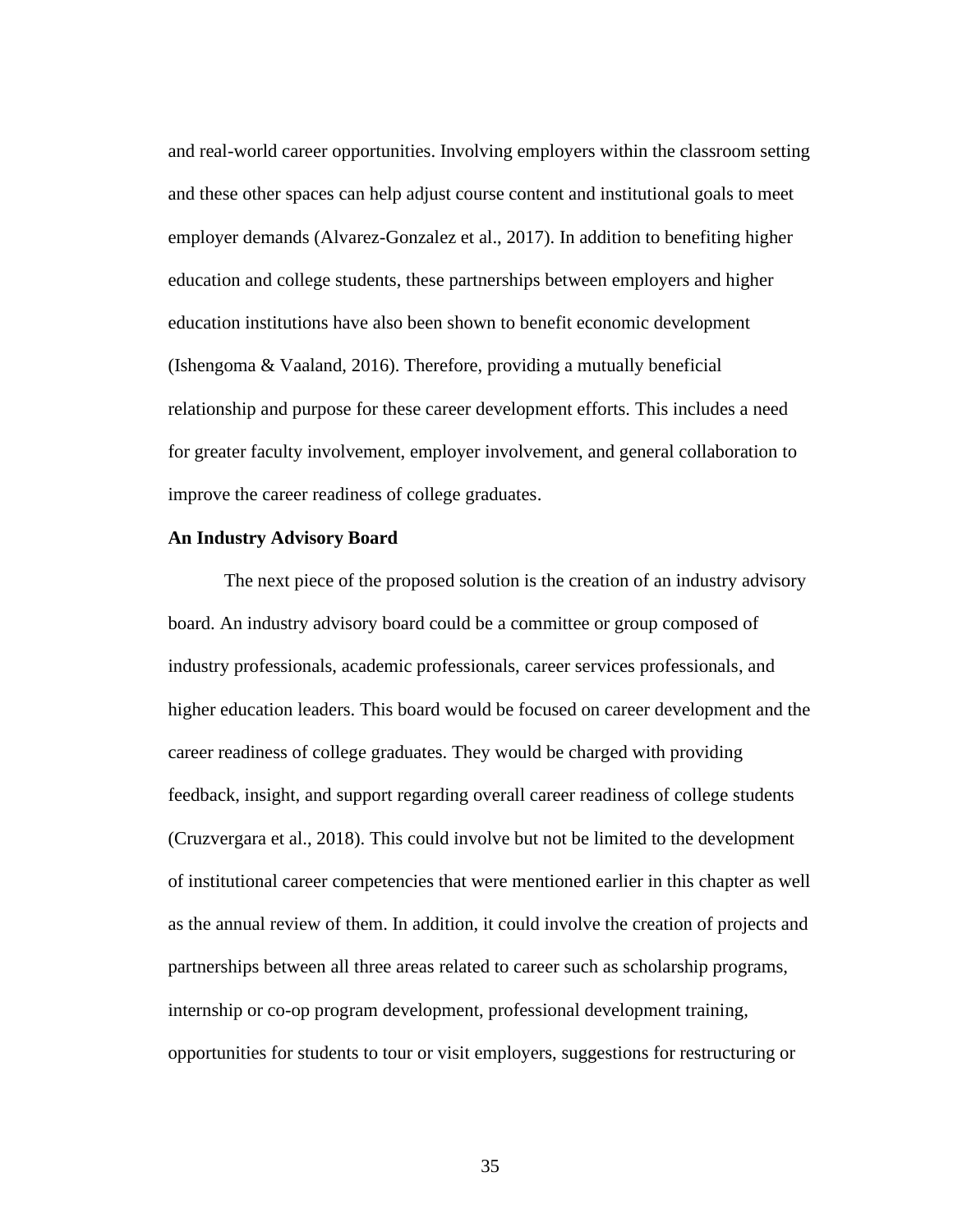institutional changes related to improved career readiness, and evaluation of the employability of college graduates from that specific institution.

This board could also focus on assisting all areas in becoming more collaborative with one another such as finding ways for employers to participate in classroom settings, for faculty to gain industry knowledge to be able to better assist students, for career services offices to stay in touch with industry trends, and more. Overall, this board would serve as an advisory council for the entire institution when it comes to anything career related. The leaders of this board would include institutional leaders including the head of career services so for example, at GVSU the committee leaders would include the director of career services, the vice provost of lifetime learning, and the provost and executive vice president of academic affairs. However, this board would also include academic deans and local industry professionals including executive officers, university relations managers or specialists, as well as corporate recruiters or other talent acquisition professionals. This joint effort would not only create effective collaboration but also have the potential to improve career readiness and employability of college graduates. In addition, as mentioned previously, these efforts have the ability to improve local economic development as well (Ishengoma & Vaaland, 2016). An industry advisory board is something that does not currently exist at Grand Valley State University but is something that could benefit the institution, its partners, and the greater Grand Rapids area.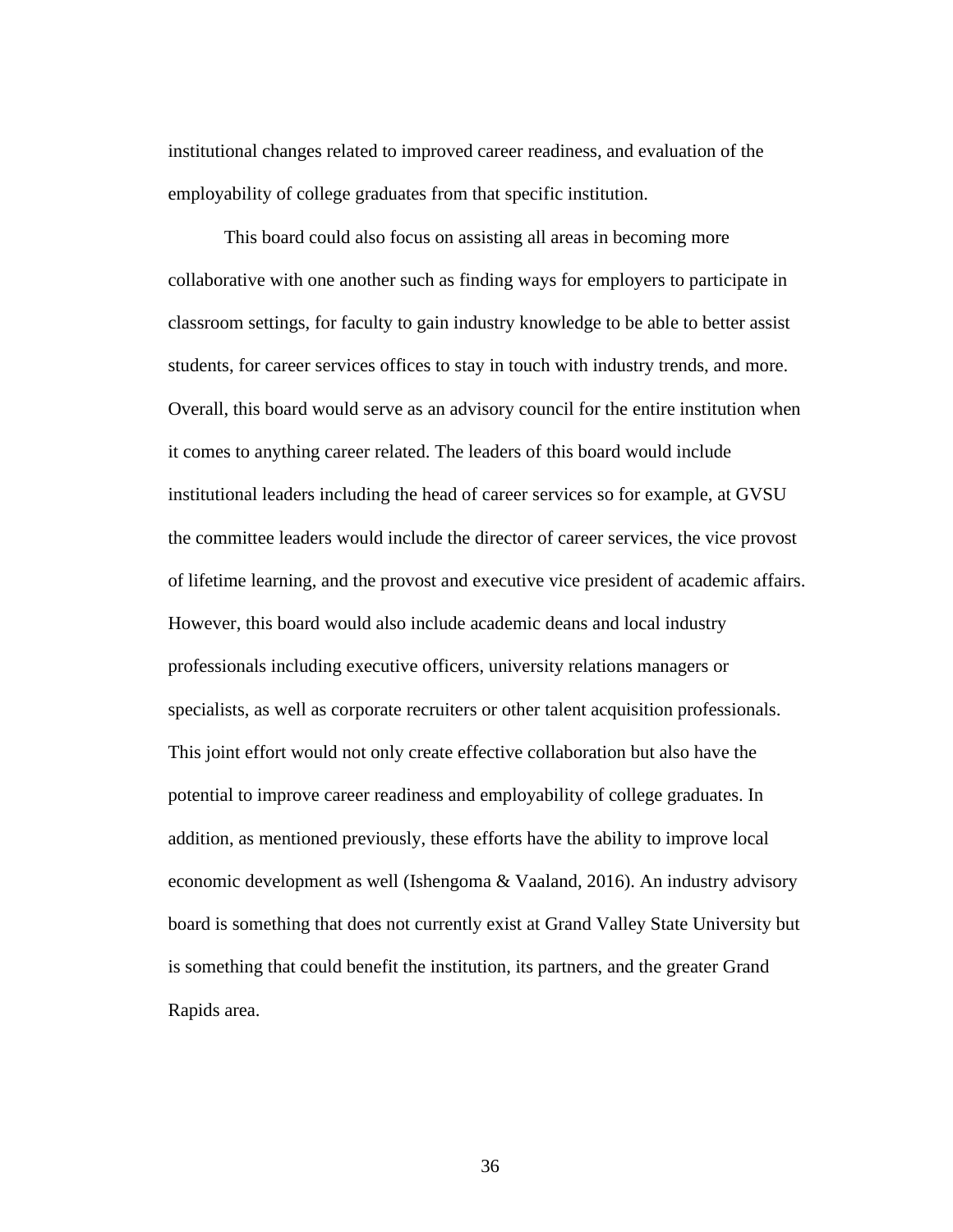## **Career Assessment Tool**

The final component of this proposed solution is the creation of a career development assessment tool. This tool falls in line with the goal of making career readiness and employability of college graduates an institutional priority. To create unity and alignment between institutional partners, it is helpful to have a tool in which students can be evaluated on regarding career readiness skills. In alignment with the National Association of Colleges and Employers (NACE, 2020) career competencies which include the following: critical thinking and problem-solving; oral and written communications; teamwork and collaboration; use of existing and adaptability to new and emerging technologies; leadership abilities including the leveraging, assessing, and managing the strengths and emotions of self and others; exhibiting professionalism and work ethic built on integrity and personal accountability; managing career goals and opportunities for themselves; and demonstrating global and intercultural respect. Higher educational institutions should create an assessment tool that will measure students' competence with each of these skill sets.

Along with the (NACE, 2020) career competencies, the proposed industry advisory board should also examine what career readiness skills are important to employers, higher education, and students. Once these core career competencies have been determined, the higher education institution should create an assessment tool that falls in line with them. This tool should be simple, accessible, and focused on measuring students' competence with each career competency as well as their high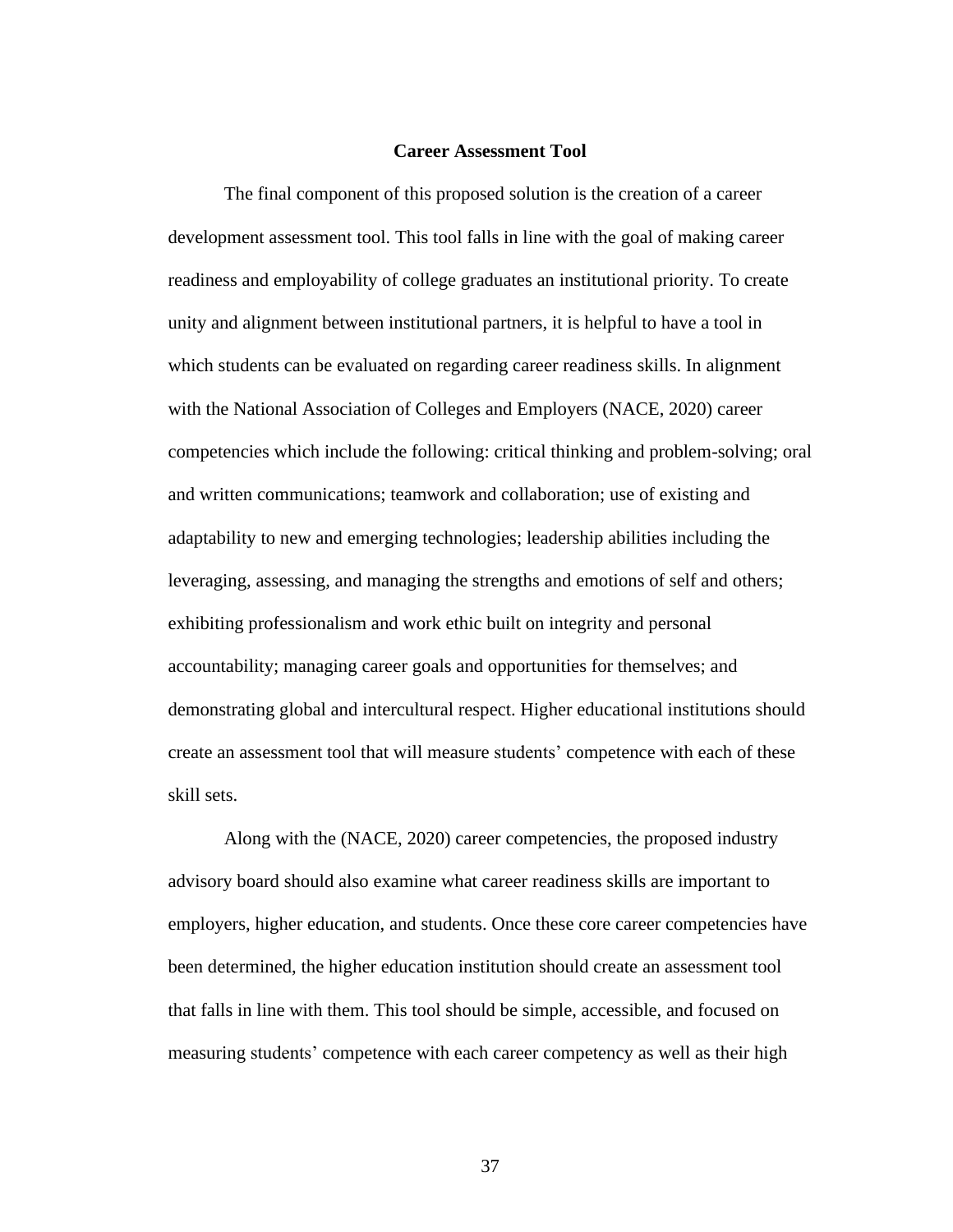impact practice experiences. The assessment should be optional, like a first destination survey or campus culture survey it should be sent to all incoming firstyear students and then again once a student enters the workforce. The assessment could be sent out via email as well as through text message. In addition, orientation programming could create time and space for incoming freshmen to take the assessment during an orientation session. Incentive programs should also be created to motivate students to partake in this assessment both upon entering the institution and when graduation approaches. This measurement tool will allow for a framework for measuring success of higher education efforts regarding career development.

The career assessment tool should not be thought of as an end all be all, it should be continuously examined and changed based on industry needs and career readiness skill shifts. It should also be utilized as a talking point for career advising staff, faculty members, and employers who are assisting students in their career development journey. This includes referencing these competencies in early advising meetings, integrating these competencies into academic courses and content, making employers who are recruiting at the institution aware of these competencies and suggesting they integrate them into their interview questions or processes, as well as providing professional development opportunities for students that align with these competencies. This tool should be of high importance to the institution and should be discussed at annual review meetings as well as discussed among institutional goals and priorities. As this tool and other solutions become integrated into the full higher education institution they can continue to be examined, added to, and adjusted.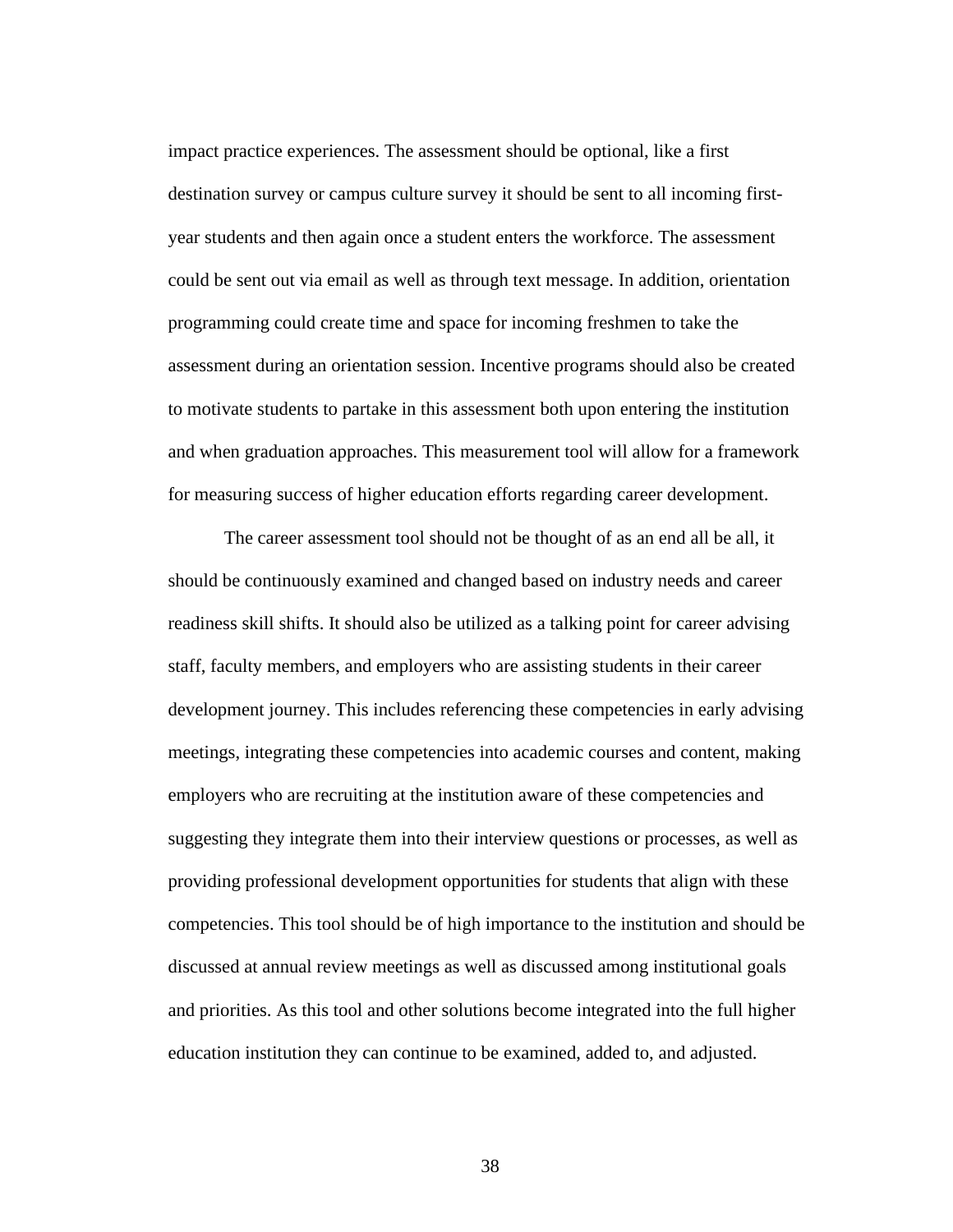Overall, this assessment will assist higher education professionals and partners in making career development an institutional priority which (Stebleton et al., 2020) outlines will help college students in articulating and applying their career readiness competencies post-graduation.

#### **Implementation**

Implementation of these potential strategies for improving career readiness and employability of college graduates will differ dependent on the institution. However, the first initial step must involve the alignment of all institutional partners who may assist in this initiative. This should involve a meeting led by the head of career services, at GVSU this individual would be the Director of career services. Partners involved in this meeting should include division leaders, at GVSU this would include the vice provost of the Lifetime Learning Division, the provost, and the executive Vice President of academic affairs. This meeting could also involve other potential partners or supporters such as faculty members, career services staff, student affairs staff, and others. The purposes of this meeting will to inform institutional members of the importance of career development as a part of a college students higher education journey. From there, the meeting should focus on how career development can be integrated institutionally versus primarily within a career services setting. Based on current initiatives, organizational structure, and academic programs the meeting should then shift to how career services proposes that high impact practices or experiential learning opportunities should be integrated into the institution. In addition, career services should discuss methods for long-term solutions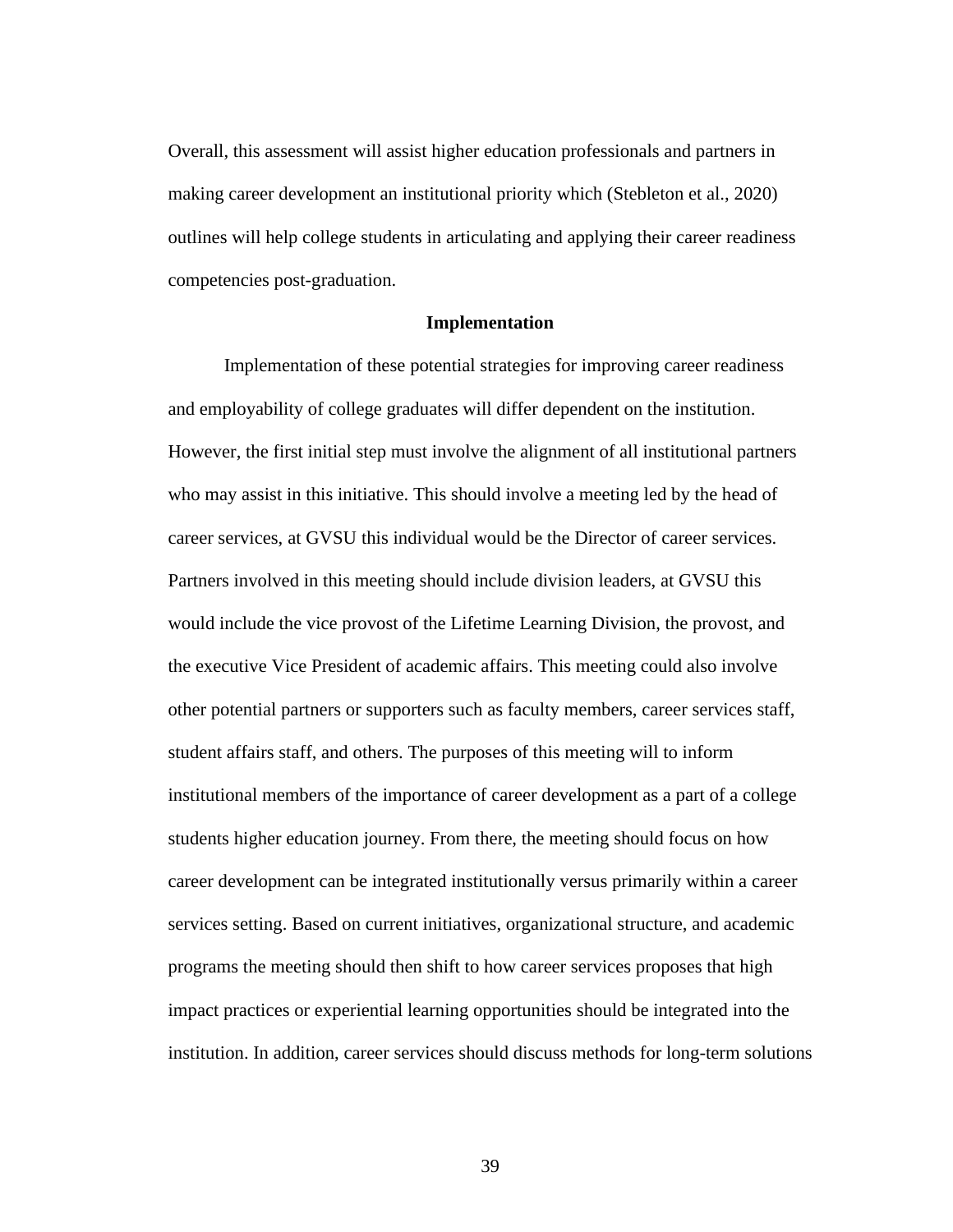such as the industry advisory board, career development assessment, and other strategic initiatives. The goal at the end of this meeting is to obtain buy-in and goals for future initiatives related to the overall improvement of career readiness and employability of college graduates.

From here, an investment from the institution will be needed, this will involve pouring more money into the hiring of additional career services staff members, an investment into an industry advisory board, as well as increasing the career services offices budget so they can begin to invest in both internal and external partnerships. Once these resources have been improved, implementation will first involve the development of career competencies in which the institution will commit to and determine how to integrate into various settings such as academic advising, career advising, orientation, academic programs, etc. These career competencies should be created within the industry advisory board where higher education professionals, industry professionals, and career focused professionals can determine the most relevant competencies. Once these competencies are created, a full integration of career development into institutional efforts will begin. This should be led by the career services office and more specifically by career consultants as discussed previously within this project. These consultants should assist in educating faculty and staff on career development as well as assist these individuals in building content and opportunities into various institutional spaces. This includes educating institutional members on the importance of experiential learning opportunities as discussed by Kolb (1984) as well as within the literature review. The hope from there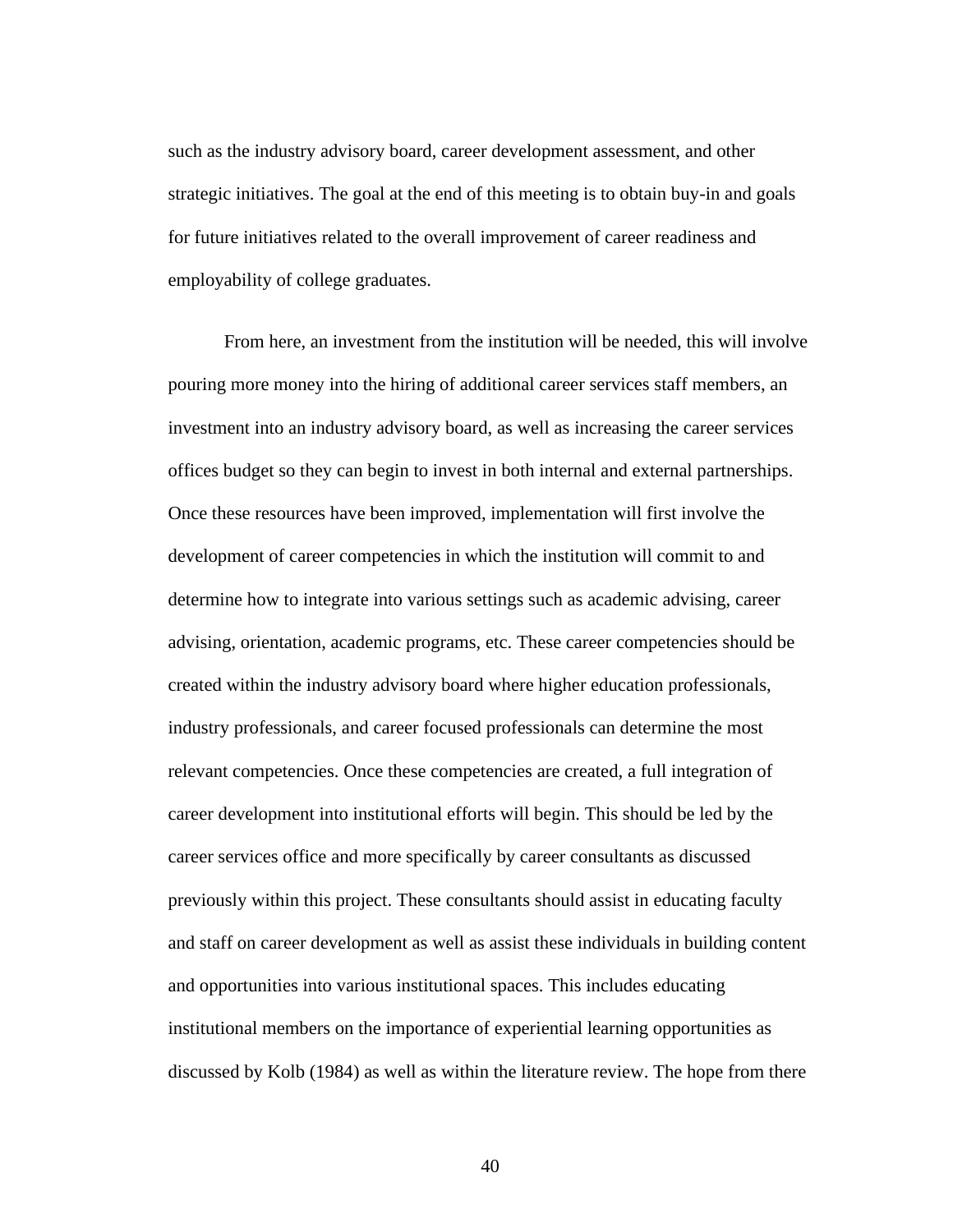is that the implementation will become a collaborative effort with career consultants serving as advisors or resources to other institutional members. The career competencies will hopefully serve as a framework in which current and future content and institutional initiatives can be formatted off.

Once the career readiness and post-graduate employability of college students becomes a higher institutional priority, the integration or rather involvement of faculty and employer partners will really take off. Hopefully, the participation of these partners will become organic through the formation of the industry advisory board. Ways of collaboration are discussed earlier in chapter three within the discussion of faculty and employer partnerships. The final piece of this implementation will be the creation and launch of the career assessment tool. Methods of creating this tool are discussed within the career assessment tool section of chapter three. Once this tool has been created, implementation would be sending it out to the incoming first-year student class for them to take the assessment. The plan will then be to have these same students take the assessment at the end of their college career at their specific institution. However, this assessment could also be taken annually when this tool and career development as an institutional priority first launch. This could assist institutional members in making changes and improvements with this being a new initiative. In the future, the assessment could be used as intended to record career development upon entering college an upon graduation to determine the career readiness and employability of college graduates. This assessment should be evaluated every five years to determine if there are needed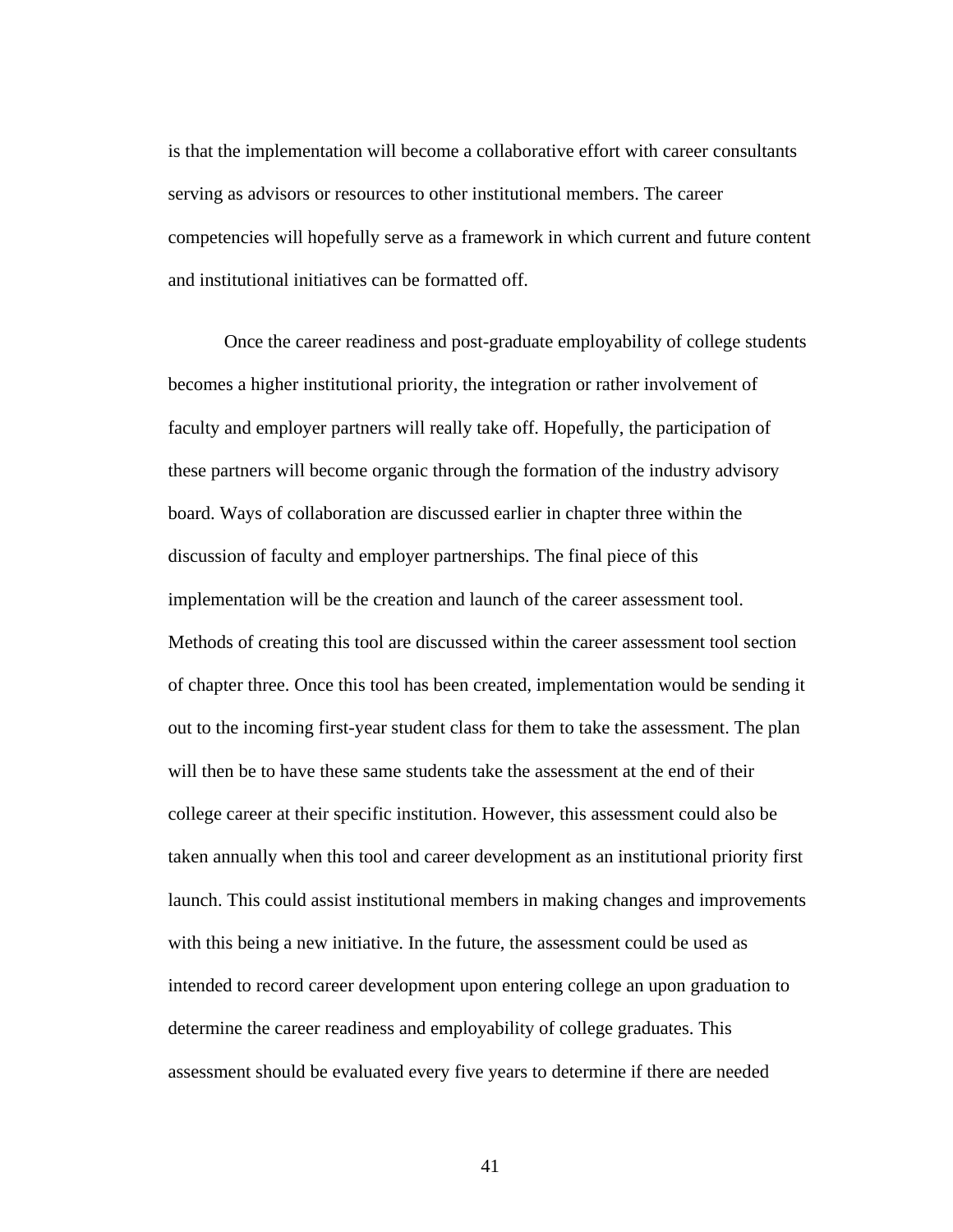updates to assessment methods as well as institutional career competencies in which the assessment should be built off.

# **Evaluation**

There are many methods in which these proposed strategies could be evaluated in the future to determine success. Beginning with the general success of improving the employability and career readiness of college graduates, there are several ways in which this could be measured. The first being the measurement of post-graduate success regarding an increase in the number of students obtaining postgraduate employment that relates to their desired career path. In addition, it could involve feedback from employers in which college graduates work for upon graduation. This feedback could include the strengths and weaknesses of their new employee and overall, where that individual could potentially improve regarding career readiness. In addition, tracking the employability of college graduates through post-graduate salary offers, amount of job offers a student receives, etc. Finally, the overall career readiness and employability can be best evaluated through the improvements in their career development assessment. This evaluation will be able to show a student's competence in the career related competencies that career services, employer partners, and academic partners determined to be the most importance regarding post-graduate career success.

There is also potential for other ways of evaluating greater success such as economic improvement which could include the tracking of local unemployment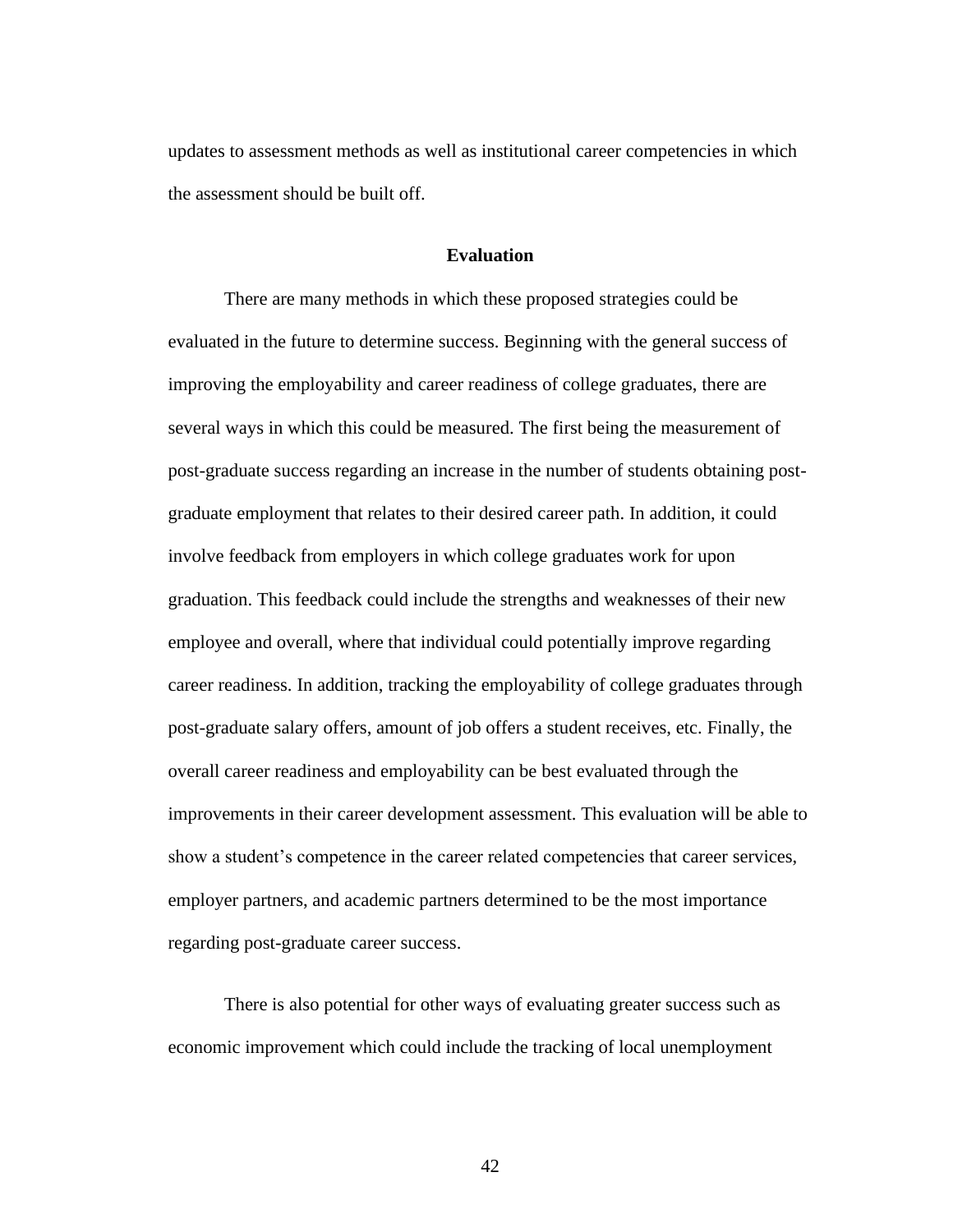rates, the number of alumni that remained within the institutions area upon graduation, and alumni engagement in career development at the institutions after graduation. In addition, tracking of student interest or engagement in career development could be looked at to determine success. This could involve seeing if there is an increase in students' usage of career services, tracking the number of students who engage in early career opportunities such as internships, job-shadows, or co-ops, as well as how early students are engaging within career services. Finally, the evaluation of improvements in career services collaborations with internal and external partners could be evaluated. Ways of evaluating this could be examining the number of employers who attend the institutions career related events as well as those who return after attending an initial event. It could also include the tracking of faculty and career services staff member collaborations in the form of classroom presentations, classroom assignments, career related event creations, etc. Same goes for faculty and employer partnerships in which these same engagement opportunities could be tracked. Overall, there are many methods of evaluating the success of these initiatives and is important that they are examined regularly to determine that there is an impact being made. A key piece of tracking this information will be establishing methods for reporting, analyzing, and summarizing these various data points.

# **Conclusion**

In conclusion, there are many methods to assist in making college graduates more successful in relation to career readiness and post-graduate employability. This includes smaller solutions such as those discussed in chapter two, as well as big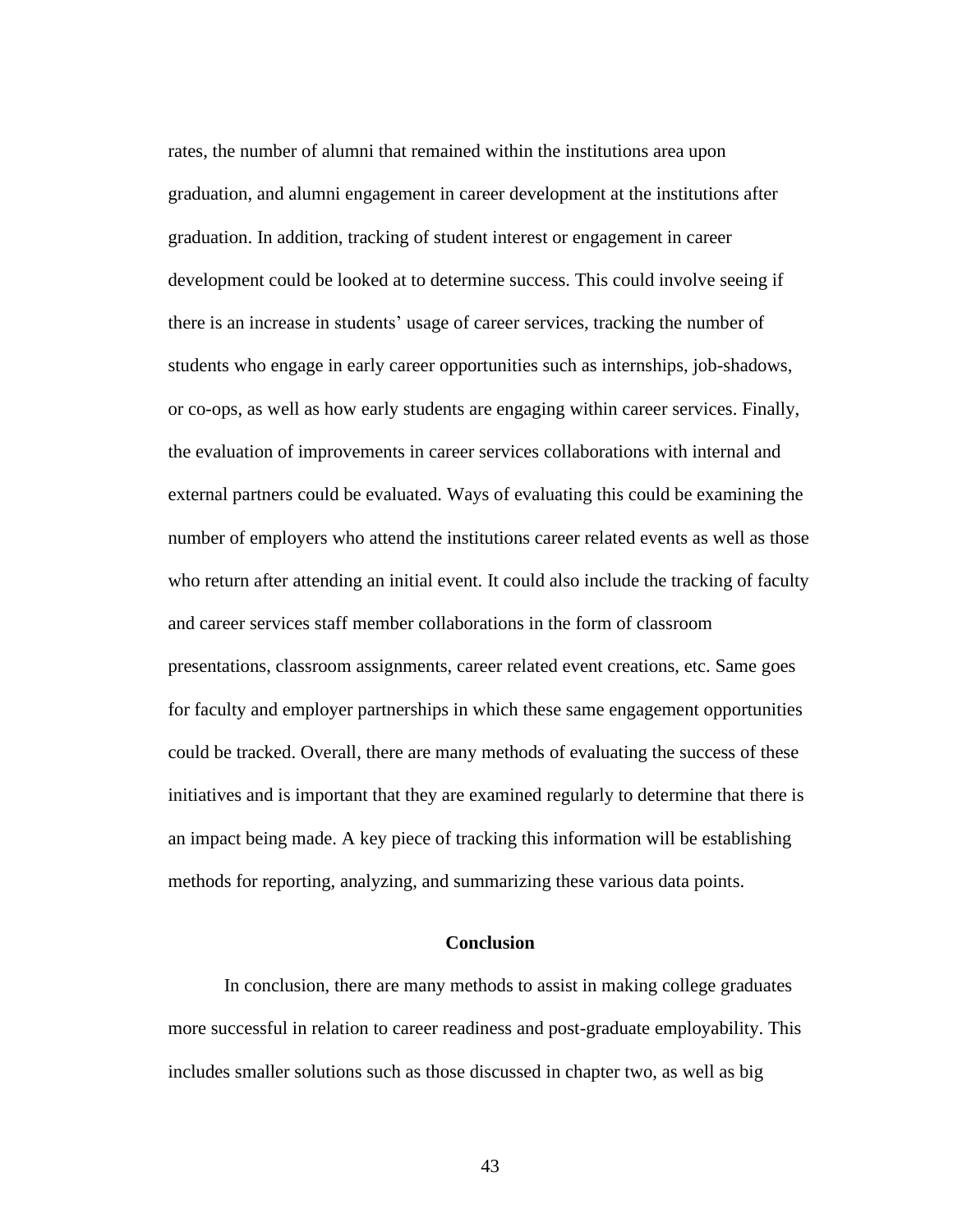picture solutions such as those outlined in chapter three. Ultimately, for these changes to occur, career readiness must become an institutional priority. Institutional alignment and shared responsibility of career development for students will be a vital piece in ensuring that career readiness of students can be improved. This goal must also stretch outside of the institution by including and leaning on employer partners and industry relationships. Overall, the lack of career readiness and employability of college graduates is a problem in which potential strategies for improvement exist. However, this is an issue that should be taken seriously not only within career services offices but institutionally. The need to improve post-graduate career readiness is important not only for a student's own success but also for higher education institutions regarding the recruitment of future students. Ensuring college graduates have the needed skill sets and career related competencies to obtain relevant and favorable post-graduate employment needs to be at the forefront of future institutional discussions and practices. This project should serve as a starting point in which future research and career development strategies can continue to build from.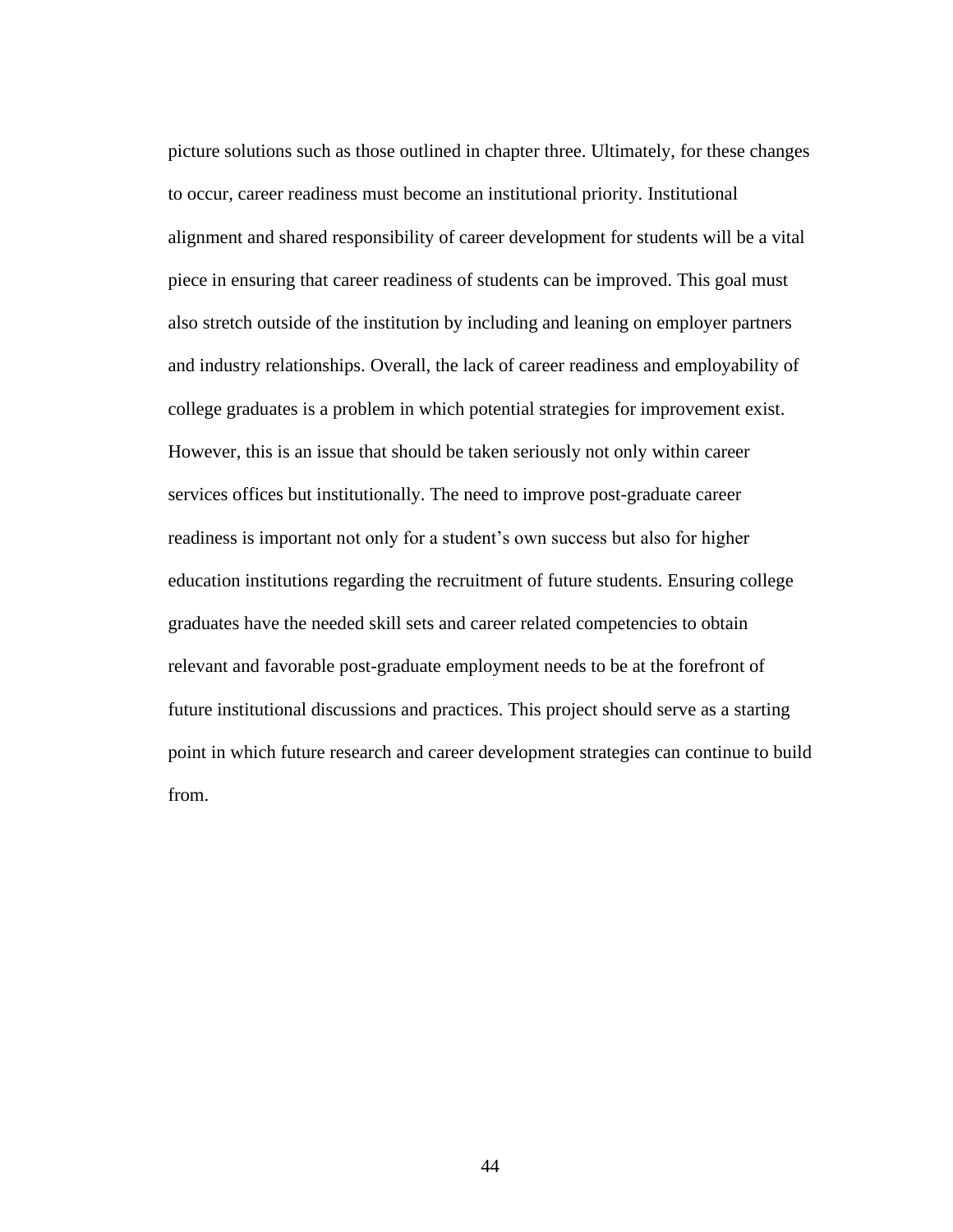#### References

Alvarez-Gonzalez, P., Lopez-Miguens, J. M., & Caballero, G. (2017). Perceived employability in university students: Developing an integrated model. *Career Development International, 22*(3), 280-299. DOI: 10.1108/CDI-08-2016-0135

Alfonso, A., Ramirez, J. J., & Diaz-Puente, M. J. (2012) University-industry cooperation in the education domain to foster competitiveness and employment. *Procedia – Social and Behavioral Sciences, 46*, 3947-3953. DOI: 10.1016/j.sbspro.2012.06.177

- Abad-Jorge, A., & Kronenburg, M. (2020) The value of high impact practices and their implementation in an online undergraduate health care management program for adult learners. *Journal of Health Administration Education, 37*(1), 355-371.
- Ball, S. (1995) Enriching student learning through innovative real-life exercises. *Education + Training, 37*(4), 18-25. DOI: 10.1108/00400919510088889
- Barreiro, C. S., & Bozutti, F. D. (2017) Challenges and difficulties to teaching engineering to generation z: A case research. *Universidad San Ignacio de Loyola, 5*(2), 127-183. DOI: 10.20511/pyr2017.v5n2.163
- Brown, P. & Hesketh, A. (2004) The mismanagement of talent: Employability and jobs in the knowledge economy. *OUP Oxford.*
- Carter, T. (2018) Preparing generation z for the teaching profession. *SRATE Journal, 27*(1), 1-8.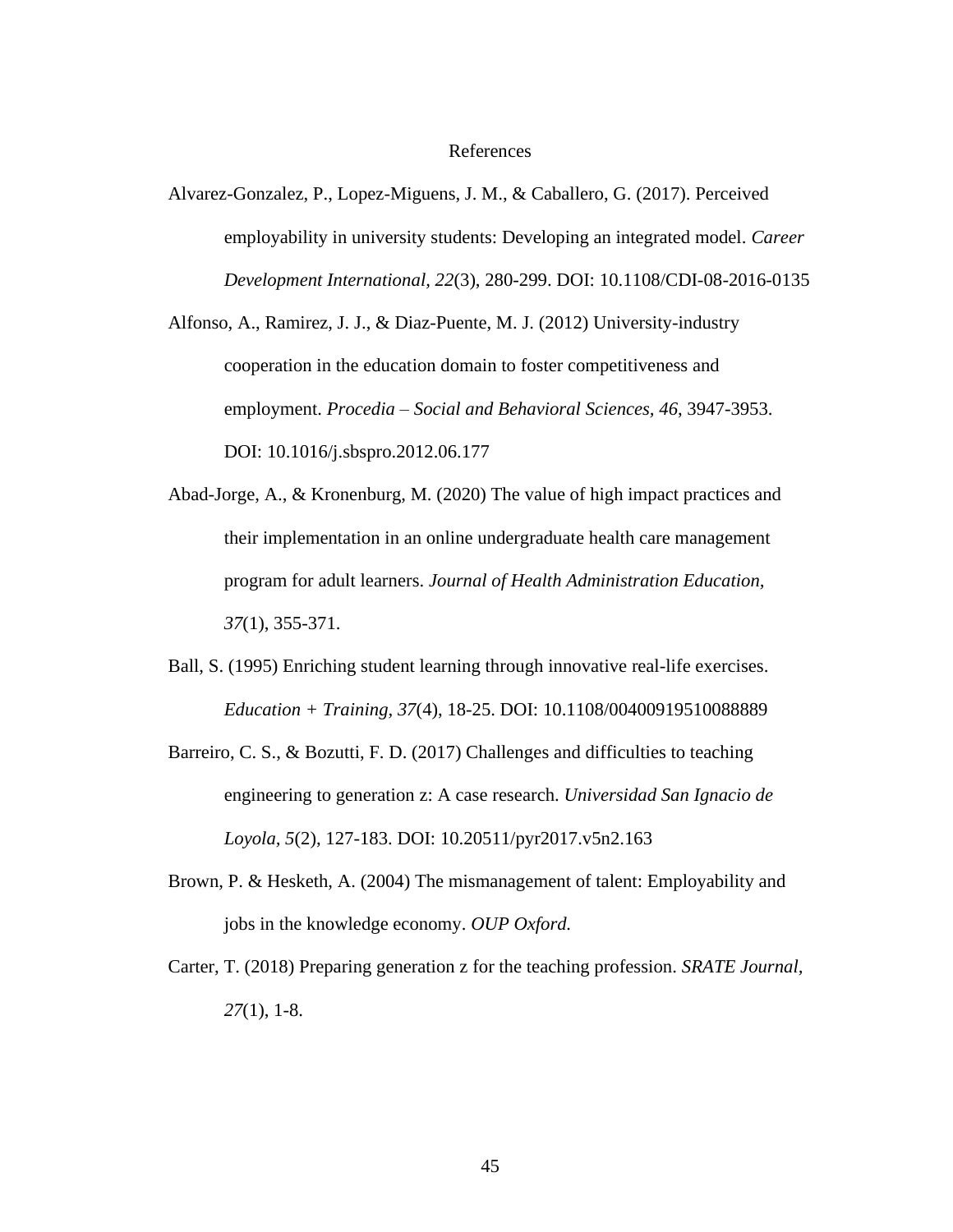Chicca, J., & Shellenbarger, T. (2018) Generation z: Approaches and teachinglearning practices for nursing professional development practitioners. *Journal for Nurses in Professional Development, 34*(5), 250-256. DOI: 10.1097/NND.0000000000000478

Chou, C. M., & Shen, C. H. (2012) Factors influencing employability self-efficacy of engineering students in Taiwan. *International Journal of Engineering Practical Research, 1*(1), 10-14.

Cruzvergara, Y. C., Testani, A. J., & Smith, K. K. (2018) Leadership competency expectations of employers and the expanding mission of career centers. *New Directions for Student Leadership, 157*, 27-37.

<https://doi.org/10.1002/yd.20277>

- Cunningham, J. (2010) Building and managing faculty relationships to improve recruitment results. *NACE Journal, 70*(2), 33-39
- Despeaux, J. M., Knotts, H. G., & Schiff, S. J. (2014) The power of partnerships: Exploring the relationship between campus career centers and political science departments. *Journal of Political Science Education, 10*(1), 37-47. DOI: 10.1080/15512169.2013.860877
- Ehlers, I. P. (2018) Chapter 8: Oklahoma state university career services. *Career Planning and Adult Development Journal, 34*(2), 82-91.

Ensher, A. E., Nielson, R. T., & Kading, W. (2016) Causes of career-defining moments: Development of a typology. *Journal of Career Development, 44*(2), 110-126. DOI: 10.1177/0894845316635820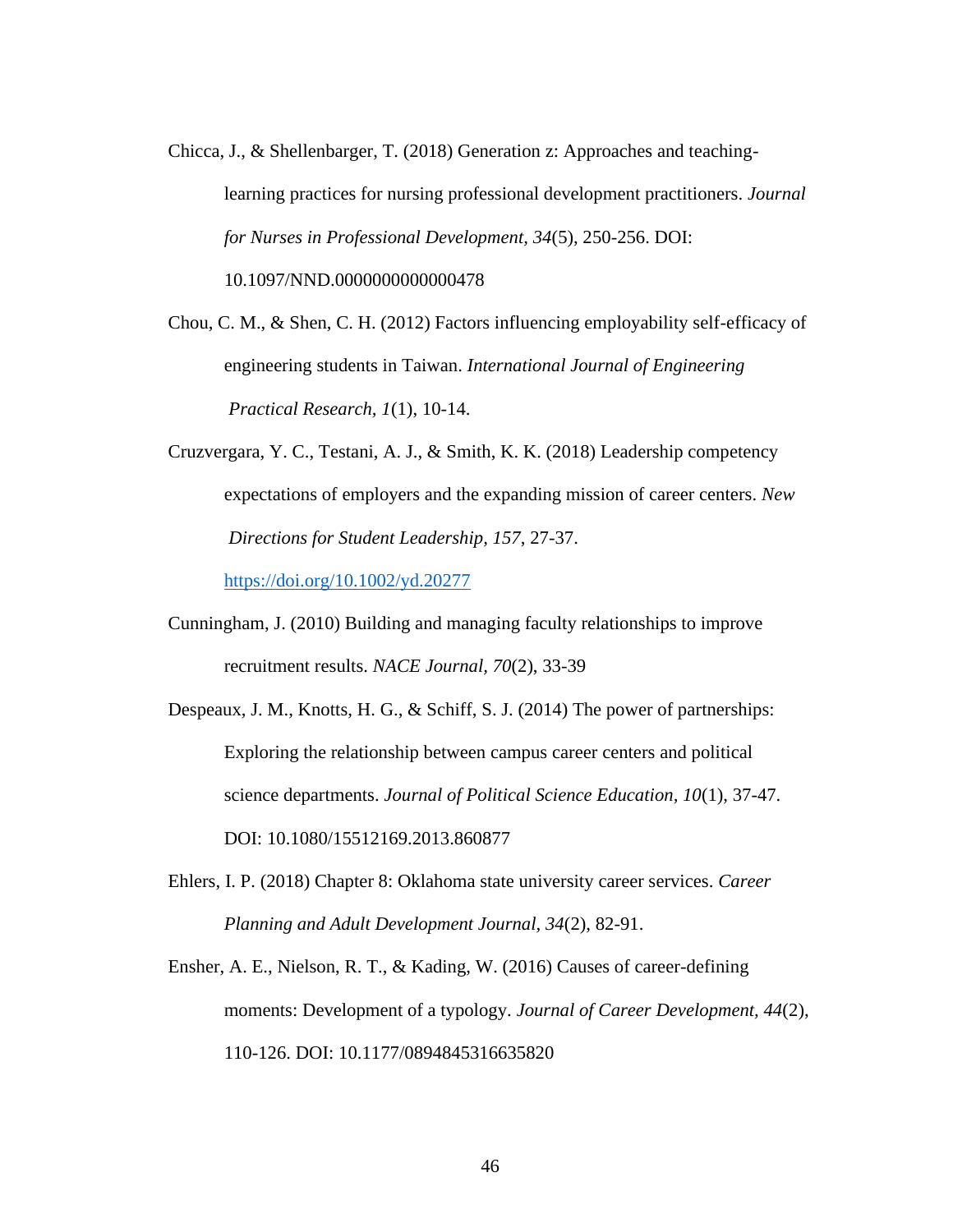- Eyler, J., Giles, E. D., & Sschmeide, A. (1996) A practitioner's guide to reflection in service-learning: Student voices & reflections. *Vanderbilt University.*
- Fedeli, M. & Vardanega, T. (2019) Enhancing active learning and fostering employability: The experience of a two-stage capstone project at the university of padova. *New Directions for Adult & Continuing Education, 2019*(163), 25-35. DOI: 10.1002/ace.20339
- Fenwick, J. T. (2001) Experiential learning: A theoretical critique from five perspectives. *ERIC Publications.*
- Finley, A. (2019) A comprehensive approach to assessment of high-impact practices. *National Institute for Learning Outcomes Assessment.*
- Folsom, B., & Reardon, R. (2003) College career courses: Design and accountability. *Journal of Career Assessment, 11*(4), 421-450.

DOI:10.1177/1069072703255875

- Fox, F. K. (2018) Leveraging a leadership development framework for career readiness. *New Directions for Student Leadership, 2018*(157), 13-26. DOI: 10.1002/yd.20276
- Garis, J. (2014) Value-added career services: Creating college/university wide systems. *New Directions for Student Services, 2014*(148), 19-34. DOI: 10.1002/ss.20106
- Guthrie, L. K. & Jones, B. T. (2012) Teaching and learning: Using experiential learning and reflection for leadership education. *New Directions for Student Services, 2012*(140), 53-63. DOI: 10.1002/ss.20031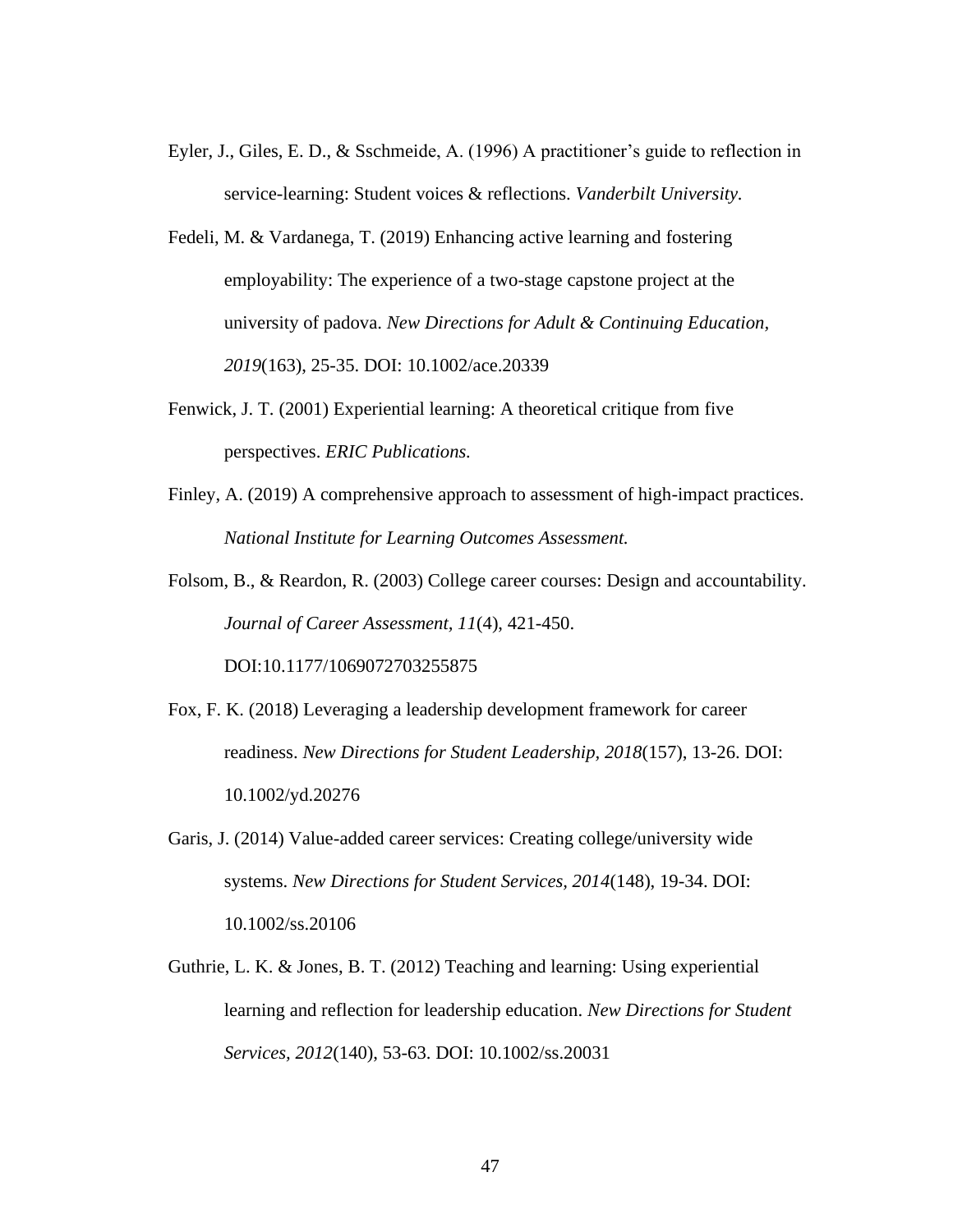- Hart Research Associates (2016) Falling short? College learning and career success. *NACTA Journal, 60*, 1-6.
- Hogan, R., Chamorro-Premuzic, T., & Kaiser, B. R. (2021). Employability and career success: Bridging the gap between theory and reality. *Industrial and Organizational Psychology, 6*(1), 3-16. DOI: 10.1111/iops.12001
- Illeris, K. (2008) How we learn: Learning and non-learning in school and beyond. *Routledge.*
- Ishengoma, E., & Vaaland, I. T. (2016) Can university-industry linkages stimulate student employability? *Emerald Group Publishing Limited, 58*(1), 18-44. DOI: 10.1108/ET-11-2014-0137
- Jackson, D. & Wilton, N. (2017) Perceived employability among undergraduates and the importance of career self-management, work experience and individual characteristics. *Higher Education Research and Development, 36*(4), 747-762.
- Linder, E. K., & Mattison-Hayes, C. (2018) High-impact practices in online education: Research and best practices. *Stylus Publishing,* (1)
- Kinzie, J. (2013) Taking stock of capstone and integrative learning. *Peer Review, 15*(4), 27-30
- Kolb, A. D. (1984) Experiential learning: Experience as the source of learning and development. *Prentice Hall.*
- Kuh, D. G. (2008) High-impact educational practices: What they are, who has access to them, and why they matter. *Association of American Colleges and Universities.*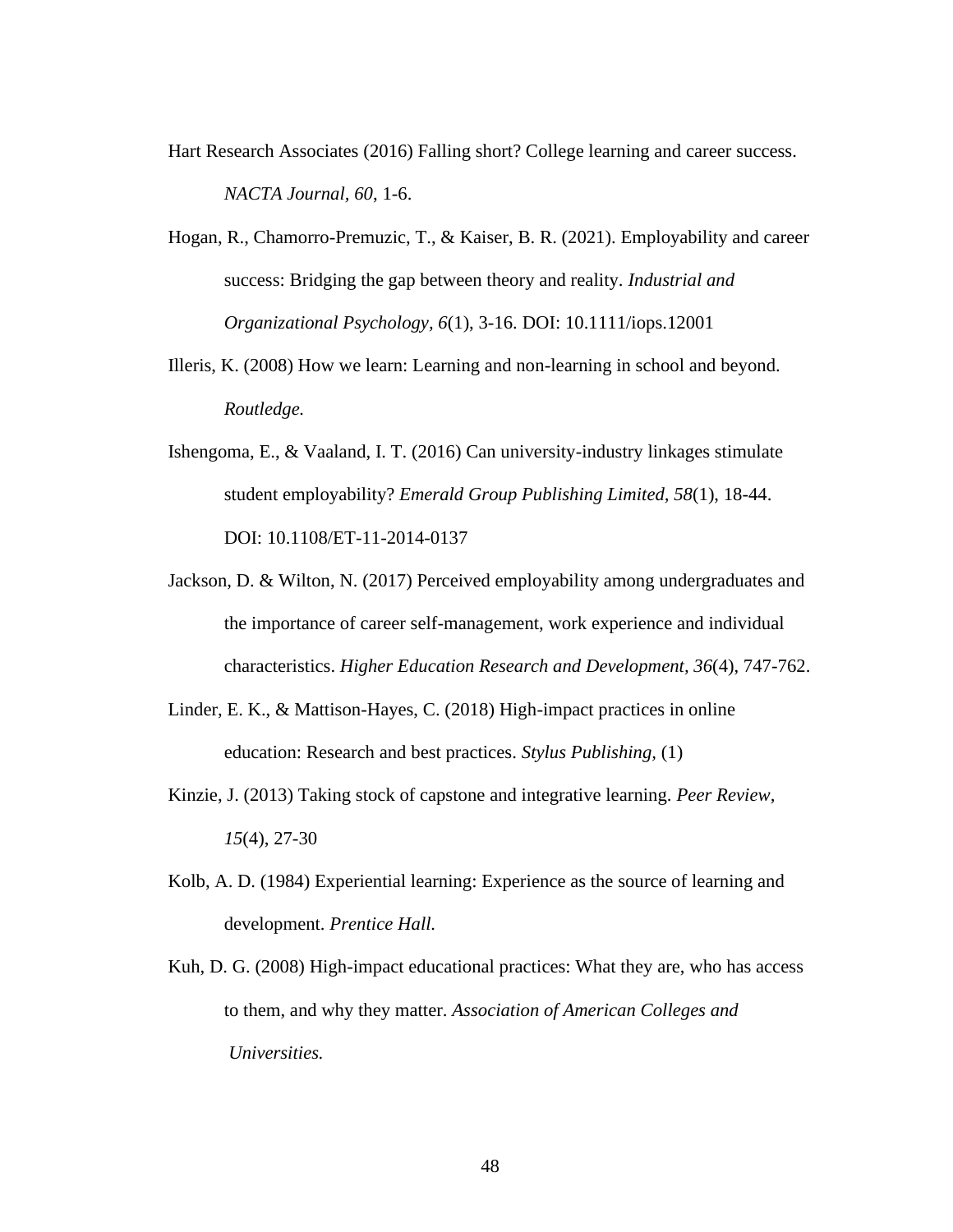- McNamara, J., Field, R., Coe, S., Butler, D., Brown, C., & Kift, S. (2015). Capstones as transitional experiences. *Legal Education Review, 25*(1), 7-28.
- Mosca, J., Curtis, P. K., & Savoth, G. P. (2019) New approaches to learning for generation z. *Journal of Business Diversity, 19*(3), 66-74. DOI: 10.33423/jbd.v19i3.2214
- Muhammad, J. A., Arrington-Slocum, A., & Hughes, L. (2021) Capstone courses and major projects for enhancing generation z career readiness through general higher-education classroom curriculum. *Journal of Higher Education Theory & Practice, 21*(7), 63-75. DOI: 10.33423/jhetp.v21i7.4487

National Association of Colleges and Employers. (2020). Career readiness: Competencies for a career-ready workforce. *NACE.* Retrieved from [https://www.naceweb.org/uploadedfiles/files/2021/resources/nace-career-](https://www.naceweb.org/uploadedfiles/files/2021/resources/nace-career-%09readiness-competencies-revised-apr-2021.pdf)

[readiness-competencies-revised-apr-2021.pdf](https://www.naceweb.org/uploadedfiles/files/2021/resources/nace-career-%09readiness-competencies-revised-apr-2021.pdf)

- Nell, E. A. (2003) The good, the bad, and the ugly: Developing placement services for liberal arts undergraduates. *Journal of Career Development, 29*(3), 183- 194. DOI: 10.1177/089484530302900305
- Nelson, D. & Bianco, C. (2013) Increasing student responsibility and active learning in an undergraduate capstone finance course. *American Journal of Business Education, 6*(2), 267-278.
- Nicholas, J. A. (2020) Preferred learning methods of generation z. *Digital Commons, Salve Regina University.*